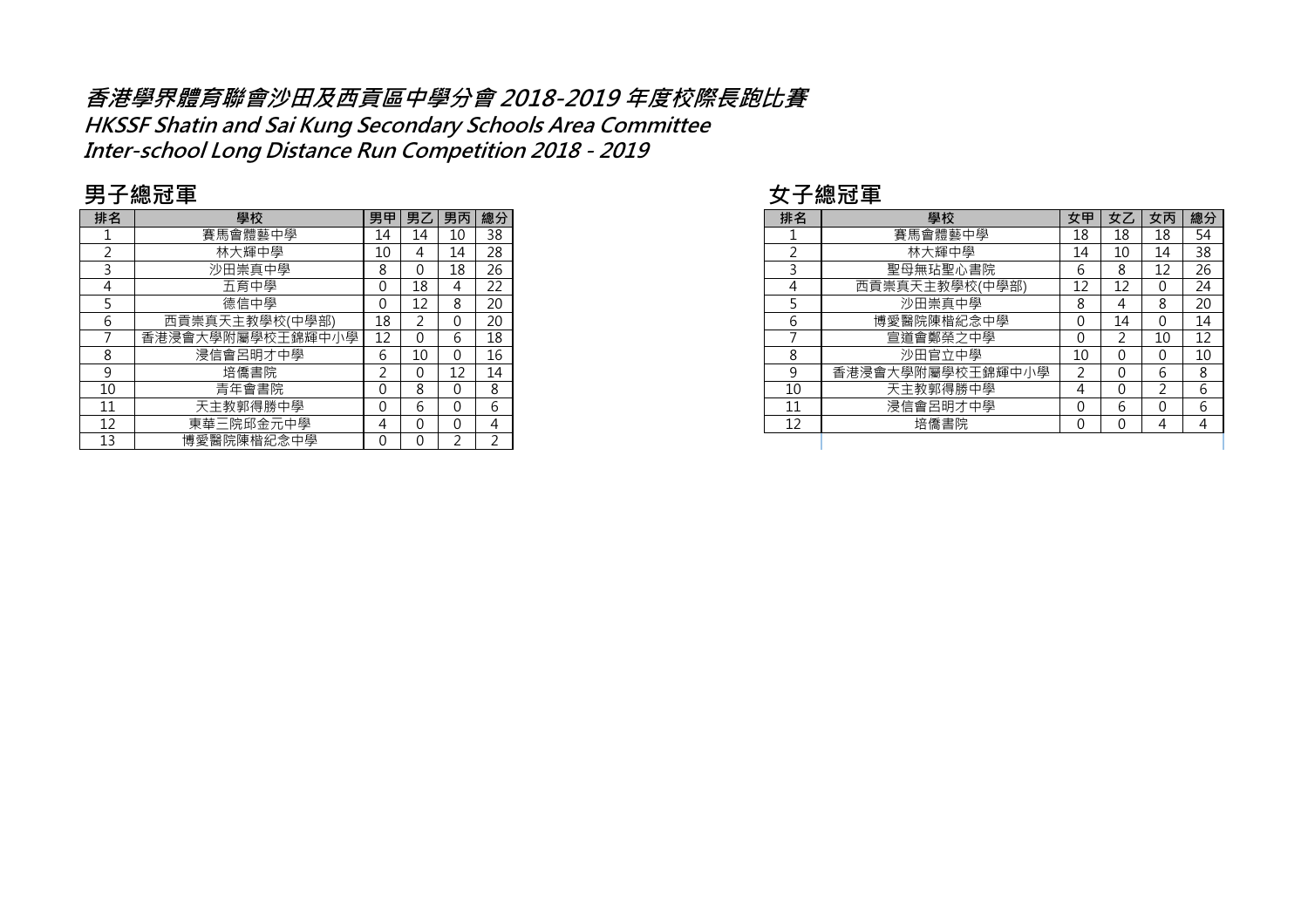| Position       | Category | School | <b>Bib</b> | <b>Name</b>           | 姓名   | <b>Official</b><br><b>Time</b> | Point H | Category<br>Position | <b>TeamPoint</b> |
|----------------|----------|--------|------------|-----------------------|------|--------------------------------|---------|----------------------|------------------|
|                | 男子甲組     | 西貢崇真   | 1090       | Leung Tak Yeung       | 梁德洋  | 0:21:11                        | 0:11:09 |                      | 30               |
| 1              | 男子甲組     | 西貢崇真   | 1093       | Wun Ho Yin            | 尹灝弦  | 0:22:31                        | 0:11:31 | 5                    | 30               |
| $\mathbf{1}$   | 男子甲組     | 西貢崇真   | 1092       | Yeung Kai Yin         | 楊啟賢  | 0:22:42                        | 0:11:45 | $\overline{7}$       | 30               |
| 1              | 男子甲組     | 西貢崇真   | 1091       | Wong Hei Ya           | 王喜也  | 0:23:57                        | 0:12:10 | 17                   | 30               |
| 1              | 男子甲組     | 西貢崇真   | 1095       | Wong Wing Lok         | 王永樂  | 0:25:52                        | 0:13:41 | 53                   | 30               |
|                | 男子甲組     | 西貢崇真   | 1094       | Lau Ho Yin            | 劉浩然  | 0:27:16                        | 0:14:03 | 74                   | 30               |
| $\overline{2}$ | 男子甲組     | 體藝     | 1049       | Sin Cheuk Fung        | 單焯峰  | 0:21:41                        | 0:11:20 | $\overline{2}$       | 41               |
| $\overline{2}$ | 男子甲組     | 體藝     | 1050       | Wong Kai Yuen         | 黃啓源  | 0:22:22                        | 0:11:31 | $\overline{4}$       | 41               |
| 2              | 男子甲組     | 體藝     | 1048       | Hui King Hei          | 許景晞  | 0:23:22                        | 0:12:11 | 14                   | 41               |
| 2              | 男子甲組     | 體藝     | 1051       | So Kwun Ho Adrian     | 蘇冠豪  | 0:24:06                        | 0:12:46 | 21                   | 41               |
| $\overline{2}$ | 男子甲組     | 體藝     | 1052       | Ko Hong Tik           | 高康迪  | 0:27:10                        | 0:13:30 | 71                   | 41               |
| $\overline{2}$ | 男子甲組     | 體藝     | 1053       | Fung Kin Hei          | 馮健熙  | 0:27:50                        | 0:13:40 | 83                   | 41               |
| 3              | 男子甲組     | 浸附中    | 1038       | Shum Pak Long Skylar  | 岑栢朗  | 0:23:22                        | 0:12:13 | 12                   | 106              |
| 3              | 男子甲組     | 浸附中    | 1037       | Ng Cheuk Hin Nicholas | 吳卓軒  | 0:23:39                        | 0:12:11 | 15                   | 106              |
| 3              | 男子甲組     | 浸附中    | 1039       | Tsoi Kwai Chun        | 蔡桂俊  | 0:25:12                        | 0:13:36 | 38                   | 106              |
| 3              | 男子甲組     | 浸附中    | 1040       | Tang Tsz Long         | 鄧梓朗  | 0:25:18                        | 0:13:09 | 41                   | 106              |
| 3              | 男子甲組     | 浸附中    | 1036       | Ng Ho Nam Anson       | 吳浩嵐  | 0:25:49                        | 0:13:09 | 51                   | 106              |
| 3              | 男子甲組     | 浸附中    | 1041       | Chung Man Him         | 鍾文謙  | 0:26:18                        | 0:13:37 | 55                   | 106              |
| $\overline{4}$ | 男子甲組     | 林大輝    | 1058       | Chin Lok Yin          | 錢樂賢  | 0:24:12                        | 0:12:57 | 25                   | 136              |
| $\overline{4}$ | 男子甲組     | 林大輝    | 1055       | Lo Hin Nok            | 羅衍諾  | 0:24:21                        | 0:12:58 | 27                   | 136              |
| 4              | 男子甲組     | 林大輝    | 1054       | Wong Long Ching Nigel | 黃朗程  | 0:25:10                        | 0:12:35 | 37                   | 136              |
| $\overline{4}$ | 男子甲組     | 林大輝    | 1056       | Au Yeung Hoi Hin      | 歐陽凱軒 | 0:25:40                        | 0:12:36 | 47                   | 136              |
| 4              | 男子甲組     | 林大輝    | 1057       | Wong Tsz Ming Prince  | 黃梓銘  | 0:27:59                        | 0:14:09 | 87                   | 136              |
| $\overline{4}$ | 男子甲組     | 林大輝    | 1059       | Tang Hoo Yik          | 鄧浩亦  | 0:34:04                        | 0:16:35 | 116                  | 136              |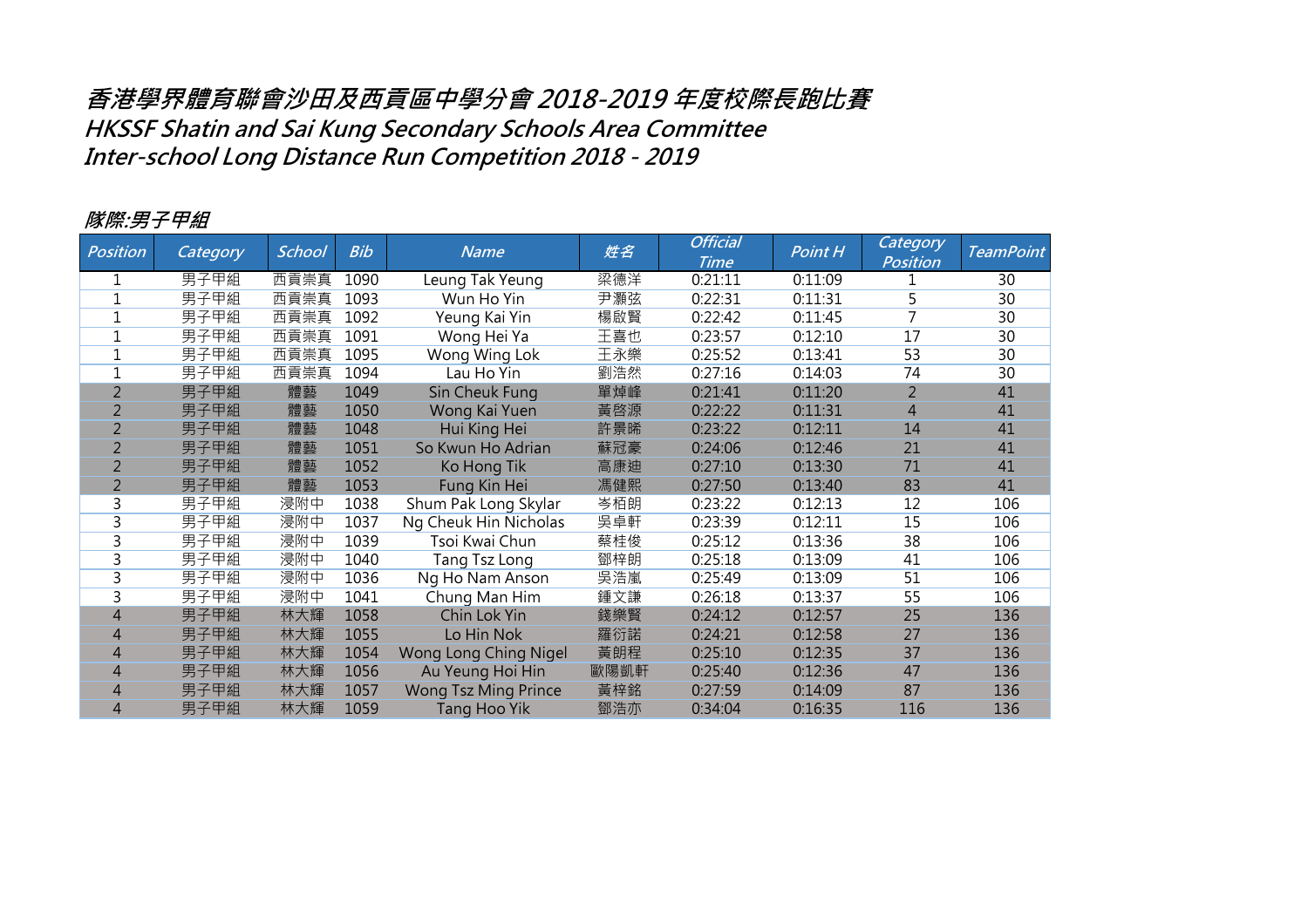| <b>Position</b> | Category | School | <b>Bib</b> | <b>Name</b>           | 姓名  | <b>Official</b><br><b>Time</b> | Point H | Category<br><b>Position</b> | <b>TeamPoint</b> |
|-----------------|----------|--------|------------|-----------------------|-----|--------------------------------|---------|-----------------------------|------------------|
| 5.              | 男子甲組     | 沙田崇真   | 1096       | Li Kam Chun           | 李金進 | 0:22:58                        | 0:11:42 | 10                          | 139              |
| 5               | 男子甲組     | 沙田崇真   | 1098       | Leung Chak Ming       | 梁澤銘 | 0:24:33                        | 0:12:51 | 31                          | 139              |
| $\overline{5}$  | 男子甲組     | 沙田崇真   | 1099       | Man Nok Kwan          | 文諾君 | 0:25:26                        | 0:12:47 | 44                          | 139              |
| 5               | 男子甲組     | 沙田崇真   | 1097       | Yuen Yuen Man         | 袁源縵 | 0:26:01                        | 0:13:21 | 54                          | 139              |
| 5               | 男子甲組     | 沙田崇真   | 1100       | Leung Ho Won          | 梁浩雲 | 0:27:01                        | 0:13:27 | 69                          | 139              |
| 5               | 男子甲組     | 沙田崇真   | 1101       | Suen Cheng Hau        | 孫程皓 | 0:28:33                        | 0:14:25 | 93                          | 139              |
| 6               | 男子甲組     | 浸呂明才   | 1005       | Lee Sze Hang Gabriel  | 李思行 | 0:23:41                        | 0:12:17 | 16                          | 139              |
| 6               | 男子甲組     | 浸呂明才   | 1001       | Lui Ho                | 呂浩  | 0:24:39                        | 0:13:25 | 32                          | 139              |
| 6               | 男子甲組     | 浸呂明才   | 1003       | Yung Lok Chi Matthew  | 翁樂持 | 0:24:57                        | 0:12:52 | 35                          | 139              |
| 6               | 男子甲組     | 浸呂明才   | 1002       | Lui King San          | 呂景燊 | 0:26:19                        | 0:14:07 | 56                          | 139              |
| 6               | 男子甲組     | 浸呂明才   | 1006       | Fung Lik Yeung        | 馮力揚 | 0:26:20                        | 0:14:06 | 57                          | 139              |
| 6               | 男子甲組     | 浸呂明才   | 1004       | Poon Yin Ki           | 潘彥其 | 0:28:50                        | 0:14:55 | 96                          | 139              |
| 7               | 男子甲組     | 邱金元    | 1131       | Ip Sheung Yeung       | 葉尚揚 | 0:23:22                        | 0:11:46 | 13                          | 161              |
| 7               | 男子甲組     | 邱金元    | 1133       | Ng Ka Hin             | 吳家軒 | 0:24:05                        | 0:12:43 | 20                          | 161              |
| 7               | 男子甲組     | 邱金元    | 1132       | Lee Kam Hong          | 李錦航 | 0:26:28                        | 0:14:01 | 62                          | 161              |
|                 | 男子甲組     | 邱金元    | 1134       | Chan Pak Tei          | 陳柏堤 | 0:26:56                        | 0:13:32 | 66                          | 161              |
| $\overline{7}$  | 男子甲組     | 邱金元    | 1129       | Fong Tsz Kin          | 方梓健 | 0:27:15                        | 0:13:49 | 73                          | 161              |
| $\overline{7}$  | 男子甲組     | 邱金元    | 1130       | Wu Hao Lin            | 吳浩林 | 0:29:39                        | 0:14:23 | 99                          | 161              |
| 8               | 男子甲組     | 培僑     | 1088       | Cheung Ho Tak         | 張浩德 | 0:24:08                        | 0:12:47 | 23                          | 162              |
| 8               | 男子甲組     | 培僑     | 1087       | Cheung Yan Lung       | 張仁龍 | 0:24:56                        | 0:12:57 | 34                          | 162              |
| 8               | 男子甲組     | 培僑     | 1086       | Chan Cheuk Ting Cyrus | 陳焯珽 | 0:25:39                        | 0:13:24 | 46                          | 162              |
| 8               | 男子甲組     | 培僑     | 1084       | Leung Hoi Him Chris   | 梁凱謙 | 0:26:27                        | 0:13:51 | 59                          | 162              |
| 8               | 男子甲組     | 培僑     | 1085       | <b>Yung Anson</b>     | 翁天灝 | 0:26:54                        | 0:13:39 | 65                          | 162              |
| 8               | 男子甲組     | 培僑     | 1089       | Yip Shun Kit          | 葉淳傑 | 0:28:08                        | 0:14:25 | 89                          | 162              |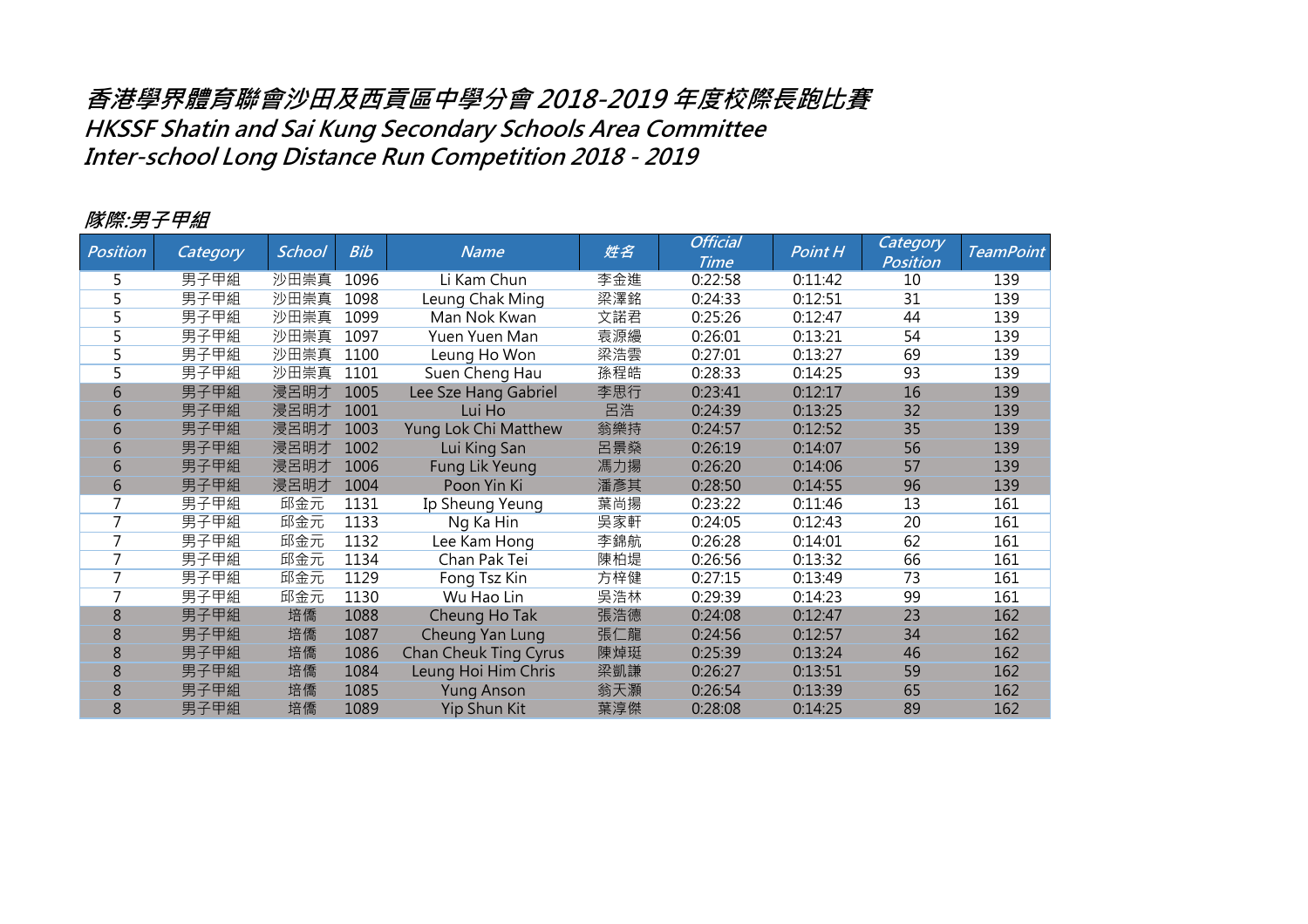| <b>Position</b> |          | School | <b>Bib</b> | <b>Name</b>           | 姓名  | <b>Official</b> | Point H | Category | <b>TeamPoint</b> |
|-----------------|----------|--------|------------|-----------------------|-----|-----------------|---------|----------|------------------|
|                 | Category |        |            |                       |     | <b>Time</b>     |         | Position |                  |
| 9               | 男子甲組     | 胡忠     | 1079       | Kwan Ka Wa            | 關嘉樺 | 0:23:13         | 0:11:46 | 11       | 169              |
| 9               | 男子甲組     | 胡忠     | 1078       | Chan Sheung Yin Marco | 陳尚然 | 0:24:31         | 0:12:26 | 30       | 169              |
| 9               | 男子甲組     | 胡忠     | 1080       |                       | 陳志遠 | 0:26:27         | 0:13:06 | 60       | 169              |
| 9               | 男子甲組     | 胡忠     | 1081       | Lam Cheuk Him         | 林卓謙 | 0:26:59         | 0:13:25 | 68       | 169              |
| 9               | 男子甲組     | 胡忠     | 1082       | Chan Nok San          | 陳諾燊 | 0:27:53         | 0:14:05 | 84       | 169              |
| 9               | 男子甲組     | 胡忠     | 1083       | Tam Yeuk Hon John     | 譚若瀚 | 0:32:21         | 0:14:26 | 114      | 169              |
| 10              | 男子甲組     | 沙田培英   | 1103       | Lam Chun Kit          | 林雋傑 | 0:24:02         | 0:12:11 | 19       | 171              |
| 10              | 男子甲組     | 沙田培英   | 1104       | <b>Tsang Tsun Hei</b> | 曾浚希 | 0:25:24         | 0:13:18 | 42       | 171              |
| 10              | 男子甲組     | 沙田培英   | 1107       | Choi Po Yeung         | 蔡寶楊 | 0:25:45         | 0:12:56 | 49       | 171              |
| 10              | 男子甲組     | 沙田培英   | 1105       | So Lok Ki Ivan        | 蘇洛奇 | 0:26:28         | 0:13:29 | 61       | 171              |
| 10              | 男子甲組     | 沙田培英   | 1106       | Choi O Him            | 蔡翱謙 | 0:31:25         | 0:15:54 | 111      | 171              |
| 11              | 男子甲組     | 五育     | 1065       | Chan Yau Kwan         | 陳宥君 | 0:22:03         | 0:11:44 | 3        | 176              |
| 11              | 男子甲組     | 五育     | 1064       | Kwok Kwan Ting        | 郭釣霆 | 0:25:15         | 0:12:54 | 39       | 176              |
| 11              | 男子甲組     | 五育     | 1069       | Tsui Chun Him         | 徐駿謙 | 0:25:17         | 0:13:18 | 40       | 176              |
| 11              | 男子甲組     | 五育     | 1067       | Wong Ho Chun          | 王浩駿 | 0:28:41         | 0:14:09 | 94       | 176              |
| 12              | 男子甲組     | 聖心     | 1042       | Yu Zhen Feng          | 余振鋒 | 0:22:38         | 0:11:31 | 6        | 193              |
| 12              | 男子甲組     | 聖心     | 1044       | Wong Chiu Shut        | 黃釗朮 | 0:24:00         | 0:12:08 | 18       | 193              |
| 12              | 男子甲組     | 聖心     | 1047       | Yam Lok Him           | 任樂謙 | 0:27:27         | 0:13:48 | 77       | 193              |
| 12              | 男子甲組     | 聖心     | 1046       | Yip Chun              | 葉雋  | 0:28:20         | 0:14:33 | 92       | 193              |
| 12              | 男子甲組     | 聖心     | 1043       | Lee Cheuk Him         | 李卓謙 | 0:30:14         | 0:14:31 | 102      | 193              |
|                 |          |        |            |                       |     |                 |         |          |                  |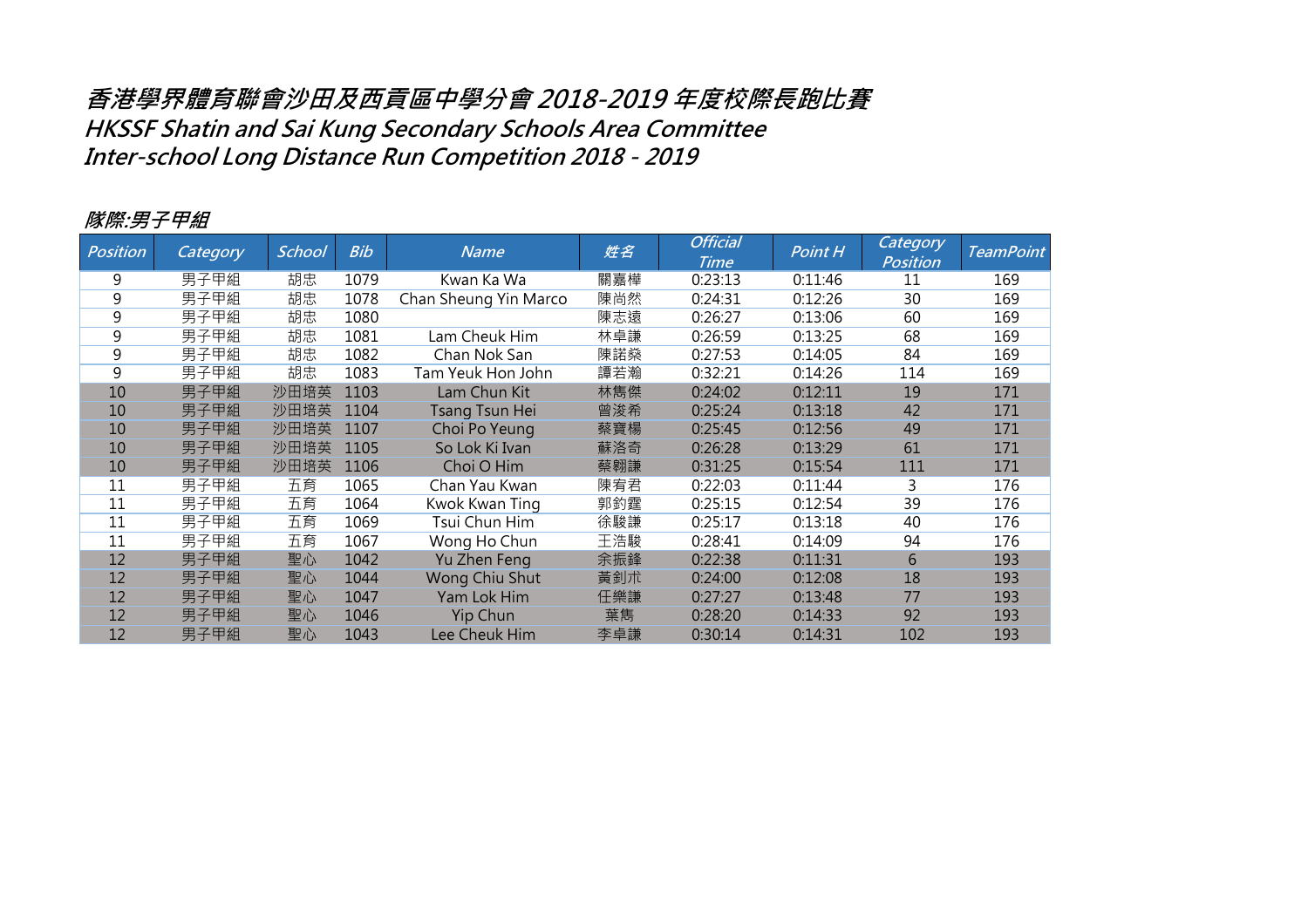| <b>Position</b> |          | School | <b>Bib</b> | <b>Name</b>          | 姓名  | <b>Official</b> | Point H | Category        | <b>TeamPoint</b> |
|-----------------|----------|--------|------------|----------------------|-----|-----------------|---------|-----------------|------------------|
|                 | Category |        |            |                      |     | <b>Time</b>     |         | <b>Position</b> |                  |
| 13              | 男子甲組     | 德信     | 1111       | Man Chun Shing       | 文振丞 | 0:25:26         | 0:13:13 | 43              | 231              |
| 13              | 男子甲組     | 德信     | 1114       | Sung Lok Him         | 宋樂謙 | 0:25:48         | 0:13:57 | 50              | 231              |
| 13              | 男子甲組     | 德信     | 1112       | Ng Lok Hin           | 伍洛軒 | 0:26:29         | 0:14:05 | 63              | 231              |
| 13              | 男子甲組     | 德信     | 1116       | Ng Ka Ho             | 吳嘉浩 | 0:27:16         | 0:14:15 | 75              | 231              |
| 13              | 男子甲組     | 德信     | 1115       | Tse Ho Him           | 謝鵠謙 | 0:31:22         | 0:15:17 | 109             | 231              |
| 13              | 男子甲組     | 德信     | 1113       | Ting Chak Kam        | 丁澤鑑 | 0:31:24         | 0:16:30 | 110             | 231              |
| 14              | 男子甲組     | 鄭榮之    | 1028       | Chan Chun Kuen       | 陳俊權 | 0:24:28         | 0:12:32 | 28              | 232              |
| 14              | 男子甲組     | 鄭榮之    | 1025       | Chan Pak Lam         | 陳柏霖 | 0:24:53         | 0:12:35 | 33              | 232              |
| 14              | 男子甲組     | 鄭榮之    | 1029       | Yau Chun Wing        | 邱俊榮 | 0:27:56         | 0:13:56 | 85              | 232              |
| 14              | 男子甲組     | 鄭榮之    | 1027       | Wong Ching Yuen      | 黃靖遠 | 0:27:58         | 0:13:49 | 86              | 232              |
| 14              | 男子甲組     | 鄭榮之    | 1030       | <b>But Chin Hei</b>  | 畢展晞 | 0:28:46         | 0:14:20 | 95              | 232              |
| 14              | 男子甲組     | 鄭榮之    | 1026       | Chau Kwan Yue        |     | 0:30:19         | 0:14:59 | 103             | 232              |
| 15              | 男子甲組     | 基督     | 1019       | Liu Matthew Jamie    | 廖進穎 | 0:24:18         | 0:13:04 | 26              | 300              |
| 15              | 男子甲組     | 基督     | 1024       | Lam King Ho          | 林敬皓 | 0:27:30         | 0:14:22 | 79              | 300              |
| 15              | 男子甲組     | 基督     | 1021       | Wong Tsun Ho         | 黃浚鎬 | 0:27:32         | 0:14:22 | 80              | 300              |
| 15              | 男子甲組     | 基督     | 1020       | Chan Yuk Hong        | 陳昱匡 | 0:33:09         | 0:16:29 | 115             | 300              |
| 16              | 男子甲組     | 董之英    | 1136       | Shum Chun Him        | 沈俊謙 | 0:25:33         | 0:14:08 | 45              | 318              |
| 16              | 男子甲組     | 董之英    | 1140       | <b>Tsang Tsz Kin</b> | 曾子健 | 0:27:13         | 0:13:49 | 72              | 318              |
| 16              | 男子甲組     | 董之英    | 1137       | Lau Chin Wa          | 劉展華 | 0:29:58         | 0:16:31 | 100             | 318              |
| 16              | 男子甲組     | 董之英    | 1139       | Chung Hoi Man        | 鍾凱文 | 0:30:04         | 0:16:32 | 101             | 318              |
| 16              | 男子甲組     | 董之英    | 1135       | Wong Ka Ho           | 黃嘉豪 | 0:30:36         | 0:15:19 | 104             | 318              |
|                 |          |        |            |                      |     |                 |         |                 |                  |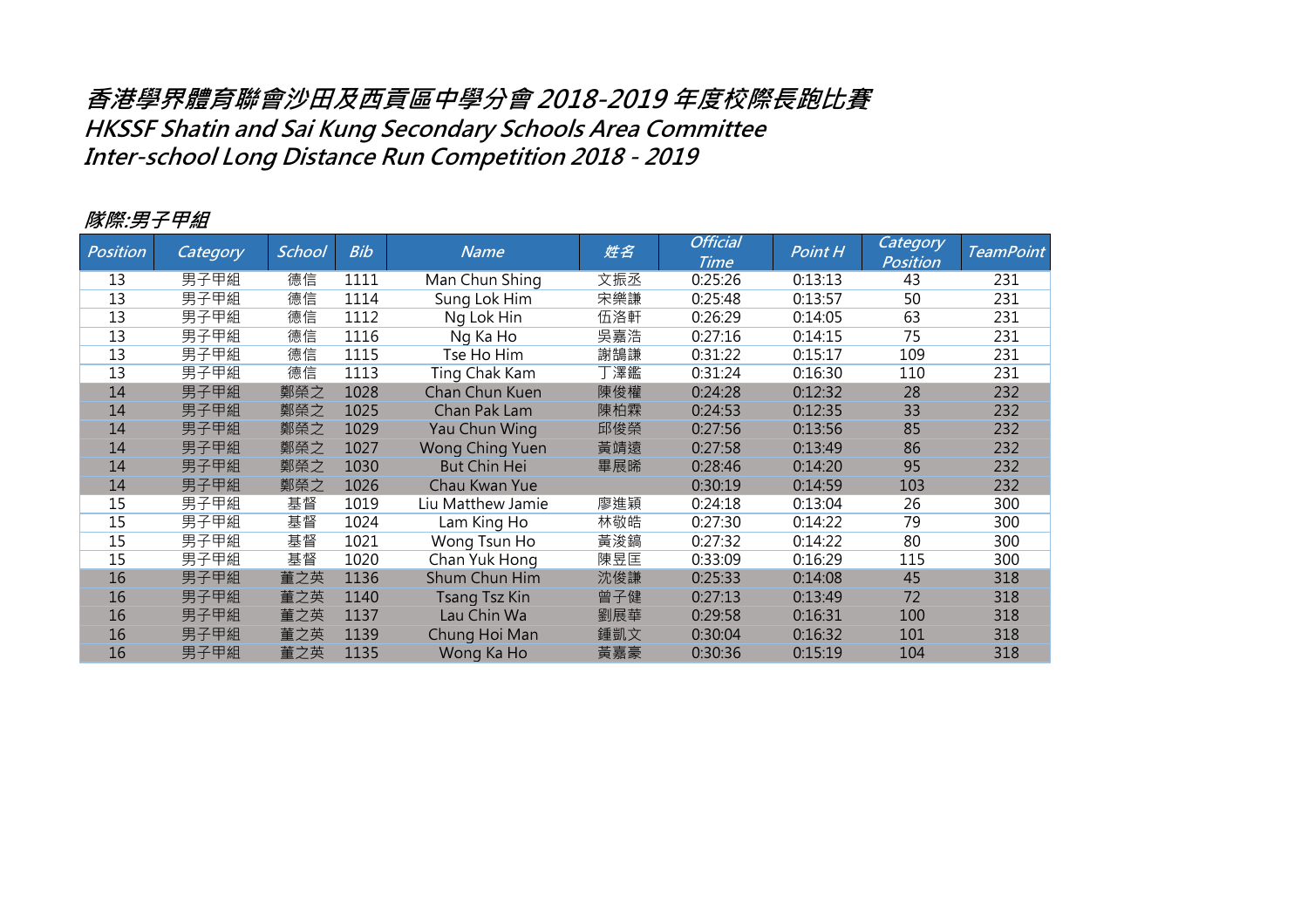| <b>Position</b> | Category | School | <b>Bib</b> | <b>Name</b>      | 姓名  | <b>Official</b><br><b>Time</b> | Point H | Category<br>Position | <b>TeamPoint</b> |
|-----------------|----------|--------|------------|------------------|-----|--------------------------------|---------|----------------------|------------------|
| 17              | 男子甲組     | 中大陳震夏  | 1033       | Tang Tsz Ho      | 鄧梓浩 | 0:25:44                        | 0:13:51 | 48                   | 326              |
| 17              | 男子甲組     | 中大陳震夏  | 1035       | Lee Man Tai      | 李文泰 | 0:27:08                        | 0:14:05 | 70                   | 326              |
| 17              | 男子甲組     | 中大陳震夏  | 1031       | Chan Cheuk Yin   | 陳卓研 | 0:27:38                        | 0:13:52 | 82                   | 326              |
| 17              | 男子甲組     | 中大陳震夏  | 1034       | Lee Shing Hin    | 李承憲 | 0:47:28                        | 0:24:05 | 126                  | 326              |
| 18              | 男子甲組     | 佛教覺光   | 1007       | Chen Keyu        | 陳科宇 | 0:27:19                        | 0:14:04 | 76                   | 335              |
| 18              | 男子甲組     | 佛教覺光   | 1009       | Hon Wai Nap      | 韓瑋納 | 0:27:28                        | 0:14:05 | 78                   | 335              |
| 18              | 男子甲組     | 佛教覺光   | 1008       | Xiao Hon Kai     | 蕭瀚楷 | 0:28:19                        | 0:14:53 | 90                   | 335              |
| 18              | 男子甲組     | 佛教覺光   | 1011       | Luk Tsz Fung     | 陸梓烽 | 0:28:19                        | 0:14:53 | 91                   | 335              |
| 18              | 男子甲組     | 佛教覺光   | 1010       | Lau Cheuk Yin    | 劉卓彥 | 0:31:45                        | 0:15:17 | 112                  | 335              |
| 19              | 男子甲組     | 林漢光    | 1075       | Diu Soh          | 刁塑  | 0:25:51                        | 0:13:07 | 52                   | 365              |
| 19              | 男子甲組     | 林漢光    | 1070       | Wan Ka Nam       | 溫迦南 | 0:27:34                        | 0:13:02 | 81                   | 365              |
| 19              | 男子甲組     | 林漢光    | 1071       | Chan King Hoi    | 陳敬凱 | 0:31:10                        | 0:16:12 | 108                  | 365              |
| 19              | 男子甲組     | 林漢光    | 1072       | Lam Tsun Yee     | 林浚義 | 0:43:12                        | 0:21:52 | 124                  | 365              |
| 19              | 男子甲組     | 林漢光    | 1074       | Ting Chun Choi   | 丁俊財 | 0:43:12                        | 0:21:51 | 125                  | 365              |
| 20              | 男子甲組     | 潮州會館   | 1014       | Zhou Weijie      | 周偉杰 | 0:24:10                        | 0:12:03 | 24                   | 382              |
| 20              | 男子甲組     | 潮州會館   | 1016       | Hui Siu Chun     | 許肇峻 | 0:32:01                        | 0:16:42 | 113                  | 382              |
| 20              | 男子甲組     | 潮州會館   | 1015       | Chan Chun Fung   | 陳鎮灃 | 0:38:56                        | 0:19:20 | 122                  | 382              |
| 20              | 男子甲組     | 潮州會館   | 1018       | Yeung King Shing | 楊景盛 | 0:39:19                        | 0:19:34 | 123                  | 382              |
|                 |          |        |            |                  |     |                                |         |                      |                  |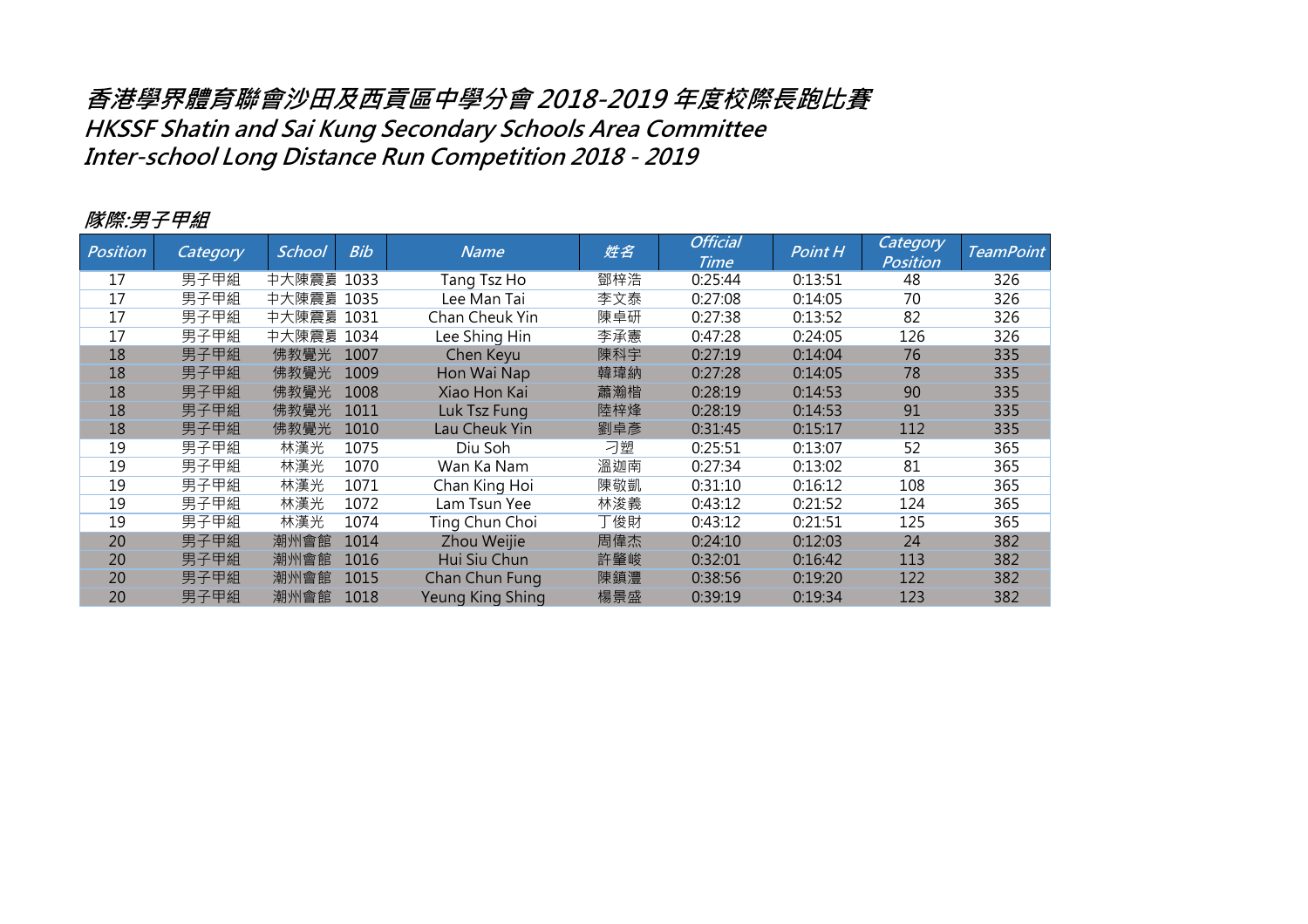| Position | Category | School | <b>Bib</b> | <b>Name</b>          | 姓名  | <b>Official</b><br><b>Time</b> | <b>Point H</b> | <b>Category</b><br><b>Position</b> | TeamPoint |
|----------|----------|--------|------------|----------------------|-----|--------------------------------|----------------|------------------------------------|-----------|
| 21       | 男子甲組     | 曾璧山    | 1117       | Cheung Tsz Hin Simon | 張梓軒 | 0:28:59                        | 0:14:37        | 97                                 | 425       |
| 21       | 男子甲組     | 曾璧山    | 1120       | Ng Ka Nok            | 吳嘉諾 | 0:30:40                        | 0:15:23        | 105                                | 425       |
| 21       | 男子甲組     | 曾璧山    | 1118       | Lai Hei Chiu Nicolas | 黎希照 | 0:30:42                        | 0:14:22        | 106                                | 425       |
| 21       | 男子甲組     | 曾璧山    | 1121       | Ngan Yuk Shing       | 顏毓承 | 0:34:41                        | 0:17:42        | 117                                | 425       |
| 21       | 男子甲組     | 曾璧山    | 1119       | Cheung Tsun Hin      | 張浚軒 | 0:38:50                        | 0:21:19        | 121                                | 425       |
| 22       | 男子甲組     | 黃鳳翎    | 1124       | Lui Yik Kuen         | 雷亦權 | 0:28:03                        | 0:14:36        | 88                                 | 432       |
| 22       | 男子甲組     | 黃鳳翎    | 1123       | Zhang Guoji          | 張國基 | 0:31:06                        | 0:15:22        | 107                                | 432       |
| 22       | 男子甲組     | 黃鳳翎    | 1125       | Long Mao             | 龍茂  | 0:35:09                        | 0:17:30        | 118                                | 432       |
| 22       | 男子甲組     | 黃鳳翎    | 1128       | Siu Ka Chun          | 肖嘉俊 | 0:35:10                        | 0:17:36        | 119                                | 432       |
|          |          |        |            |                      |     |                                |                |                                    |           |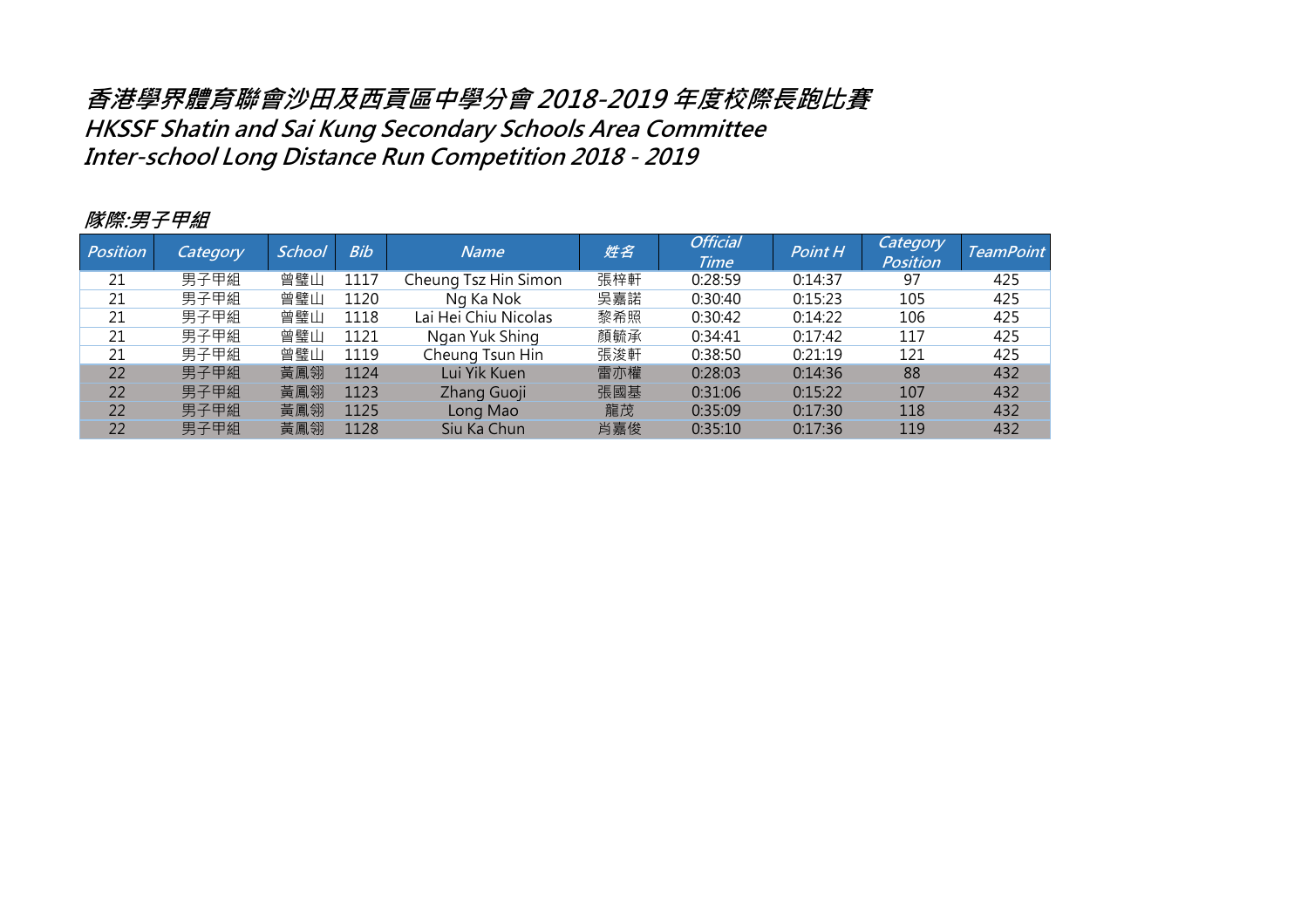| Position       | Category | School | <b>Bib</b> | <b>Name</b>         | 姓名   | <b>Official</b><br><b>Time</b> | Point H | Category<br>Position | <b>TeamPoint</b> |
|----------------|----------|--------|------------|---------------------|------|--------------------------------|---------|----------------------|------------------|
| 1              | 男子乙組     | 五育     | 2086       | Chan Chun Hei       | 陳俊熙  | 0:22:11                        | 0:11:36 | 3.                   | 30               |
| 1              | 男子乙組     | 五育     | 2087       | Lee Sheung Chit     | 李尚哲  | 0:22:46                        | 0:11:35 | 4                    | 30               |
|                | 男子乙組     | 五育     | 2083       | Chan Lok Man        | 陳樂旻  | 0:23:40                        | 0:12:15 | 11                   | 30               |
| 1              | 男子乙組     | 五育     | 2085       | Chan Chun Kui       | 陳俊駒  | 0:23:53                        | 0:12:38 | 12                   | 30               |
|                | 男子乙組     | 五育     | 2084       | Lo Wai Kong         | 羅維港  | 0:24:34                        | 0:12:42 | 23                   | 30               |
|                | 男子乙組     | 五育     | 2088       | Chen Tang Hao       | 陳樘浩  | 0:26:48                        | 0:13:32 | 73                   | 30               |
| $\overline{2}$ | 男子乙組     | 體藝     | 2048       | Cheung Siu Long     | 張嘯朗  | 0:22:06                        | 0:11:34 | $\overline{2}$       | 33               |
| $\overline{2}$ | 男子乙組     | 體藝     | 2050       | Yao Chi Ho          | 姚智豪  | 0:23:22                        | 0:12:22 | 8                    | 33               |
| $\overline{2}$ | 男子乙組     | 體藝     | 2047       | Lam Tak Cheung      | 林德彰  | 0:23:30                        | 0:11:59 | 10                   | 33               |
| $\overline{2}$ | 男子乙組     | 體藝     | 2049       | Seto Ming Kit       | 司徒銘滐 | 0:23:58                        | 0:12:22 | 13                   | 33               |
| $\overline{2}$ | 男子乙組     | 體藝     | 2051       | Chow Yat Long       | 周逸朗  | 0:24:06                        | 0:12:45 | 15                   | 33               |
| $\overline{2}$ | 男子乙組     | 體藝     | 2052       | Leung Kit           | 梁傑   | 0:26:05                        | 0:13:27 | 53                   | 33               |
| 3              | 男子乙組     | 德信     | 2151       | Siu Pak Yin         | 蕭栢賢  | 0:23:19                        | 0:12:23 | $\overline{7}$       | 93               |
| 3              | 男子乙組     | 德信     | 2150       | Chan Yin Fu         | 陳彥孚  | 0:24:32                        | 0:12:28 | 20                   | 93               |
| 3              | 男子乙組     | 德信     | 2155       | Yeung Tin Yiu       | 楊天耀  | 0:25:09                        | 0:13:04 | 32                   | 93               |
| 3              | 男子乙組     | 德信     | 2153       | Or Ho Yin           | 柯浩賢  | 0:25:16                        | 0:12:40 | 34                   | 93               |
| 3              | 男子乙組     | 德信     | 2154       | Yu Kai Him          | 余啟謙  | 0:25:58                        | 0:13:16 | 49                   | 93               |
| 3              | 男子乙組     | 德信     | 2152       | Siu Cheong          | 蕭暢   | 0:26:05                        | 0:13:15 | $\overline{52}$      | 93               |
| $\overline{4}$ | 男子乙組     | 浸呂明才   | 2001       | Choi Leuk           | 蔡略   | 0:23:27                        | 0:12:28 | 9                    | 112              |
| 4              | 男子乙組     | 浸呂明才   | 2002       | Ho Lai Shun         | 何澧信  | 0:25:07                        | 0:13:07 | 30                   | 112              |
| 4              | 男子乙組     | 浸呂明才   | 2005       | Lau Joseph          | 劉睿哲  | 0:25:10                        | 0:13:09 | 33                   | 112              |
| 4              | 男子乙組     | 浸呂明才   | 2004       | Chan Chun Lok       | 陳晉樂  | 0:25:31                        | 0:13:11 | 40                   | 112              |
| 4              | 男子乙組     | 浸呂明才   | 2003       | Ho Chun Ting        | 何晋庭  | 0:27:37                        | 0:14:49 | 90                   | 112              |
| $\overline{4}$ | 男子乙組     | 浸呂明才   | 2006       | Cheng Pak Yiu Woody | 鄭栢堯  | 0:28:43                        | 0:15:10 | 101                  | 112              |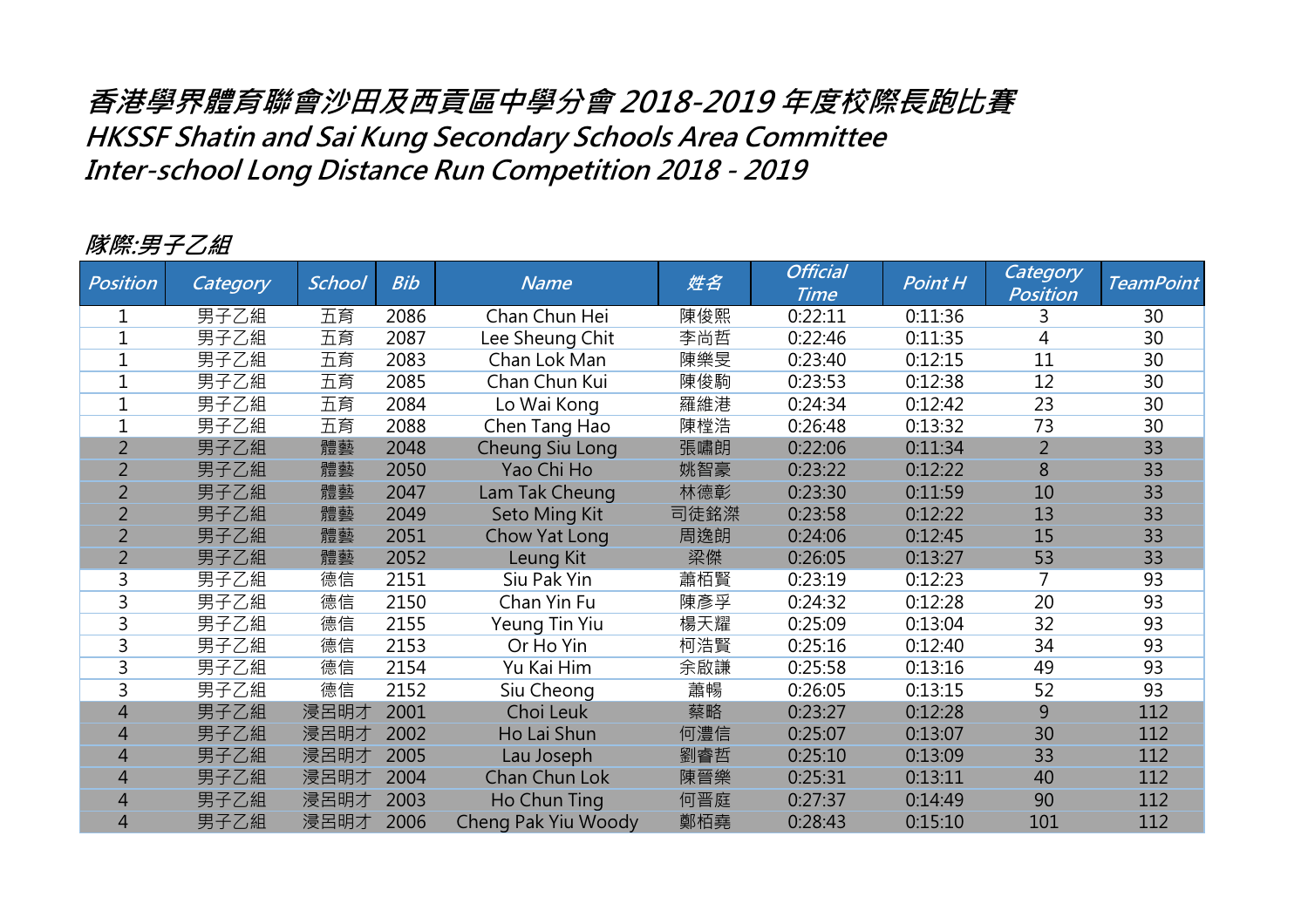| <b>Position</b> | Category | School | <b>Bib</b> | <b>Name</b>             | 姓名   | <b>Official</b><br><b>Time</b> | Point H | Category<br><b>Position</b> | <b>TeamPoint</b> |
|-----------------|----------|--------|------------|-------------------------|------|--------------------------------|---------|-----------------------------|------------------|
| 5               | 男子乙組     | 青年會    | 2014       | Lee Wing Tsun           | 利榮臻  | 0:24:21                        | 0:12:41 | 17                          | 125              |
| 5               | 男子乙組     | 青年會    | 2018       | Lui Tsz Chung           | 雷子翀  | 0:24:29                        | 0:12:41 | 18                          | 125              |
| 5               | 男子乙組     | 青年會    | 2015       | Chan Cheuk Nam          | 陳卓楠  | 0:24:33                        | 0:12:34 | 21                          | 125              |
| 5               | 男子乙組     | 青年會    | 2016       | Chow Tsz Chun           | 周梓駿  | 0:26:38                        | 0:13:46 | 69                          | 125              |
| 5               | 男子乙組     | 青年會    | 2019       | Mo Cheuk Sing           | 毛勺升  | 0:29:15                        | 0:15:15 | 112                         | 125              |
| 5               | 男子乙組     | 青年會    | 2017       | Tsui Wing Yin           | 徐穎賢  | 0:30:09                        | 0:15:19 | 126                         | 125              |
| 6               | 男子乙組     | 郭得勝    | 2053       | Yeung Chun Kit Marco    | 楊竣傑  | 0:24:04                        | 0:12:31 | 14                          | 149              |
| 6               | 男子乙組     | 郭得勝    | 2056       | Leung Wing Cheung Chris | 梁穎章  | 0:25:28                        | 0:13:19 | 37                          | 149              |
| 6               | 男子乙組     | 郭得勝    | 2054       | Chan Wai Keung Owen     | 陳偉強  | 0:25:30                        | 0:13:24 | 39                          | 149              |
| 6               | 男子乙組     | 郭得勝    | 2057       | Ching Chi On Steven     | 程致安  | 0:26:18                        | 0:13:31 | 59                          | 149              |
| 6               | 男子乙組     | 郭得勝    | 2058       | Ieong Kai Yip           | 楊啟業  | 0:27:00                        | 0:13:31 | 77                          | 149              |
| 6               | 男子乙組     | 郭得勝    | 2055       | So Ki Yau Payton        | 蘇麒祐  | 0:27:05                        | 0:14:30 | 79                          | 149              |
| 7               | 男子乙組     | 林大輝    | 2063       | Tsang Kwok Chun         | 曾國晉  | 0:22:54                        | 0:11:34 | 5                           | 157              |
| $\overline{7}$  | 男子乙組     | 林大輝    | 2059       | Wong Hon Shing          | 王漢成  | 0:25:08                        | 0:12:35 | 31                          | 157              |
| 7               | 男子乙組     | 林大輝    | 2060       | So Cheuk Nam Chester    | 蘇焯男  | 0:26:20                        | 0:13:29 | 60                          | 157              |
| 7               | 男子乙組     | 林大輝    | 2062       | Lau Rooney Smith        | 劉俊成  | 0:26:21                        | 0:13:46 | 61                          | 157              |
| 7               | 男子乙組     | 林大輝    | 2061       | Lui Ho Tung             | 呂浩彤  | 0:27:19                        | 0:13:53 | 81                          | 157              |
| $\overline{7}$  | 男子乙組     | 林大輝    | 2064       |                         | 村上耀文 | 0:27:19                        | 0:14:04 | 83                          | 157              |
| 8               | 男子乙組     | 西貢崇真   | 2118       | <b>Tsau Lok Yin</b>     | 仇洛賢  | 0:24:47                        | 0:12:40 | 24                          | 163              |
| 8               | 男子乙組     | 西貢崇真   | 2115       | <b>Tang Zhenjiang</b>   | 湯振江  | 0:25:43                        | 0:13:16 | 43                          | 163              |
| 8               | 男子乙組     | 西貢崇真   | 2116       | Chen Hok Chun           | 陳學駿  | 0:25:43                        | 0:13:38 | 46                          | 163              |
| 8               | 男子乙組     | 西貢崇真   | 2119       | Tam Ka Ho               | 譚家豪  | 0:26:02                        | 0:13:46 | 50                          | 163              |
| 8               | 男子乙組     | 西貢崇真   | 2120       | O Chun Yuen             | 柯駿原  | 0:26:03                        | 0:13:23 | 51                          | 163              |
| 8               | 男子乙組     | 西貢崇真   | 2117       | Tsui Ho Tik             | 徐浩迪  | 0:29:12                        | 0:15:37 | 109                         | 163              |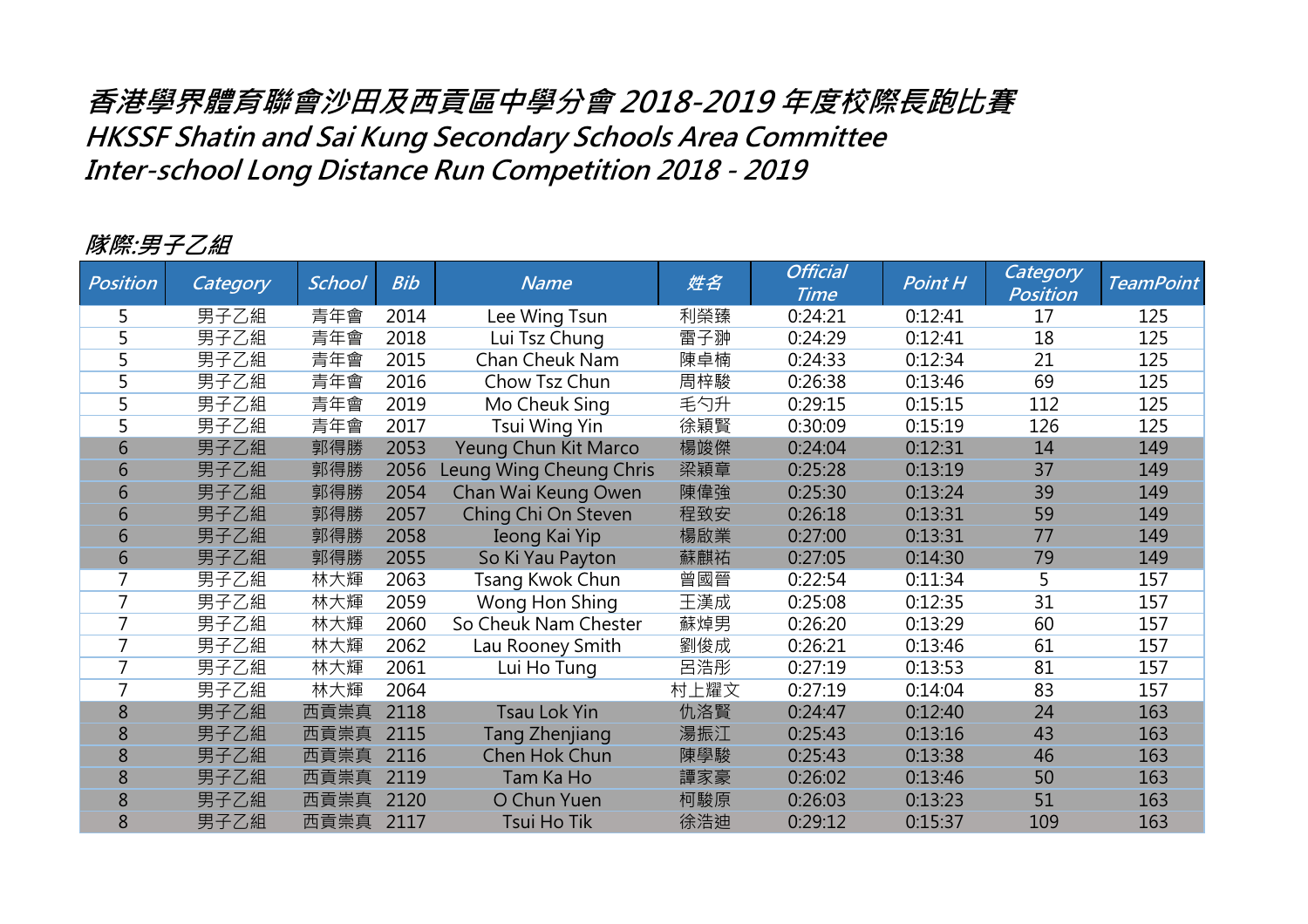| Position | Category | School | <b>Bib</b> | <b>Name</b>                  | 姓名  | <b>Official</b> | Point H | Category        | <b>TeamPoint</b> |
|----------|----------|--------|------------|------------------------------|-----|-----------------|---------|-----------------|------------------|
|          |          |        |            |                              |     | <b>Time</b>     |         | <b>Position</b> |                  |
| 9        | 男子乙組     | 鄭榮之    | 2029       | Yip Hoi Kit                  | 葉凱傑 | 0:25:19         | 0:13:05 | 35              | 186              |
| 9        | 男子乙組     | 鄭榮之    | 2028       | Wong Ho Yin                  | 黃浩然 | 0:25:37         | 0:13:13 | 41              | 186              |
| 9        | 男子乙組     | 鄭榮之    | 2030       | Kwong Wang On                | 鄺泓安 | 0:26:06         | 0:13:20 | 54              | 186              |
| 9        | 男子乙組     | 鄭榮之    | 2031       | Wong Kai Yin                 | 王啓賢 | 0:26:09         | 0:13:29 | 56              | 186              |
| 9        | 男子乙組     | 鄭榮之    | 2032       | Yuen Hei Kan                 | 袁熙懃 | 0:26:15         | 0:13:07 | 58              | 186              |
| 9        | 男子乙組     | 鄭榮之    | 2033       | Kai Tat Fung                 | 計達鋒 | 0:30:14         | 0:14:32 | 128             | 186              |
| 10       | 男子乙組     | 邱金元    | 2168       | Chan Chi Fung                | 陳志豐 | 0:23:17         | 0:11:54 | 6               | 194              |
| 10       | 男子乙組     | 邱金元    | 2173       | <b>Tsang Kang Hong James</b> | 曾耿康 | 0:25:40         | 0:13:55 | 42              | 194              |
| 10       | 男子乙組     | 邱金元    | 2172       | Yu King Fung                 | 余景峰 | 0:26:48         | 0:13:55 | 72              | 194              |
| 10       | 男子乙組     | 邱金元    | 2171       | Choi Lok Lam                 | 蔡樂林 | 0:26:53         | 0:13:56 | 74              | 194              |
| 10       | 男子乙組     | 邱金元    | 2169       | Wong Tsz Ho                  | 黃子昊 | 0:27:25         | 0:13:43 | 84              | 194              |
| 10       | 男子乙組     | 邱金元    | 2170       | Ho Lok Wing                  | 何樂榮 | 0:28:36         | 0:14:44 | 100             | 194              |
| 11       | 男子乙組     | 培僑     | 2114       | Chan Jay                     | 陳煒澄 | 0:24:33         | 0:12:51 | 22              | 214              |
| 11       | 男子乙組     | 培僑     | 2111       | Wong Tsz Lun                 | 王子綸 | 0:25:30         | 0:13:08 | 38              | 214              |
| 11       | 男子乙組     | 培僑     | 2112       | Ho Chwen Jie                 | 何純杰 | 0:26:31         | 0:13:36 | 68              | 214              |
| 11       | 男子乙組     | 培僑     | 2113       | Cheng Nicholas               | 鄭立昀 | 0:27:29         | 0:13:56 | 86              | 214              |
| 11       | 男子乙組     | 培僑     | 2110       | Wong Tsz Kong                | 王子綱 | 0:28:43         | 0:13:56 | 102             | 214              |
| 12       | 男子乙組     | 沙田崇真   | 2125       | Wong Ioi Hei                 | 黃睿熙 | 0:25:01         | 0:12:38 | 28              | 240              |
| 12       | 男子乙組     | 沙田崇真   | 2121       | Chu Tsz Wik                  | 朱梓域 | 0:25:52         | 0:13:08 | 47              | 240              |
| 12       | 男子乙組     | 沙田崇真   | 2126       |                              | 洗雋預 | 0:26:58         | 0:13:48 | 76              | 240              |
| 12       | 男子乙組     | 沙田崇真   | 2124       | Lee Sze Hok                  | 李思學 | 0:27:36         | 0:14:17 | 89              | 240              |
| 12       | 男子乙組     | 沙田崇真   | 2123       | Ng Tsz Fung                  | 吳梓鋒 | 0:29:30         | 0:14:40 | 116             | 240              |
| 12       | 男子乙組     | 沙田崇真   | 2122       | Chui Yu Ching                | 徐于正 | 0:35:53         |         | 155             | 240              |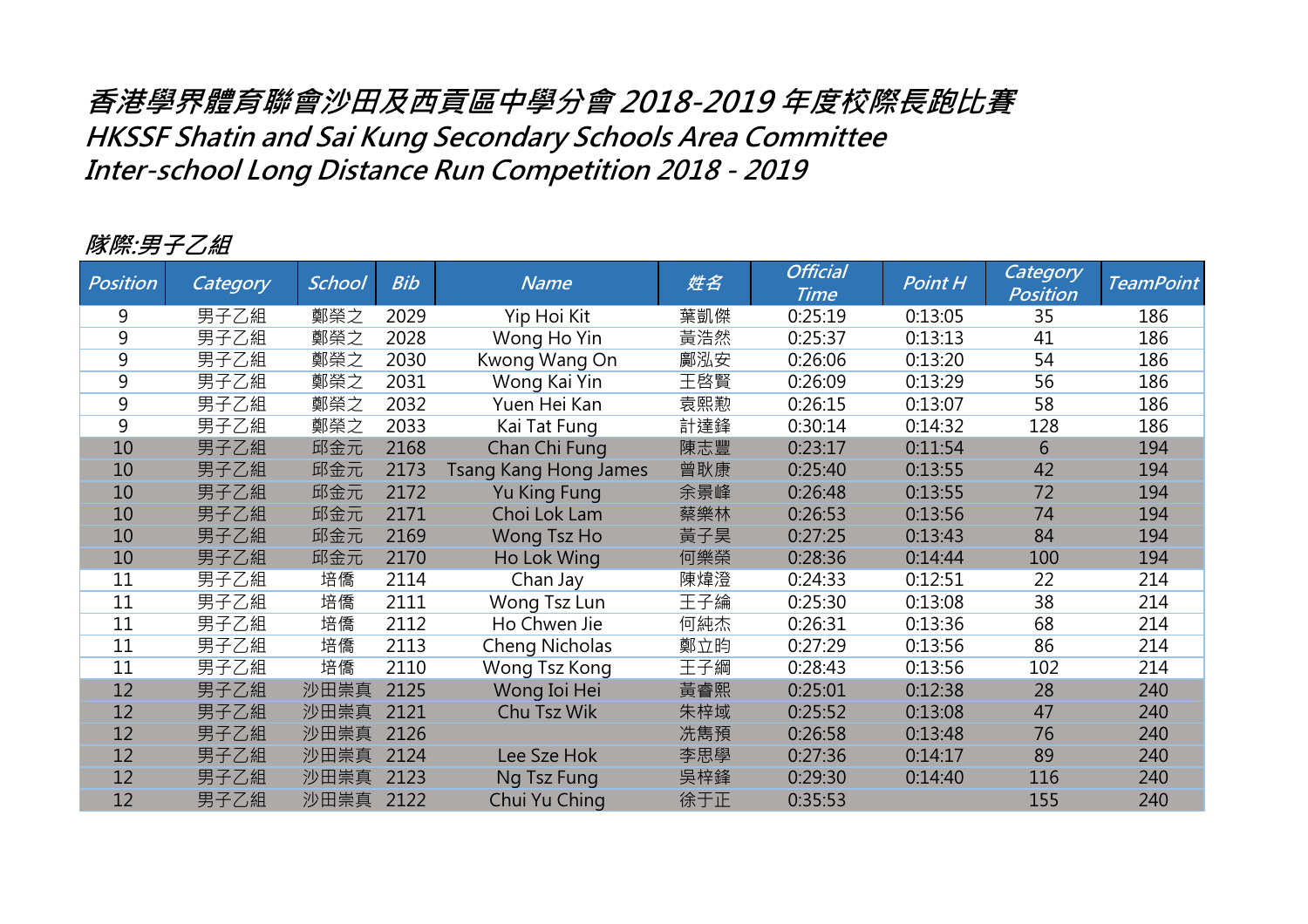| Position | Category | School | <b>Bib</b> | <b>Name</b>          | 姓名  | <b>Official</b> | Point H | Category        | <b>TeamPoint</b> |
|----------|----------|--------|------------|----------------------|-----|-----------------|---------|-----------------|------------------|
|          |          |        |            |                      |     | <b>Time</b>     |         | <b>Position</b> |                  |
| 13       | 男子乙組     | 馬崇真    | 2077       | <b>Bow Hin Yui</b>   | 鮑衍睿 | 0:25:04         | 0:12:52 | 29              | 262              |
| 13       | 男子乙組     | 馬崇真    | 2079       | Lo Ka Fai            | 盧嘉輝 | 0:26:08         | 0:12:53 | 55              | 262              |
| 13       | 男子乙組     | 馬崇真    | 2078       | Chow Cheuk Yee       | 周卓義 | 0:27:31         | 0:14:01 | 87              | 262              |
| 13       | 男子乙組     | 馬崇真    | 2082       | Tam Ka Ho            | 譚家浩 | 0:27:47         | 0:13:54 | 91              | 262              |
| 13       | 男子乙組     | 馬崇真    | 2080       | Siu Chun Hei Hanson  | 蕭雋熙 | 0:28:49         | 0:14:41 | 103             | 262              |
| 13       | 男子乙組     | 馬崇真    | 2081       | Wong Tsz Him         | 黃子謙 | 0:29:32         | 0:15:33 | 117             | 262              |
| 14       | 男子乙組     | 陳楷     | 2108       | Kwan Tsz Fung        | 關梓烽 | 0:21:54         | 0:11:33 |                 | 274              |
| 14       | 男子乙組     | 陳楷     | 2105       | Kwong Wai Ting       | 鄺韋庭 | 0:25:25         | 0:12:51 | 36              | 274              |
| 14       | 男子乙組     | 陳楷     | 2104       | Tam Wai Tsung        | 譚暐璁 | 0:29:12         | 0:15:17 | 110             | 274              |
| 14       | 男子乙組     | 陳楷     | 2106       | Jim Cheung Yam Angus | 詹翔任 | 0:30:13         | 0:15:15 | 127             | 274              |
| 15       | 男子乙組     | 林漢光    | 2091       | Kwan Ling Fung       | 關凌風 | 0:24:55         | 0:13:03 | 26              | 290              |
| 15       | 男子乙組     | 林漢光    | 2093       | Au Pak Hei           | 區柏熙 | 0:26:25         | 0:13:29 | 64              | 290              |
| 15       | 男子乙組     | 林漢光    | 2092       | Chan Ching Yin       | 陳政賢 | 0:26:25         | 0:13:28 | 65              | 290              |
| 15       | 男子乙組     | 林漢光    | 2090       | Hui Ting Hei         | 許庭熙 | 0:30:38         | 0:15:37 | 135             | 290              |
| 15       | 男子乙組     | 林漢光    | 2089       | Lai Ka Cheong        | 黎嘉錩 | 0:32:58         | 0:16:14 | 149             | 290              |
| 16       | 男子乙組     | 佛教覺光   | 2008       | Choy Ho Ming         | 蔡浩銘 | 0:24:30         | 0:12:28 | 19              | 294              |
| 16       | 男子乙組     | 佛教覺光   | 2007       | Lam Ki Yau           | 林其佑 | 0:25:56         | 0:13:14 | 48              | 294              |
| 16       | 男子乙組     | 佛教覺光   | 2009       | Lau Ka Ming          | 劉嘉銘 | 0:28:34         | 0:14:39 | 98              | 294              |
| 16       | 男子乙組     | 佛教覺光   | 2011       | So Kam Fai           | 蘇錦輝 | 0:30:24         | 0:15:18 | 129             | 294              |
| 16       | 男子乙組     | 佛教覺光   | 2012       | Yim Ho Ming          | 嚴浩銘 | 0:31:04         | 0:16:03 | 138             | 294              |
| 16       | 男子乙組     | 佛教覺光   | 2010       | Lui Chun Hee         | 呂俊烯 | 0:34:01         | 0:17:09 | 152             | 294              |
|          |          |        |            |                      |     |                 |         |                 |                  |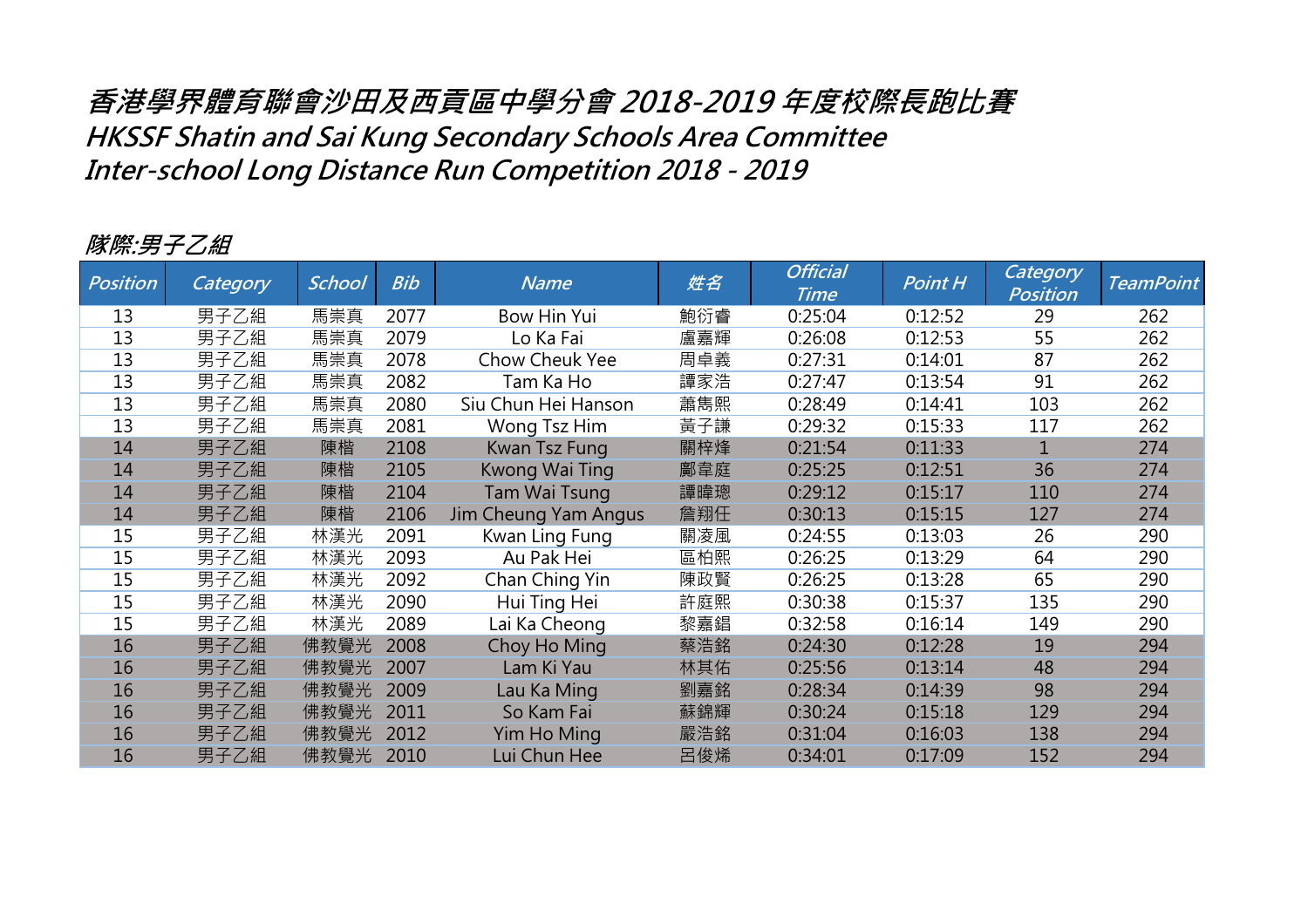| Position | Category | School | <b>Bib</b> | <b>Name</b>           | 姓名  | <b>Official</b>        | Point H | Category              | <b>TeamPoint</b> |
|----------|----------|--------|------------|-----------------------|-----|------------------------|---------|-----------------------|------------------|
| 17       | 男子乙組     | 曾肇添    | 2142       | Sin Tsz Yin           | 單紫言 | <b>Time</b><br>0:24:59 | 0:12:35 | <b>Position</b><br>27 | 351              |
| 17       | 男子乙組     | 曾肇添    | 2141       | Yuen Hung Cheung      | 袁鴻章 | 0:26:57                | 0:13:11 | 75                    | 351              |
| 17       | 男子乙組     | 曾肇添    | 2143       | Chan Chak Hang        | 陳澤鏗 | 0:29:09                | 0:15:01 | 108                   | 351              |
| 17       | 男子乙組     | 曾肇添    | 2140       | Fung Tsz Hin          | 馮子軒 | 0:31:36                | 0:16:41 | 141                   | 351              |
| 17       | 男子乙組     | 曾肇添    | 2144       | Chiu Tsz Hin          | 趙梓軒 | 0:37:08                | 0:17:53 | 161                   | 351              |
| 18       | 男子乙組     | 林裘謀    | 2137       | Lo King Him           | 老敬謙 | 0:27:02                |         | 78                    | 368              |
| 18       | 男子乙組     | 林裘謀    | 2134       | Lau Kin Lun           | 劉建麟 | 0:27:27                | 0:13:27 | 85                    | 368              |
| 18       | 男子乙組     | 林裘謀    | 2138       | <b>Tang Chak Fung</b> | 鄧澤鋒 | 0:28:00                | 0:13:47 | 92                    | 368              |
| 18       | 男子乙組     | 林裘謀    | 2136       | Wu Chun Yin           | 胡俊彥 | 0:29:19                | 0:14:54 | 113                   | 368              |
| 18       | 男子乙組     | 林裘謀    | 2135       | Ng Chi Hong           | 吳智航 | 0:29:40                | 0:14:59 | 122                   | 368              |
| 18       | 男子乙組     | 林裘謀    | 2133       | Ip Yan Hei            | 葉昕晞 | 0:30:26                | 0:15:12 | 130                   | 368              |
| 19       | 男子乙組     | 沙田培英   | 2127       | Yeung Ching Yan       | 楊正恩 | 0:26:21                | 0:13:12 | 62                    | 381              |
| 19       | 男子乙組     | 沙田培英   | 2129       | Chan Yik Yu           | 陳易瑜 | 0:28:34                | 0:14:23 | 99                    | 381              |
| 19       | 男子乙組     | 沙田培英   | 2131       | Ng Yu Hong            | 吳宇航 | 0:28:51                | 0:15:04 | 105                   | 381              |
| 19       | 男子乙組     | 沙田培英   | 2128       | Lam Kam Wa            | 林錦華 | 0:29:20                | 0:14:28 | 115                   | 381              |
| 19       | 男子乙組     | 沙田培英   | 2130       | Yeung Hoi Kit         | 楊凱傑 | 0:31:11                | 0:16:14 | 139                   | 381              |
| 19       | 男子乙組     | 沙田培英   | 2132       | Sung Cheuk Hei        | 宋卓羲 | 0:31:24                | 0:15:28 | 140                   | 381              |
| 20       | 男子乙組     | 黃鳳翎    | 2162       | Cai Yuen Pui          | 蔡元培 | 0:26:41                | 0:13:05 | 71                    | 381              |
| 20       | 男子乙組     | 黃鳳翎    | 2163       | Leung Chun Hei        | 梁俊熹 | 0:28:06                | 0:14:50 | 94                    | 381              |
| 20       | 男子乙組     | 黃鳳翎    | 2164       | Li Hei Lun            | 李熹麟 | 0:28:18                | 0:14:15 | 96                    | 381              |
| 20       | 男子乙組     | 黃鳳翎    | 2166       | Su Zejun              | 蘇澤鈞 | 0:29:38                | 0:15:21 | 120                   | 381              |
| 20       | 男子乙組     | 黃鳳翎    | 2165       | Mak Chun Wa           | 麥振華 | 0:32:03                | 0:15:44 | 145                   | 381              |
| 20       | 男子乙組     | 黃鳳翎    | 2167       | Lu Yaohong            | 盧耀宏 | 0:36:57                | 0:17:57 | 160                   | 381              |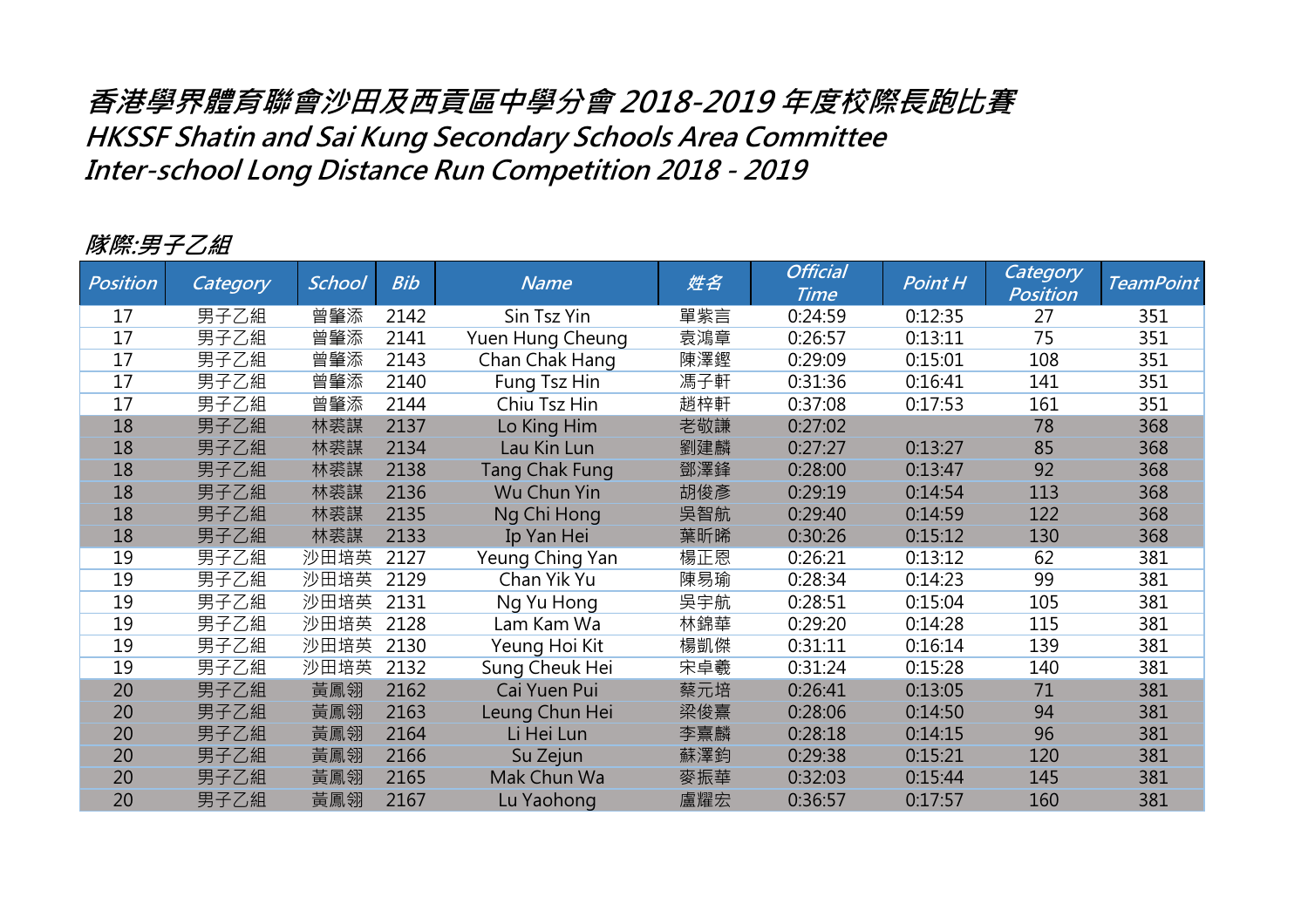| Position | Category | School | <b>Bib</b> | <b>Name</b>           | 姓名  | <b>Official</b><br><b>Time</b> | Point H | Category<br>Position | <b>TeamPoint</b> |
|----------|----------|--------|------------|-----------------------|-----|--------------------------------|---------|----------------------|------------------|
| 21       | 男子乙組     | 聖心     | 2041       | Lau Chun Hei          | 劉俊希 | 0:26:12                        | 0:12:56 | 57                   | 395              |
| 21       | 男子乙組     | 聖心     | 2045       | Kwan Tsz Tung         | 關梓潼 | 0:27:19                        | 0:13:29 | 82                   | 395              |
| 21       | 男子乙組     | 聖心     | 2046       | Tsui Ka Hang          | 徐嘉鏗 | 0:30:04                        | 0:15:18 | 125                  | 395              |
| 21       | 男子乙組     | 聖心     | 2043       | Leung Chun Hei        | 梁晉熙 | 0:30:32                        | 0:15:20 | 131                  | 395              |
| 21       | 男子乙組     | 聖心     | 2044       | Wang Tsz Chung        | 王子聰 | 0:31:02                        | 0:15:20 | 137                  | 395              |
| 21       | 男子乙組     | 聖心     | 2042       | Quan Ian              | 關啟仁 | 0:35:51                        | 0:18:02 | 153                  | 395              |
| 22       | 男子乙組     | 基督     | 2022       | Yeung Hin Lok         | 楊憲樂 | 0:24:54                        | 0:13:33 | 25                   | 395              |
| 22       | 男子乙組     | 基督     | 2026       | Liu Chun Ho           | 廖俊豪 | 0:28:51                        | 0:14:37 | 104                  | 395              |
| 22       | 男子乙組     | 基督     | 2027       | Lee Ho Yin            | 李浩賢 | 0:29:46                        | 0:14:58 | 123                  | 395              |
| 22       | 男子乙組     | 基督     | 2024       | Lin Runyu             | 林潤宇 | 0:31:40                        | 0:17:11 | 143                  | 395              |
| 23       | 男子乙組     | 培基     | 2145       | Lai Pak Long          | 黎栢朗 | 0:26:22                        | 0:13:28 | 63                   | 405              |
| 23       | 男子乙組     | 培基     | 2146       | Chan Chin Fung        | 陳展鋒 | 0:26:28                        | 0:13:28 | 66                   | 405              |
| 23       | 男子乙組     | 培基     | 2147       | Ngai King Lok         | 倪敬樂 | 0:30:38                        | 0:15:21 | 134                  | 405              |
| 23       | 男子乙組     | 培基     | 2149       | Liu Jerry Christopher | 廖睎朗 | 0:31:38                        | 0:15:47 | 142                  | 405              |
| 23       | 男子乙組     | 培基     | 2148       | Leung Ngaau Saan      | 梁樂山 | 0:35:51                        | 0:16:06 | 154                  | 405              |
| 24       | 男子乙組     | 胡忠     | 2098       | Hiu Siu Kei Ivan      | 饒紹錡 | 0:25:43                        | 0:13:18 | 45                   | 412              |
| 24       | 男子乙組     | 胡忠     | 2099       | Tai Kam Pang          | 戴錦鵬 | 0:28:18                        | 0:15:05 | 95                   | 412              |
| 24       | 男子乙組     | 胡忠     | 2100       | Yang Kam Lun          | 楊錦麟 | 0:29:40                        | 0:14:28 | 121                  | 412              |
| 24       | 男子乙組     | 胡忠     | 2102       | Yu Shen               | 余慎  | 0:33:12                        | 0:16:46 | 151                  | 412              |
| 24       | 男子乙組     | 胡忠     | 2101       | Poon Ching Wang       | 潘正弘 | 0:36:36                        | 0:18:41 | 156                  | 412              |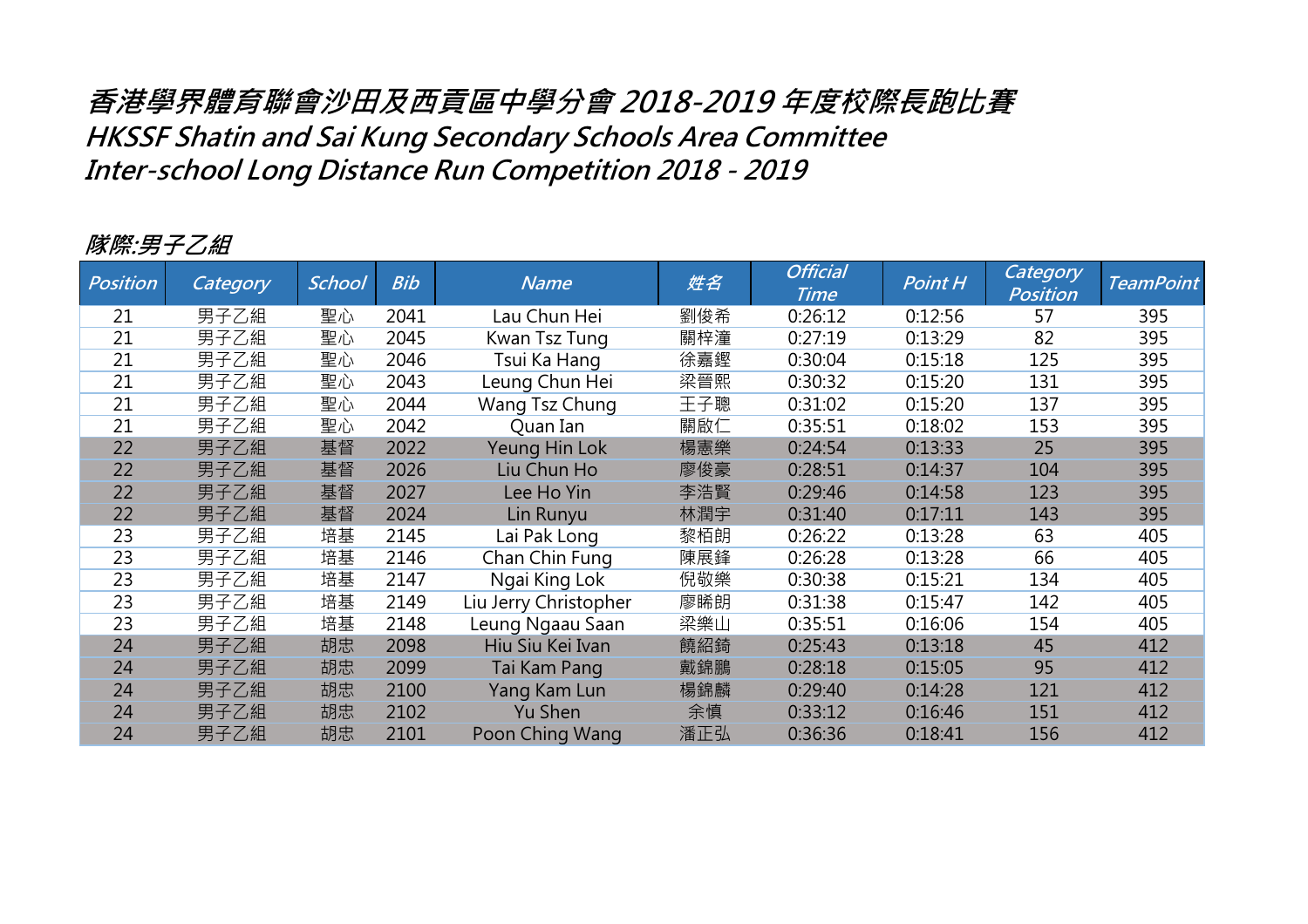| Position | Category | School | <b>Bib</b> | <b>Name</b>           | 姓名  | <b>Official</b><br><b>Time</b> | Point H | Category<br><b>Position</b> | <b>TeamPoint</b> |
|----------|----------|--------|------------|-----------------------|-----|--------------------------------|---------|-----------------------------|------------------|
| 24       | 男子乙組     | 胡忠     | 2103       | Leung Wai Hin         | 梁維軒 | 0:36:47                        | 0:18:41 | 159                         | 412              |
| 25       | 男子乙組     | 浸附中    | 2039       | Leung Wing Long       | 梁詠朗 | 0:27:06                        | 0:14:16 | 80                          | 423              |
| 25       | 男子乙組     | 浸附中    | 2035       | Saad Habibullah       | 沙浩嵐 | 0:28:01                        | 0:13:53 | 93                          | 423              |
| 25       | 男子乙組     | 浸附中    | 2037       | Mo Ngai Ki            | 毛藝錡 | 0:28:59                        | 0:14:17 | 106                         | 423              |
| 25       | 男子乙組     | 浸附中    | 2038       | Leung Ka Ki           | 梁家祺 | 0:31:59                        | 0:15:55 | 144                         | 423              |
| 26       | 男子乙組     | 曾璧山    | 2161       | <b>Chan Wing Fung</b> | 陳永鋒 | 0:26:39                        | 0:13:32 | 70                          | 478              |
| 26       | 男子乙組     | 曾璧山    | 2158       | Lin Xiaowei           | 林孝蔚 | 0:29:12                        | 0:15:46 | 111                         | 478              |
| 26       | 男子乙組     | 曾璧山    | 2159       | Chan Cheuk Hei        | 陳卓熙 | 0:30:37                        | 0:14:58 | 133                         | 478              |
| 26       | 男子乙組     | 曾璧山    | 2156       | Lee Kwun Lam          | 李冠霖 | 0:55:21                        | 0:28:54 | 164                         | 478              |
| 26       | 男子乙組     | 曾璧山    | 2157       | Lin Xiaosui           | 林孝穗 | 0:55:21                        | 0:28:47 | 165                         | 478              |
| 27       | 男子乙組     | 聖若瑟    | 2072       | Zeng Jia Tian         | 曾家添 | 0:29:32                        | 0:15:10 | 118                         | 505              |
| 27       | 男子乙組     | 聖若瑟    | 2075       | Padua Jemar Prince S  | 莊炯熙 | 0:29:35                        | 0:15:14 | 119                         | 505              |
| 27       | 男子乙組     | 聖若瑟    | 2071       | Chan Ka Ho            | 陳嘉豪 | 0:30:34                        | 0:15:29 | 132                         | 505              |
| 27       | 男子乙組     | 聖若瑟    | 2074       | Leung Ka Chun         | 梁嘉俊 | 0:30:41                        | 0:15:14 | 136                         | 505              |
| 28       | 男子乙組     | 楊葛小琳   | 2068       | Mok Kai Nam           | 莫啟楠 | 0:28:59                        | 0:14:54 | 107                         | 514              |
| 28       | 男子乙組     | 楊葛小琳   | 2066       | Xu Chun Kit           | 徐振傑 | 0:29:20                        | 0:14:30 | 114                         | 514              |
| 28       | 男子乙組     | 楊葛小琳   | 2070       | Chen Bangwei          | 陳帮衛 | 0:32:34                        | 0:17:43 | 146                         | 514              |
| 28       | 男子乙組     | 楊葛小琳   | 2065       | Hung Tsun Him         | 洪浚謙 | 0:32:44                        | 0:16:11 | 147                         | 514              |
| 28       | 男子乙組     | 楊葛小琳   | 2069       | Peng Bingxiao         | 彭炳校 | 0:36:39                        | 0:18:04 | 157                         | 514              |
| 28       | 男子乙組     | 楊葛小琳   | 2067       | Lin Kai Fung          | 林啟豐 | 0:36:43                        | 0:18:17 | 158                         | 514              |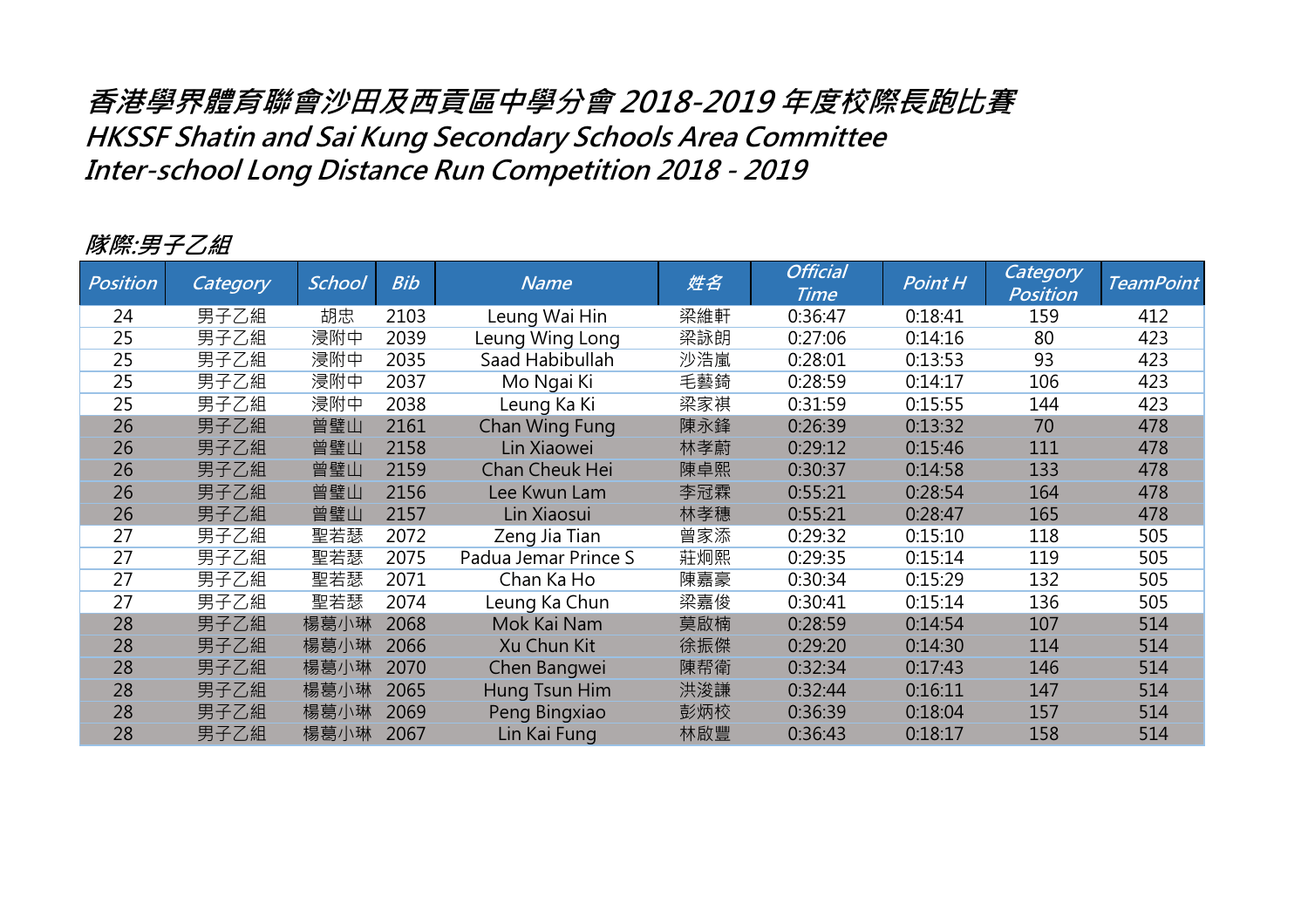| <b>Position</b> | Category | School | <b>Bib</b> | <b>Name</b>                 | 姓名  | <b>Official</b><br><b>Time</b> | Point H | Category<br><b>Position</b> | <b>TeamPoint</b> |
|-----------------|----------|--------|------------|-----------------------------|-----|--------------------------------|---------|-----------------------------|------------------|
| 1               | 男子丙組     | 沙田崇真   | 3129       | Tsoi Gu Chit                | 蔡古節 | 0:18:51                        | 0:10:01 | 2                           | 34               |
| 1               | 男子丙組     | 沙田崇真   | 3128       | Tsang Wui Man Nereus        | 曾匯民 | 0:19:16                        | 0:10:16 | 5                           | 34               |
|                 | 男子丙組     | 沙田崇真   | 3132       | Ku Wai Kwan                 | 古維鈞 | 0:19:51                        | 0:10:29 | 8                           | 34               |
| 1               | 男子丙組     | 沙田崇真   | 3127       | Po Yuet Sing                | 布悅昇 | 0:20:32                        | 0:10:56 | 19                          | 34               |
|                 | 男子丙組     | 沙田崇真   | 3131       | Lee Ching Kan               | 利政芹 | 0:21:45                        | 0:11:34 | 44                          | 34               |
|                 | 男子丙組     | 沙田崇真   | 3130       | Wong Chi Dick               | 黃智迪 | 0:22:50                        | 0:11:47 | 72                          | 34               |
| $\overline{2}$  | 男子丙組     | 林大輝    | 3064       | Tsang Wai Chun              | 曾湋溍 | 0:20:05                        | 0:10:34 | 10                          | 94               |
| $\overline{2}$  | 男子丙組     | 林大輝    | 3063       | Wong Yuk Hang               | 黃煜桁 | 0:20:21                        | 0:10:40 | 13                          | 94               |
| $\overline{2}$  | 男子丙組     | 林大輝    | 3062       | Yeung Long Kiu              | 楊朗翹 | 0:21:02                        | 0:10:50 | 30                          | 94               |
| $\overline{2}$  | 男子丙組     | 林大輝    | 3066       | Ng Siu Hei                  | 吳少熙 | 0:21:27                        | 0:11:42 | 41                          | 94               |
| $\overline{2}$  | 男子丙組     | 林大輝    | 3065       | Tse Long Sang               | 謝朗笙 | 0:23:12                        | 0:12:25 | 81                          | 94               |
| $\overline{2}$  | 男子丙組     | 林大輝    | 3067       | <b>Ting Kin Sing Kinson</b> | 丁健乘 | 0:23:41                        | 0:12:01 | 91                          | 94               |
| 3               | 男子丙組     | 培僑     | 3118       | Mork Cheuk On               | 莫卓安 | 0:19:49                        | 0:10:31 | 7                           | 95               |
| 3               | 男子丙組     | 培僑     | 3120       | Yuen Ka-Chung John          | 袁嘉聰 | 0:20:56                        | 0:11:02 | 27                          | 95               |
| 3               | 男子丙組     | 培僑     | 3119       | Lee Ka Long                 | 李嘉朗 | 0:20:58                        | 0:10:58 | 28                          | 95               |
| 3               | 男子丙組     | 培僑     | 3117       | Yung Zhe Jamie              | 翁喆  | 0:21:06                        | 0:11:05 | 33                          | 95               |
| 3               | 男子丙組     | 培僑     | 3116       | Chan Kootenay               | 陳善弘 | 0:21:14                        | 0:11:13 | 37                          | 95               |
| 3               | 男子丙組     | 培僑     | 3115       | Wong Man Hong               | 黃敏康 | 0:23:37                        | 0:12:20 | 89                          | 95               |
| $\overline{4}$  | 男子丙組     | 體藝     | 3055       | Yuen Wai Hin                | 袁緯軒 | 0:20:26                        | 0:11:01 | 16                          | 107              |
| 4               | 男子丙組     | 體藝     | 3050       | Lee Ho Fai                  | 李浩輝 | 0:20:44                        | 0:10:43 | 21                          | 107              |
| 4               | 男子丙組     | 體藝     | 3052       | Cheng Chi Hoi               | 鄭志海 | 0:21:03                        | 0:11:08 | 31                          | 107              |
| 4               | 男子丙組     | 體藝     | 3051       | Wong Cheuk Yin              | 黃卓言 | 0:21:24                        | 0:11:26 | 39                          | 107              |
| 4               | 男子丙組     | 體藝     | 3054       | Cheung Siu Chun             | 張少俊 | 0:22:13                        | 0:12:02 | 53                          | 107              |
| $\overline{4}$  | 男子丙組     | 體藝     | 3053       | Chiu Chun Yin               | 招俊然 | 0:23:05                        | 0:12:12 | 76                          | 107              |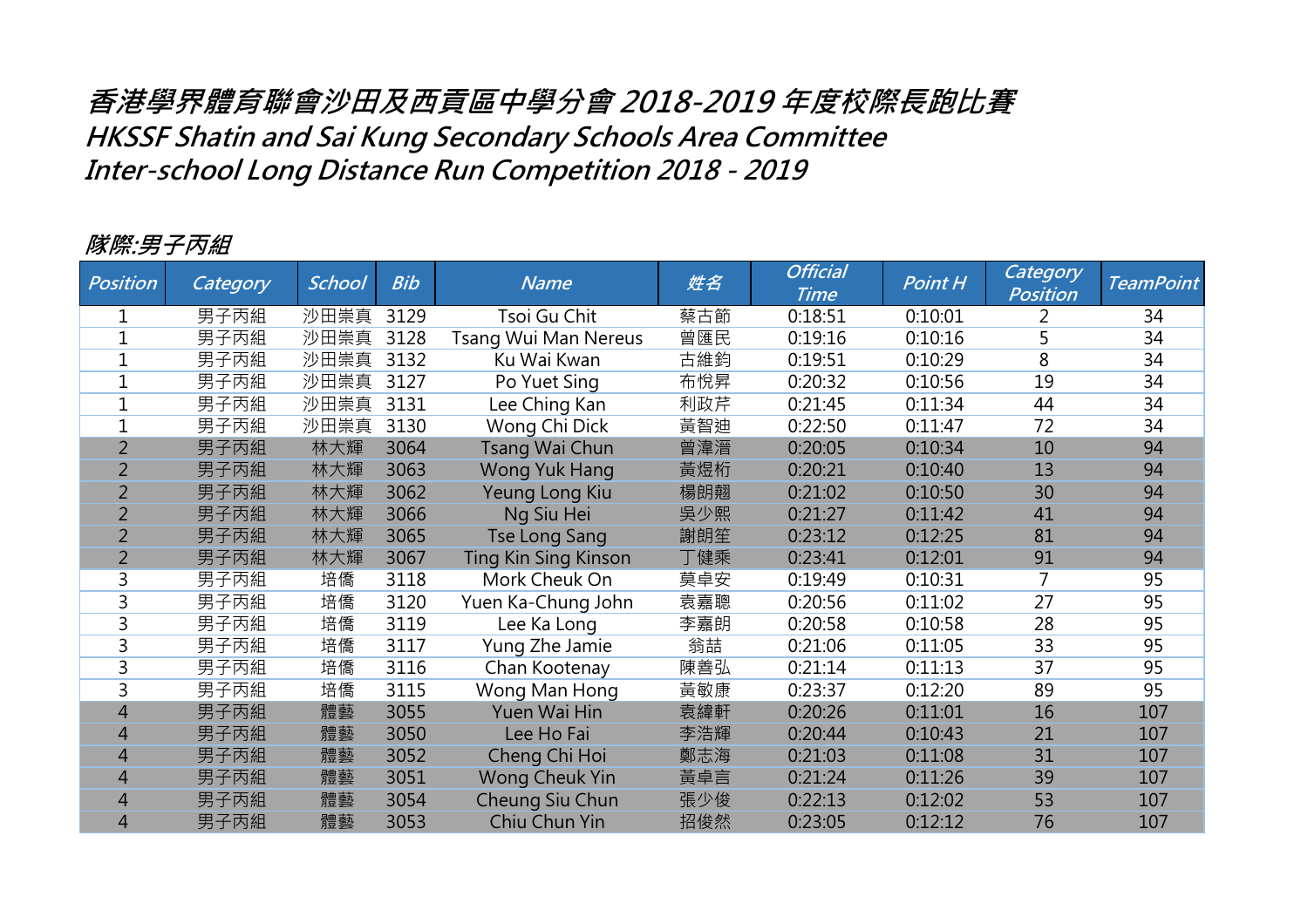| Position | Category | School | <b>Bib</b> | <b>Name</b>                     | 姓名  | <b>Official</b><br><b>Time</b> | Point H | Category<br><b>Position</b> | <b>TeamPoint</b> |
|----------|----------|--------|------------|---------------------------------|-----|--------------------------------|---------|-----------------------------|------------------|
| 5        | 男子丙組     | 德信     | 3159       | Au Anderson                     | 區兆豐 | 0:20:04                        | 0:10:42 | 9                           | 131              |
| 5        | 男子丙組     | 德信     | 3161       | Wan Chak Lam                    | 溫澤林 | 0:21:11                        | 0:11:35 | 36                          | 131              |
| 5        | 男子丙組     | 德信     | 3162       | Chan Pak Hei                    | 陳泊希 | 0:21:26                        | 0:11:43 | 40                          | 131              |
| 5        | 男子丙組     | 德信     | 3160       | Ho Yu Tak                       | 何禹德 | 0:21:49                        | 0:11:10 | 46                          | 131              |
| 5        | 男子丙組     | 德信     | 3163       | Lee Cheuk Nok                   | 李卓諾 | 0:23:32                        | 0:12:37 | 87                          | 131              |
| 5        | 男子丙組     | 德信     | 3164       | Yip Yeung                       | 葉洋  | 0:25:22                        | 0:13:44 | 124                         | 131              |
| 6        | 男子丙組     | 浸附中    | 3040       | Poon Julien Pok Man             | 潘博文 | 0:20:21                        | 0:11:00 | 14                          | 132              |
| 6        | 男子丙組     | 浸附中    | 3042       | Ng Shu Hang                     | 吳書行 | 0:20:27                        | 0:10:46 | 17                          | 132              |
| 6        | 男子丙組     | 浸附中    | 3041       | Tang Kit Hei                    | 鄧傑熙 | 0:21:49                        | 0:11:32 | 47                          | 132              |
| 6        | 男子丙組     | 浸附中    |            | 3039 iwrence Chukwuzitere Joser | 羅栢熙 | 0:22:15                        | 0:11:28 | 54                          | 132              |
| 6        | 男子丙組     | 浸附中    | 3044       | <b>Wong Stuart Rickly</b>       | 黃子雋 | 0:22:34                        | 0:12:06 | 66                          | 132              |
| 6        | 男子丙組     | 浸附中    | 3043       | Chan Hon Lam                    | 陳瀚霖 | 0:23:19                        | 0:12:13 | 84                          | 132              |
|          | 男子丙組     | 五育     | 3089       | Lau Tin Long Tony               | 劉天朗 | 0:20:42                        | 0:10:54 | 20                          | 146              |
|          | 男子丙組     | 五育     | 3086       | Wong Hin Fu                     | 黃顯富 | 0:21:05                        | 0:11:09 | 32                          | 146              |
|          | 男子丙組     | 五育     | 3087       | Vu Yin Chung                    | 胡彥聰 | 0:21:43                        | 0:11:16 | 43                          | 146              |
|          | 男子丙組     | 五育     | 3090       | Cheung Wing Lok                 | 張永樂 | 0:21:59                        | 0:11:59 | 51                          | 146              |
|          | 男子丙組     | 五育     | 3088       | Pang Long To                    | 彭朗弢 | 0:22:41                        | 0:12:02 | 68                          | 146              |
| 8        | 男子丙組     | 陳楷     | 3111       | Yip Chun Ho                     | 葉俊豪 | 0:20:18                        | 0:11:06 | 12                          | 168              |
| 8        | 男子丙組     | 陳楷     | 3109       | <b>Tse Wan Sik</b>              | 謝韞軾 | 0:20:51                        | 0:11:15 | 24                          | 168              |
| 8        | 男子丙組     | 陳楷     | 3110       | <b>Yip Yau Wing</b>             | 葉尤榮 | 0:22:22                        | 0:11:47 | 59                          | 168              |
| 8        | 男子丙組     | 陳楷     | 3112       | Chui Wai Lok                    | 徐偉洛 | 0:22:51                        | 0:12:25 | 73                          | 168              |
| 8        | 男子丙組     | 陳楷     | 3114       | Leung Wai Ho                    | 梁偉浩 | 0:26:30                        | 0:14:13 | 141                         | 168              |
| 8        | 男子丙組     | 陳楷     | 3113       | Chung Pak To                    | 鍾柏淘 | 0:26:43                        | 0:14:12 | 143                         | 168              |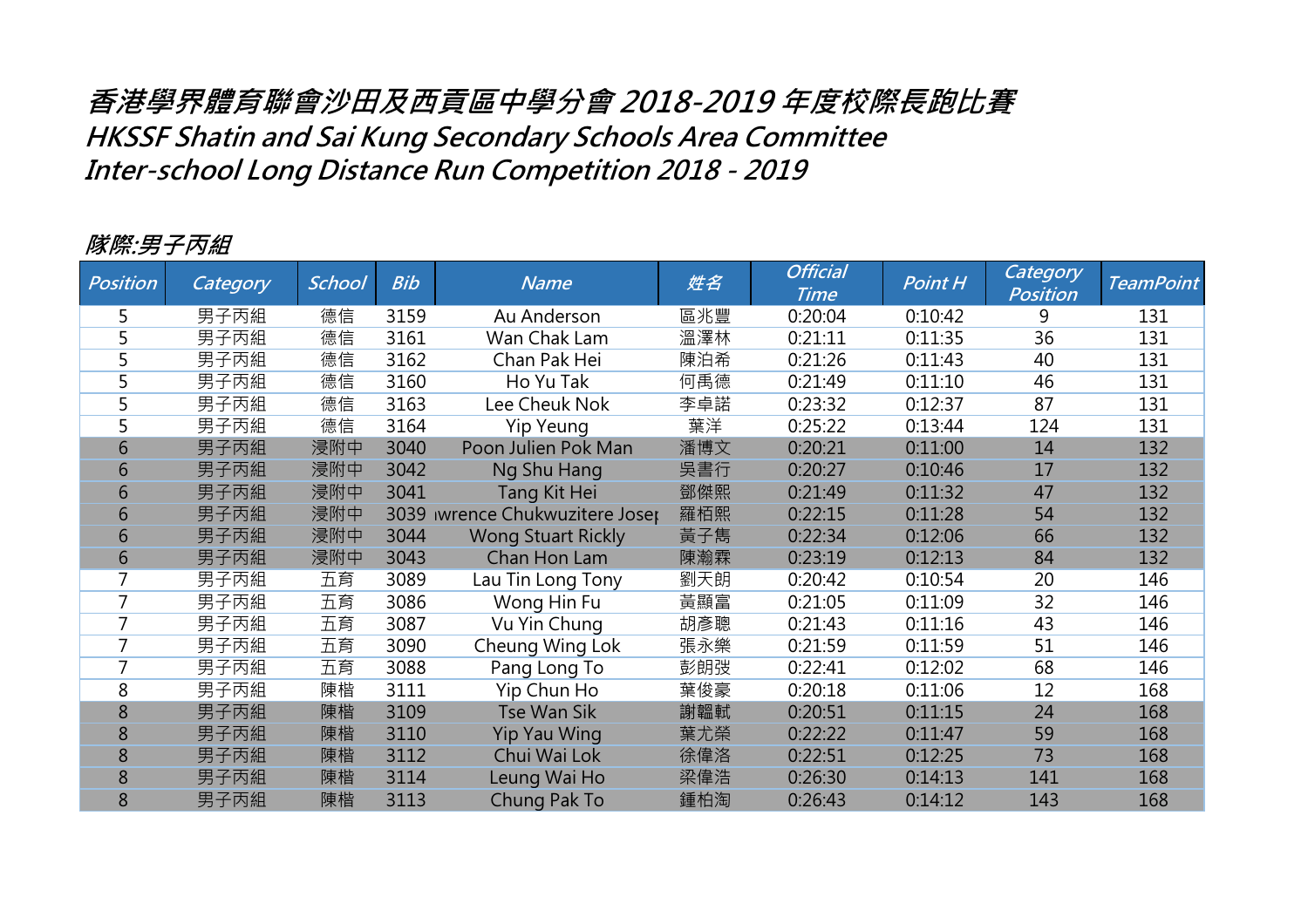| Position | Category | School | <b>Bib</b> | <b>Name</b>         | 姓名  | <b>Official</b><br><b>Time</b> | Point H | Category<br><b>Position</b> | <b>TeamPoint</b> |
|----------|----------|--------|------------|---------------------|-----|--------------------------------|---------|-----------------------------|------------------|
| 9        | 男子丙組     | 鄭植之    | 3013       | Lee Yin Long        | 李彥朗 | 0:18:56                        | 0:10:17 | 3.                          | 169              |
| 9        | 男子丙組     | 鄭植之    | 3015       | Tung Kam Yin        | 董鑑賢 | 0:20:56                        | 0:11:11 | 26                          | 169              |
| 9        | 男子丙組     | 鄭植之    | 3014       | Lam Ho Yin          | 林浩賢 | 0:21:38                        | 0:11:40 | 42                          | 169              |
| 9        | 男子丙組     | 鄭植之    | 3016       | Yeung Jeremy        | 楊盛豪 | 0:23:54                        | 0:13:03 | 98                          | 169              |
| 9        | 男子丙組     | 鄭植之    | 3017       | Wong Chit Lam       | 黃喆霖 | 0:24:16                        | 0:13:00 | 105                         | 169              |
| 10       | 男子丙組     | 邱金元    | 3176       | Wong Yuen Ho        | 黃塬皓 | 0:19:11                        | 0:10:02 | $\overline{4}$              | 195              |
| 10       | 男子丙組     | 邱金元    | 3181       | Chan Ho Tin         | 陳浩天 | 0:20:48                        | 0:11:07 | 23                          | 195              |
| 10       | 男子丙組     | 邱金元    | 3180       | Li Chun Hei         | 李俊熹 | 0:22:48                        | 0:11:57 | 71                          | 195              |
| 10       | 男子丙組     | 邱金元    | 3178       | Wong Pui Hei        | 黃培浠 | 0:23:51                        | 0:12:16 | 97                          | 195              |
| 10       | 男子丙組     | 邱金元    | 3177       | Leung Yee Ming      | 梁倚銘 | 0:24:21                        | 0:13:09 | 106                         | 195              |
| 10       | 男子丙組     | 邱金元    | 3179       | Mui Lok Yin         | 梅樂弦 | 0:26:12                        | 0:13:28 | 138                         | 195              |
| 11       | 男子丙組     | 董之英    | 3186       | Yung Ka Chun        | 翁家俊 | 0:20:13                        | 0:10:16 | 11                          | 206              |
| 11       | 男子丙組     | 董之英    | 3183       | Lee Wan Lok         | 李昀洛 | 0:21:11                        | 0:11:29 | 35                          | 206              |
| 11       | 男子丙組     | 董之英    | 3182       | Lui Yu Haang        | 呂雨桁 | 0:23:08                        | 0:12:32 | 77                          | 206              |
| 11       | 男子丙組     | 董之英    | 3187       | Lo Pak Yin          | 盧柏言 | 0:23:14                        | 0:12:08 | 83                          | 206              |
| 11       | 男子丙組     | 董之英    | 3184       | Ma Tsun Kuen        | 馬浚權 | 0:31:15                        | 0:14:57 | 163                         | 206              |
| 11       | 男子丙組     | 董之英    | 3185       | Yu Tsun Hei         | 余浚禧 | 0:31:18                        | 0:14:55 | 164                         | 206              |
| 12       | 男子丙組     | 鄭榮之    | 3038       | Lee Sze Hang        | 李思衡 | 0:20:28                        | 0:10:41 | 18                          | 222              |
| 12       | 男子丙組     | 鄭榮之    | 3035       | <b>Huang Yihang</b> | 黃逸航 | 0:22:21                        | 0:11:35 | 56                          | 222              |
| 12       | 男子丙組     | 鄭榮之    | 3033       | Chan Ka Pak Cyrus   | 陳嘉栢 | 0:22:30                        | 0:11:53 | 63                          | 222              |
| 12       | 男子丙組     | 鄭榮之    | 3036       | Law Sing Wa         | 羅昇華 | 0:23:24                        | 0:12:21 | 85                          | 222              |
| 12       | 男子丙組     | 鄭榮之    | 3034       | Chan Lok Him Joe    | 陳樂謙 | 0:24:01                        | 0:12:53 | 102                         | 222              |
| 12       | 男子丙組     | 鄭榮之    | 3037       | Wong Chi Hin        | 黃智軒 | 0:25:11                        | 0:13:01 | 120                         | 222              |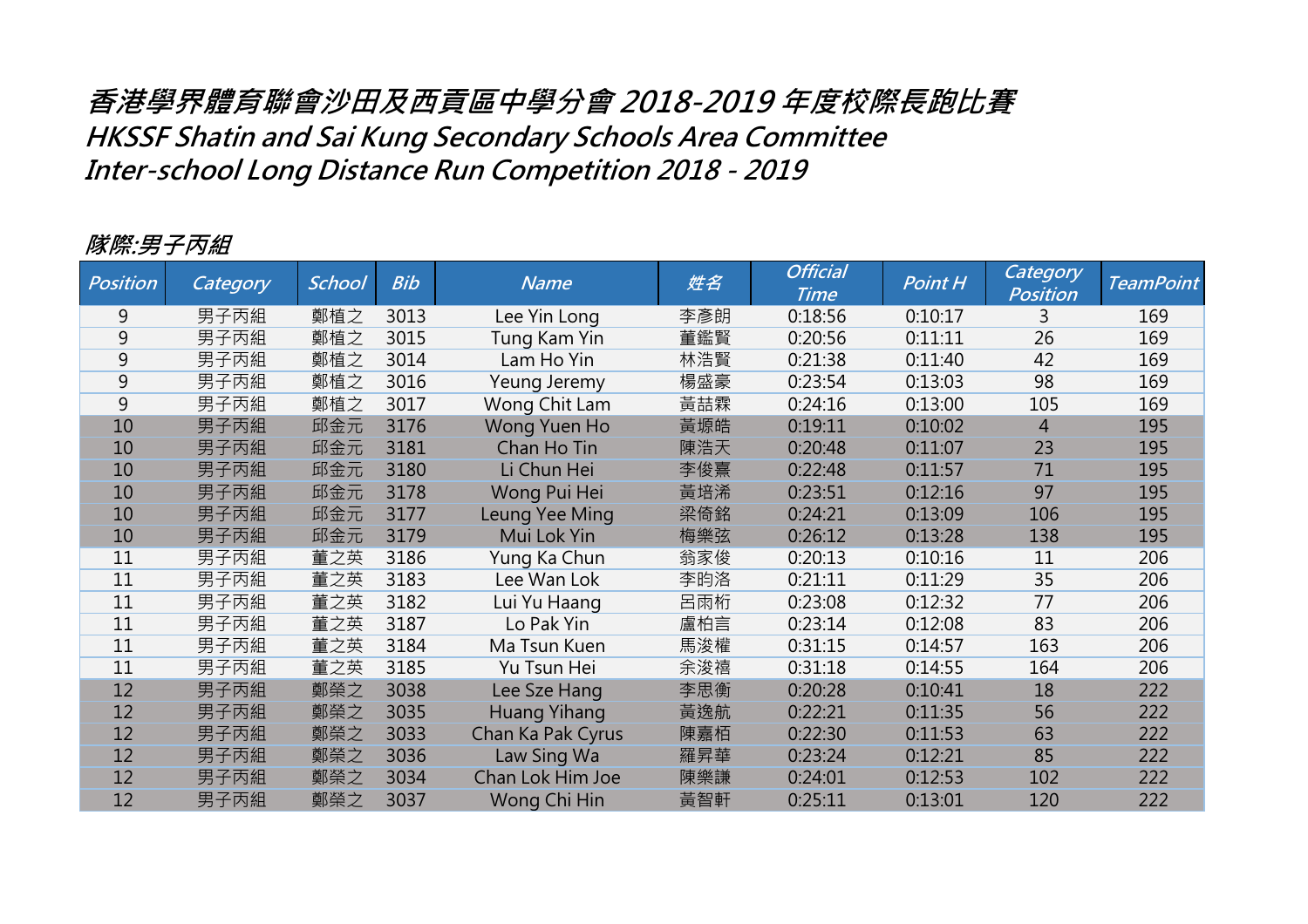| Position | Category | School | <b>Bib</b> | <b>Name</b>            | 姓名  | <b>Official</b><br><b>Time</b> | Point H | Category<br>Position | <b>TeamPoint</b> |
|----------|----------|--------|------------|------------------------|-----|--------------------------------|---------|----------------------|------------------|
| 13       | 男子丙組     | 沙田官中   | 3135       | Ho Kwan Lim            | 何鈞廉 | 0:22:27                        | 0:12:04 | 60                   | 247              |
| 13       | 男子丙組     | 沙田官中   | 3138       | Yee Wai Him            | 余偉謙 | 0:22:28                        | 0:12:05 | 61                   | 247              |
| 13       | 男子丙組     | 沙田官中   | 3134       | Cheung Hei Yu          | 張熙宇 | 0:22:29                        | 0:12:10 | 62                   | 247              |
| 13       | 男子丙組     | 沙田官中   | 3133       | Kuang Jason Ka Ching   | 鄺嘉程 | 0:22:33                        | 0:12:13 | 64                   | 247              |
| 13       | 男子丙組     | 沙田官中   | 3137       | Kwong Tsz Yeung        | 鄺梓楊 | 0:26:58                        | 0:12:49 | 149                  | 247              |
| 13       | 男子丙組     | 沙田官中   | 3136       | Lin Fong Tat Samue     | 林芳達 | 0:28:39                        | 0:14:05 | 158                  | 247              |
| 14       | 男子丙組     | 青年會    | 3018       | Ho Tin Yan Michael     | 何天恩 | 0:21:06                        | 0:11:16 | 34                   | 249              |
| 14       | 男子丙組     | 青年會    | 3021       | Lee Cheuk San          | 李卓燊 | 0:21:54                        | 0:11:56 | 49                   | 249              |
| 14       | 男子丙組     | 青年會    | 3019       | Guan Wa Hei            | 關華希 | 0:23:08                        | 0:12:26 | 78                   | 249              |
| 14       | 男子丙組     | 青年會    | 3023       | Chan Chi Hong          | 陳致匡 | 0:23:33                        | 0:12:31 | 88                   | 249              |
| 14       | 男子丙組     | 青年會    | 3020       | Chan Wan Lam           | 陳允藍 | 0:24:54                        | 0:13:22 | 113                  | 249              |
| 14       | 男子丙組     | 青年會    | 3022       | Yip Ho Wai             | 葉灝維 | 0:25:41                        | 0:13:44 | 128                  | 249              |
| 15       | 男子丙組     | 馬崇真    | 3081       | Wong Hiu Nam Human     | 黃曉南 | 0:21:46                        | 0:11:35 | 45                   | 282              |
| 15       | 男子丙組     | 馬崇真    | 3080       | Liu Tak Yan            | 廖德殷 | 0:21:51                        | 0:12:03 | 48                   | 282              |
| 15       | 男子丙組     | 馬崇真    | 3083       | Wong Cheuk Wai         | 王焯偉 | 0:23:09                        | 0:12:05 | 80                   | 282              |
| 15       | 男子丙組     | 馬崇真    | 3085       | Lee Chun Hei           | 李竣羲 | 0:24:42                        | 0:12:33 | 109                  | 282              |
| 15       | 男子丙組     | 馬崇真    | 3084       | Diu Yui Kit            | 刁銳傑 | 0:25:34                        | 0:13:17 | 127                  | 282              |
| 16       | 男子丙組     | 郭得勝    | 3056       | Cheung Hin Wai         | 張軒瑋 | 0:20:47                        | 0:11:14 | 22                   | 282              |
| 16       | 男子丙組     | 郭得勝    | 3061       | Wu Chak Fai            | 吳澤輝 | 0:22:43                        | 0:12:08 | 69                   | 282              |
| 16       | 男子丙組     | 郭得勝    | 3057       | Wong Yu Hin            | 黃宇軒 | 0:23:00                        | 0:12:11 | 74                   | 282              |
| 16       | 男子丙組     | 郭得勝    | 3058       | Chow Sheung Yau Thomas | 周尚有 | 0:25:07                        | 0:12:59 | 117                  | 282              |
| 16       | 男子丙組     | 郭得勝    | 3059       | Li Tsz Lok             | 李梓洛 | 0:26:44                        | 0:13:57 | 144                  | 282              |
| 16       | 男子丙組     | 郭得勝    | 3060       | Chan Ka Lok            | 陳嘉樂 | 0:27:43                        | 0:14:26 | 153                  | 282              |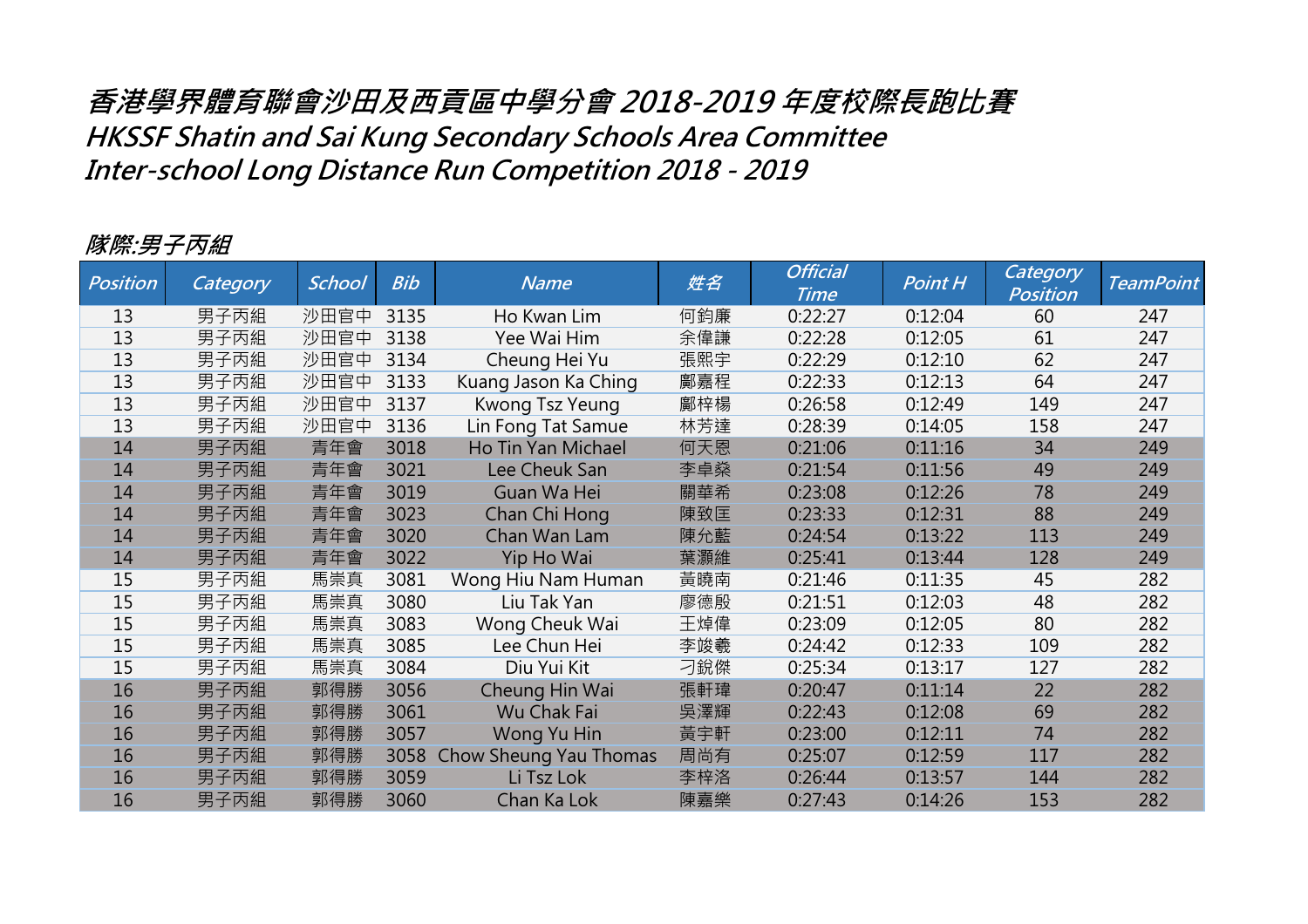| Position | Category | School | <b>Bib</b> | <b>Name</b>           | 姓名  | <b>Official</b><br><b>Time</b> | Point H | Category<br><b>Position</b> | <b>TeamPoint</b> |
|----------|----------|--------|------------|-----------------------|-----|--------------------------------|---------|-----------------------------|------------------|
| 17       | 男子丙組     | 聖心     | 3045       | Tsui Tsz Wai          | 徐梓為 | 0:18:36                        | 0:10:00 |                             | 285              |
| 17       | 男子丙組     | 聖心     | 3046       | Law Chun Kit          | 羅俊傑 | 0:23:09                        | 0:12:06 | 79                          | 285              |
| 17       | 男子丙組     | 聖心     | 3047       | Li Long Yat           | 李朗日 | 0:23:49                        | 0:12:25 | 94                          | 285              |
| 17       | 男子丙組     | 聖心     | 3049       | Lee Gei Lok Keiji     | 利紀諾 | 0:24:51                        | 0:12:29 | 111                         | 285              |
| 17       | 男子丙組     | 聖心     | 3048       | Lam Cheuk Nam         | 林焯楠 | 0:28:17                        | 0:15:12 | 156                         | 285              |
| 18       | 男子丙組     | 浸呂明才   | 3006       | Leung Chi Tin         | 梁智畑 | 0:22:22                        | 0:11:53 | 57                          | 300              |
| 18       | 男子丙組     | 浸呂明才   | 3004       | Chu Ho Lam            | 朱皓林 | 0:22:22                        | 0:11:58 | 58                          | 300              |
| 18       | 男子丙組     | 浸呂明才   | 3003       | Cho Wai Lok           | 曹偉洛 | 0:23:41                        | 0:12:59 | 92                          | 300              |
| 18       | 男子丙組     | 浸呂明才   | 3005       | Wong Ho Yeung         | 黃皓楊 | 0:23:47                        | 0:12:27 | 93                          | 300              |
| 18       | 男子丙組     | 浸呂明才   | 3002       | Yang Yin Ho           | 楊延浩 | 0:24:05                        | 0:12:59 | 103                         | 300              |
| 18       | 男子丙組     | 浸呂明才   | 3001       | Lou Chun Yeung Hallee | 劉臻暘 | 0:26:20                        | 0:13:48 | 140                         | 300              |
| 19       | 男子丙組     | 林裘謀    | 3150       | Lau Ming Yui          | 劉明睿 | 0:19:45                        | 0:10:31 | 6                           | 303              |
| 19       | 男子丙組     | 林裘謀    | 3149       | Wong Wai Hin          | 黃湋搴 | 0:21:59                        | 0:11:40 | 50                          | 303              |
| 19       | 男子丙組     | 林裘謀    | 3146       | Poon Pak To           | 潘柏圖 | 0:25:05                        | 0:13:08 | 116                         | 303              |
| 19       | 男子丙組     | 林裘謀    | 3145       | Cheng Hoi Chun        | 鄭鎧焌 | 0:25:54                        | 0:13:26 | 131                         | 303              |
| 19       | 男子丙組     | 林裘謀    | 3147       | Chow Long Hei         | 周朗希 | 0:26:13                        | 0:13:32 | 139                         | 303              |
| 19       | 男子丙組     | 林裘謀    | 3148       | Lo Yat Hung           | 盧一雄 | 0:26:55                        | 0:13:17 | 148                         | 303              |
| 20       | 男子丙組     | 佛教覺光   | 3007       | Cheung Shi Ho         | 張仕浩 | 0:21:18                        | 0:11:15 | 38                          | 325              |
| 20       | 男子丙組     | 佛教覺光   | 3010       | Chang Man Ho          | 張文豪 | 0:22:40                        | 0:11:30 | 67                          | 325              |
| 20       | 男子丙組     | 佛教覺光   | 3008       | Pan Yiyang            | 潘藝陽 | 0:24:01                        | 0:12:43 | 101                         | 325              |
| 20       | 男子丙組     | 佛教覺光   | 3009       | Chan Kin Pong         | 陳建邦 | 0:25:10                        | 0:13:38 | 119                         | 325              |
| 20       | 男子丙組     | 佛教覺光   | 3012       | So Ka Ho              | 蘇嘉豪 | 0:25:28                        | 0:13:35 | 125                         | 325              |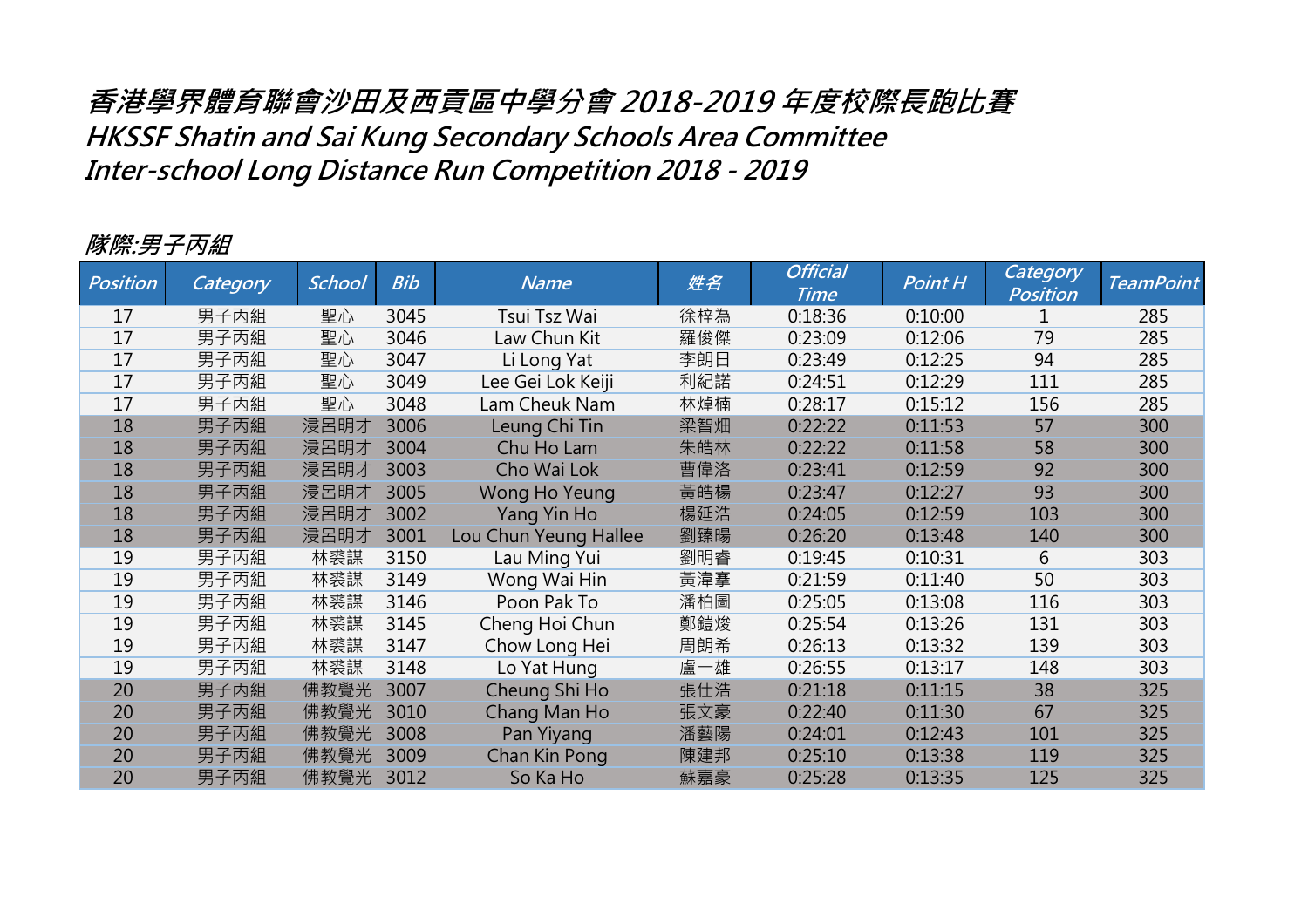| Position | Category | School | <b>Bib</b> | <b>Name</b>            | 姓名   | <b>Official</b><br><b>Time</b> | Point H | Category<br><b>Position</b> | <b>TeamPoint</b> |
|----------|----------|--------|------------|------------------------|------|--------------------------------|---------|-----------------------------|------------------|
| 21       | 男子丙組     | 聖若瑟    | 3076       | Li Cheuk Fung Ryan     | 李卓鋒  | 0:20:54                        | 0:11:03 | 25                          | 337              |
| 21       | 男子丙組     | 聖若瑟    | 3075       | Yeung Wang Kam Cayden  | 楊泓鑫  | 0:23:40                        | 0:12:36 | 90                          | 337              |
| 21       | 男子丙組     | 聖若瑟    | 3079       | Chan Kwan Yui          | 陳君睿  | 0:24:12                        | 0:13:05 | 104                         | 337              |
| 21       | 男子丙組     | 聖若瑟    | 3077       | Fok Ka Kei             | 霍家琦  | 0:25:09                        | 0:12:56 | 118                         | 337              |
| 21       | 男子丙組     | 聖若瑟    | 3078       | Chan Chun Ki           | 陳駿麒  | 0:25:56                        | 0:13:46 | 133                         | 337              |
| 22       | 男子丙組     | 曾肇添    | 3153       | Lee Chun Him           | 李俊謙  | 0:20:59                        | 0:11:04 | 29                          | 374              |
| 22       | 男子丙組     | 曾肇添    | 3155       | Hui Chun Wai Brian     | 許晉維  | 0:23:01                        | 0:12:03 | 75                          | 374              |
| 22       | 男子丙組     | 曾肇添    | 3156       | <b>Butt Cheuk Hang</b> | 畢卓恒  | 0:26:02                        | 0:13:30 | 134                         | 374              |
| 22       | 男子丙組     | 曾肇添    | 3151       | Chan Pak Hei           | 陳栢希  | 0:26:12                        | 0:13:29 | 136                         | 374              |
| 23       | 男子丙組     | 西貢崇真   | 3125       | Wong Yu Kit            | 王宇傑  | 0:22:44                        | 0:12:41 | 70                          | 379              |
| 23       | 男子丙組     | 西貢崇真   | 3121       | Chan Chi Sum           | 陳智森  | 0:23:13                        | 0:11:53 | 82                          | 379              |
| 23       | 男子丙組     | 西貢崇真   | 3122       | Hung Wang              | 孔泓   | 0:24:53                        | 0:13:00 | 112                         | 379              |
| 23       | 男子丙組     | 西貢崇真   | 3126       | Yip Kin Hei            | 葉健熙  | 0:24:55                        | 0:13:18 | 115                         | 379              |
| 23       | 男子丙組     | 西貢崇真   | 3124       | Ip Tsz Fung            | 葉祉鋒  | 0:25:44                        | 0:13:04 | 130                         | 379              |
| 24       | 男子丙組     | 楊葛小琳   | 3070       | Mak Rukai              | 麥汝楷  | 0:22:34                        | 0:12:13 | 65                          | 451              |
| 24       | 男子丙組     | 楊葛小琳   | 3068       | Tam Ka Hang            | 譚家恒  | 0:23:50                        | 0:12:40 | 96                          | 451              |
| 24       | 男子丙組     | 楊葛小琳   | 3071       | Choi Shun Leung        | 蔡淳樑  | 0:26:04                        | 0:13:02 | 135                         | 451              |
| 24       | 男子丙組     | 楊葛小琳   | 3069       | Au-Yeung Wai Ho        | 歐陽偉豪 | 0:28:16                        | 0:13:32 | 155                         | 451              |
| 24       | 男子丙組     | 楊葛小琳   | 3073       | Wo Ho Yin              | 胡浩賢  | 0:30:18                        | 0:15:05 | 160                         | 451              |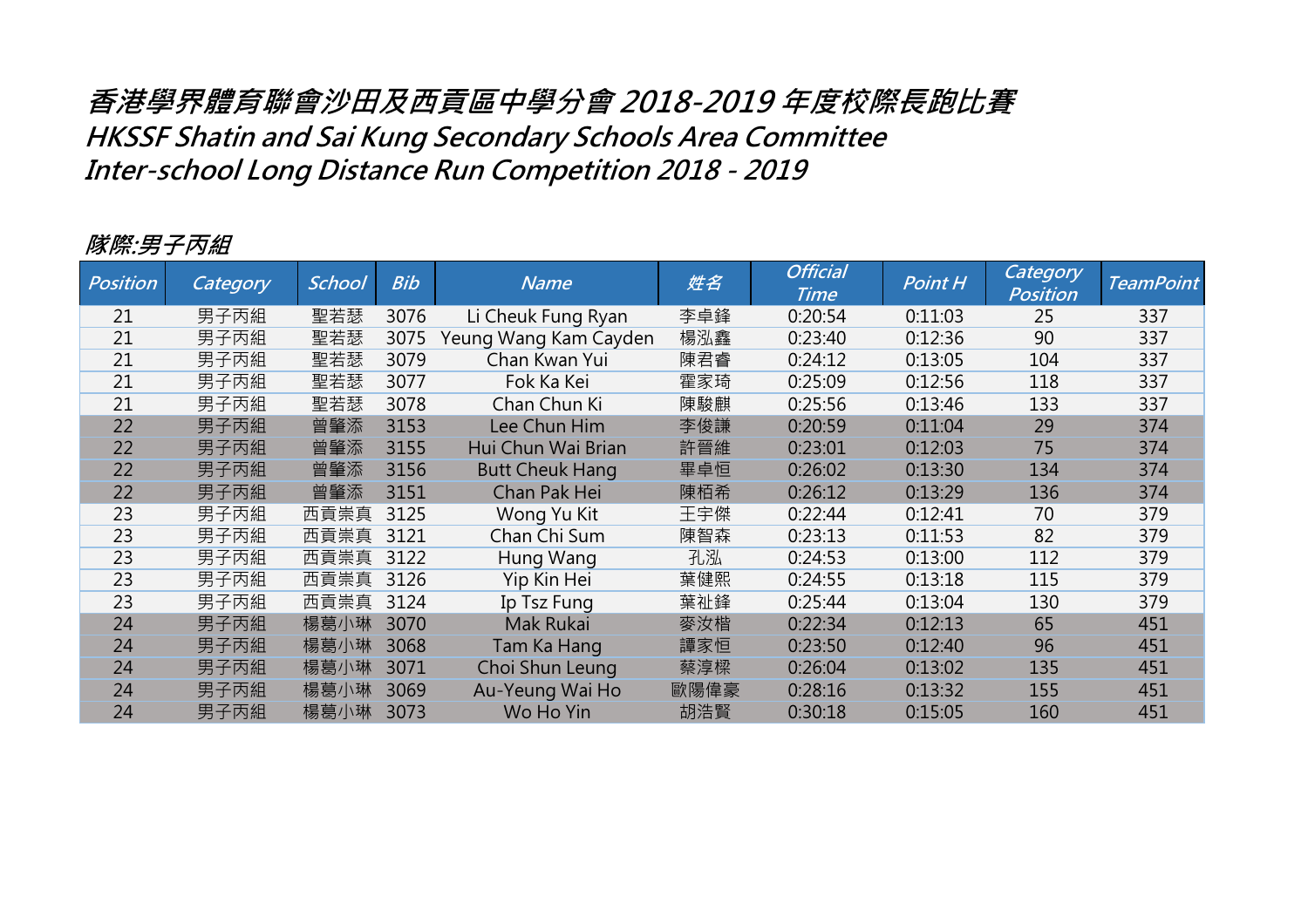| Position | Category | School | <b>Bib</b> | <b>Name</b>               | 姓名  | <b>Official</b><br><b>Time</b> | Point H | Category<br><b>Position</b> | <b>TeamPoint</b> |
|----------|----------|--------|------------|---------------------------|-----|--------------------------------|---------|-----------------------------|------------------|
| 25       | 男子丙組     | 胡忠     | 3103       | Kwan Chun Yat             | 關畯日 | 0:23:57                        | 0:12:58 | 99                          | 500              |
| 25       | 男子丙組     | 胡忠     | 3105       | Cheung Hok Lam            | 張學霖 | 0:24:01                        | 0:12:14 | 100                         | 500              |
| 25       | 男子丙組     | 胡忠     | 3107       | Yeung Lok Him             | 楊樂謙 | 0:26:55                        | 0:13:25 | 147                         | 500              |
| 25       | 男子丙組     | 胡忠     | 3106       | Siu Tsz Him               | 邵子謙 | 0:28:04                        | 0:14:19 | 154                         | 500              |
| 25       | 男子丙組     | 胡忠     | 3108       | Wu Sin Yuen               | 胡善元 | 0:30:13                        | 0:15:05 | 159                         | 500              |
| 26       | 男子丙組     | 朱敬文    | 3100       | Lee Ka Chun               | 李家俊 | 0:22:18                        | 0:11:37 | 55                          | 513              |
| 26       | 男子丙組     | 朱敬文    | 3101       | Qiu Ming Chit             | 邱銘捷 | 0:26:53                        | 0:14:32 | 145                         | 513              |
| 26       | 男子丙組     | 朱敬文    | 3098       | Chau Wang Shun Wilson     | 周泓瞬 | 0:27:09                        | 0:14:37 | 151                         | 513              |
| 26       | 男子丙組     | 朱敬文    | 3102       | Liu Ka Fu                 | 廖家富 | 0:30:35                        | 0:15:45 | 162                         | 513              |
| 27       | 男子丙組     | 沙田培英   | 3144       | Chung King Hei            | 鍾景熹 | 0:24:54                        | 0:12:54 | 114                         | 533              |
| 27       | 男子丙組     | 沙田培英   | 3143       | Cheung Yan Nok            | 張恩諾 | 0:25:55                        | 0:12:48 | 132                         | 533              |
| 27       | 男子丙組     | 沙田培英   | 3141       | Hui Chai Kwong            | 許霽光 | 0:26:12                        | 0:13:39 | 137                         | 533              |
| 27       | 男子丙組     | 沙田培英   | 3139       | Lee Chun Him              | 李俊謙 | 0:27:08                        | 0:13:37 | 150                         | 533              |
| 27       | 男子丙組     | 沙田培英   | 3142       | Leung Man Yiu             | 梁文耀 | 0:28:32                        | 0:14:37 | 157                         | 533              |
| 28       | 男子丙組     | 林漢光    | 3094       | Wong Wai Fung             | 黃煒丰 | 0:24:24                        | 0:12:53 | 108                         | 535              |
| 28       | 男子丙組     | 林漢光    | 3096       | Tsui Ka Lok               | 徐家樂 | 0:25:42                        | 0:13:09 | 129                         | 535              |
| 28       | 男子丙組     | 林漢光    | 3091       | Chan Sze Tong             | 陳思堂 | 0:26:54                        | 0:14:23 | 146                         | 535              |
| 28       | 男子丙組     | 林漢光    | 3095       | Chan Ho Yeung             | 陳浩揚 | 0:27:43                        | 0:13:45 | 152                         | 535              |
| 28       | 男子丙組     | 林漢光    | 3092       | Chan Chun On              | 陳俊安 | 0:30:22                        | 0:15:34 | 161                         | 535              |
| 29       | 男子丙組     | 曾璧山    | 3170       | Ng Tsz Ting               | 吳子霆 | 0:24:24                        | 0:13:08 | 107                         | 537              |
| 29       | 男子丙組     | 曾璧山    | 3165       | Chan Sui Hong Lovelace    | 陳帥匡 | 0:25:13                        | 0:13:20 | 122                         | 537              |
| 29       | 男子丙組     | 曾璧山    | 3169       | Lam Kai Chak              | 林啟澤 | 0:26:34                        | 0:13:28 | 142                         | 537              |
| 29       | 男子丙組     | 曾璧山    | 3166       | Julve Justin Kyle Piscano | 朱振霆 | 0:31:30                        | 0:15:52 | 166                         | 537              |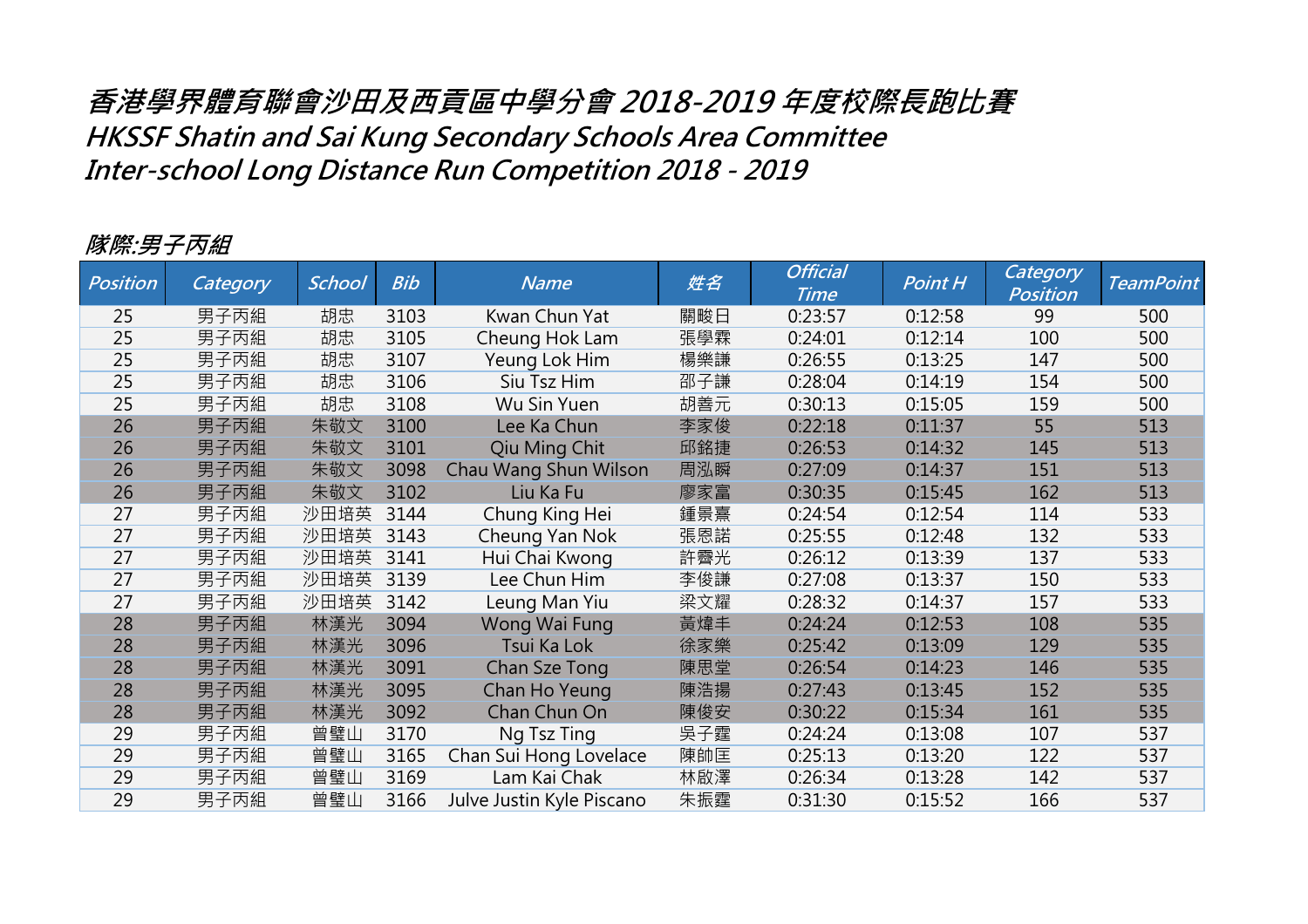#### 隊際:女子甲組

| Position       | Category | School | <b>Bib</b> | <b>Name</b>            | 姓名  | <b>Official</b><br><b>Time</b> | Point H | Category<br><b>Position</b> | <b>TeamPoint</b> |
|----------------|----------|--------|------------|------------------------|-----|--------------------------------|---------|-----------------------------|------------------|
|                | 女子甲組     | 體藝     | 4030       | Chan Shun Yee          | 陳巽誼 | 0:20:23                        | 0:10:57 |                             | 15               |
|                | 女子甲組     | 體藝     | 4031       | Lee Wing Sze           | 李穎思 | 0:21:29                        | 0:11:22 | 3                           | 15               |
|                | 女子甲組     | 體藝     | 4028       | Chu Cheuk Ying         | 朱棹熒 | 0:21:40                        | 0:11:38 | 5                           | 15               |
| 1              | 女子甲組     | 體藝     | 4027       | Hui Yat Nga            | 許逸雅 | 0:22:23                        | 0:11:22 | $\overline{6}$              | $\overline{15}$  |
|                | 女子甲組     | 體藝     | 4029       | Hsiu Cheuk Kwan        | 蕭卓君 | 0:24:23                        | 0:13:11 | 17                          | 15               |
|                | 女子甲組     | 體藝     | 4032       | Wong Nga Yu            | 黃雅愉 | 0:25:19                        | 0:13:27 | $\overline{23}$             | 15               |
| $\overline{2}$ | 女子甲組     | 林大輝    | 4041       | Cheung Cheuk Lam Chloe | 張卓琳 | 0:20:58                        | 0:10:57 | $\overline{2}$              | 22               |
| $\overline{2}$ | 女子甲組     | 林大輝    | 4040       | Wong Ka Sze            | 黃嘉詩 | 0:21:39                        | 0:11:10 | $\overline{4}$              | 22               |
| $\overline{2}$ | 女子甲組     | 林大輝    | 4042       | Ma Hiu Ying            | 馬曉瑩 | 0:22:50                        | 0:12:05 | $\overline{7}$              | 22               |
| $\overline{2}$ | 女子甲組     | 林大輝    | 4039       | Mok Sin Yan            | 莫倩欣 | 0:23:02                        | 0:12:10 | 9                           | 22               |
| $\overline{2}$ | 女子甲組     | 林大輝    | 4043       | Ng Tsoi Yi             | 吳采兒 | 0:26:09                        | 0:13:40 | 32                          | 22               |
| $\overline{2}$ | 女子甲組     | 林大輝    | 4044       | Chiang Hoi Shuen       | 蔣鎧  | 0:27:52                        | 0:14:19 | 45                          | 22               |
| 3              | 女子甲組     | 西貢崇真   | 4051       | Chung Siu Laam         | 鍾小嵐 | 0:23:42                        | 0:12:37 | 12                          | 85               |
| 3              | 女子甲組     | 西貢崇真   | 4050       | Wong Ka Wun            | 黃嘉瑗 | 0:24:12                        | 0:12:48 | 14                          | 85               |
| 3              | 女子甲組     | 西貢崇真   | 4053       | Tam Ka Yin             | 譚家燕 | 0:24:41                        | 0:12:59 | 19                          | 85               |
| 3              | 女子甲組     | 西貢崇真   | 4052       | Chan Pui Yan           | 陳佩欣 | 0:27:09                        | 0:14:15 | 40                          | 85               |
| 3              | 女子甲組     | 西貢崇真   | 4054       | Ho Tsz Yan             | 何芷甄 | 0:30:09                        | 0:15:31 | 64                          | 85               |
| 3              | 女子甲組     | 西貢崇真   | 4055       | Huang Yinan            | 黃伊楠 | 0:30:51                        | 0:16:37 | 68                          | 85               |
| $\overline{4}$ | 女子甲組     | 沙田官中   | 4062       | Cheng Michelle May See | 鄭美詩 | 0:24:24                        | 0:12:48 | 18                          | 96               |
| $\overline{4}$ | 女子甲組     | 沙田官中   | 4064       | Chung Pui Lam          | 鍾佩霖 | 0:25:33                        | 0:13:23 | 24                          | 96               |
| $\overline{4}$ | 女子甲組     | 沙田官中   | 4065       | Lam Ka Wing            | 林嘉穎 | 0:25:38                        | 0:13:24 | 25                          | 96               |
| 4              | 女子甲組     | 沙田官中   | 4063       | Wong Sze Nga           | 黃詩雅 | 0:25:50                        | 0:13:23 | 29                          | 96               |
| 4              | 女子甲組     | 沙田官中   | 4066       | Lam Chung Yan          | 林頌茵 | 0:29:12                        | 0:15:01 | 55                          | 96               |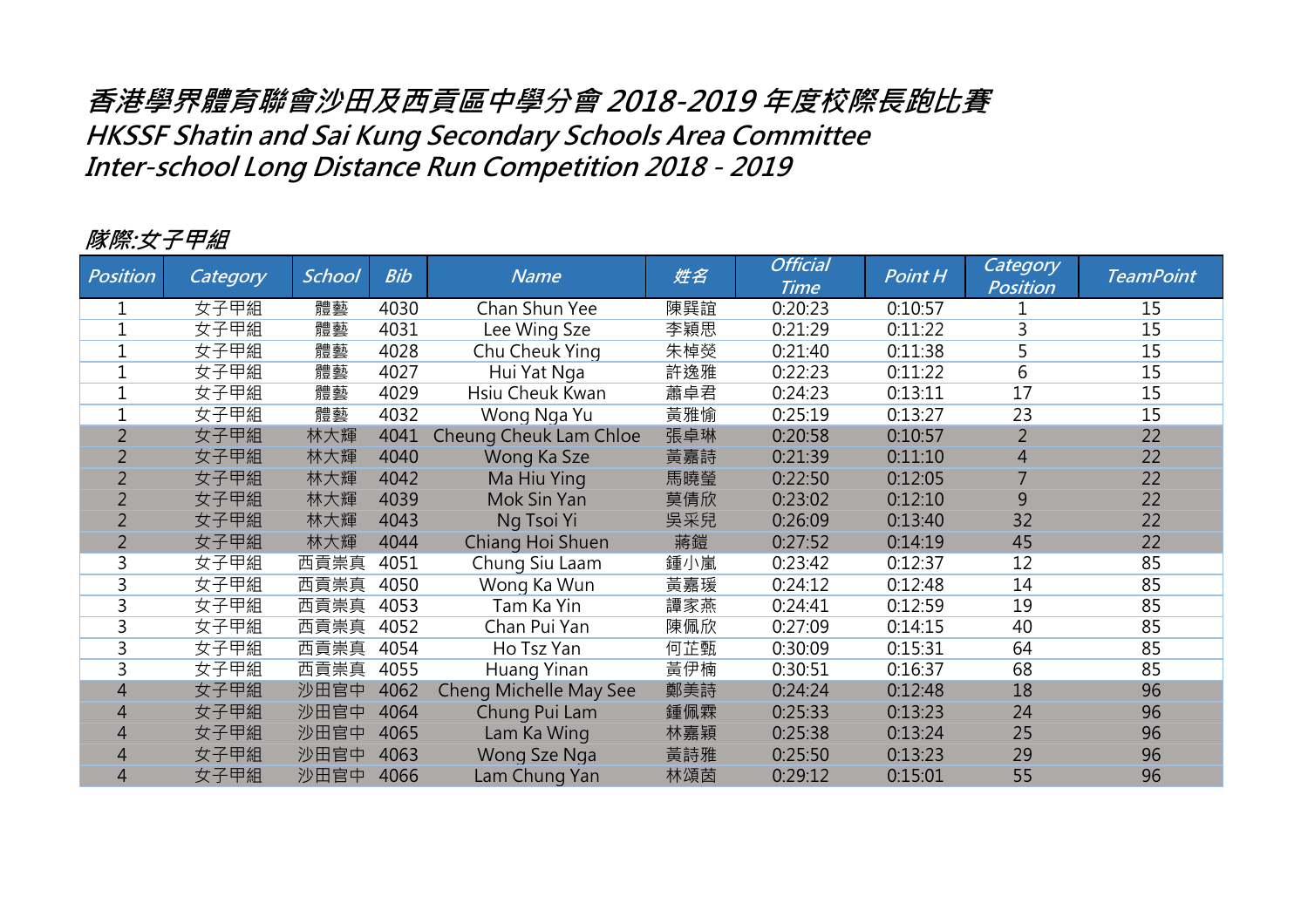#### 隊際:女子甲組

| Position       | Category | School | <b>Bib</b> | <b>Name</b>               | 姓名  | <b>Official</b><br><b>Time</b> | Point H | Category<br><b>Position</b> | <b>TeamPoint</b> |
|----------------|----------|--------|------------|---------------------------|-----|--------------------------------|---------|-----------------------------|------------------|
| 5              | 女子甲組     | 沙田崇真   | 4056       | Mork Yan Yui              | 莫欣叡 | 0:24:06                        | 0:12:33 | 13                          | 109              |
| $\overline{5}$ | 女子甲組     | 沙田崇真   | 4059       | Tom Wing Chi              | 譚詠之 | 0:25:48                        | 0:13:45 | 28                          | 109              |
| 5              | 女子甲組     | 沙田崇真   | 4061       | Cheuk Hoi Yan Clarice     | 卓愷恩 | 0:26:03                        | 0:13:31 | 31                          | 109              |
| $\overline{5}$ | 女子甲組     | 沙田崇真   | 4060       | Wong Cho Ching            | 黃楚晴 | 0:26:51                        | 0:14:05 | $\overline{37}$             | 109              |
| 5              | 女子甲組     | 沙田崇真   | 4057       | Ho Cheuk Yiu              | 何芍瑤 | 0:27:50                        | 0:14:45 | 44                          | 109              |
| $\overline{5}$ | 女子甲組     | 沙田崇真   | 4058       | Lee Tsz Nga               | 李芷雅 | 0:29:09                        | 0:15:35 | 54                          | 109              |
| 6              | 女子甲組     | 聖心     | 4026       | Lee Wing Lui              | 李詠蕾 | 0:23:05                        | 0:12:07 | 10                          | 130              |
| 6              | 女子甲組     | 聖心     | 4022       | Fan Lok Sum               | 范樂心 | 0:25:52                        | 0:13:17 | 30                          | 130              |
| 6              | 女子甲組     | 聖心     | 4023       | Kwok Shan Shan            | 郭姍姍 | 0:26:55                        | 0:14:09 | 38                          | 130              |
| 6              | 女子甲組     | 聖心     | 4024       | Fung Hiu Nam              | 馮曉嵐 | 0:28:52                        | 0:15:15 | 52                          | 130              |
| 6              | 女子甲組     | 聖心     | 4025       | Li Yat Ching              | 李逸晴 | 0:30:22                        | 0:15:47 | 65                          | 130              |
| 7              | 女子甲組     | 郭得勝    | 4033       | Ng Chi Mei                | 吳志美 | 0:24:16                        | 0:12:45 | 15                          | 138              |
| 7              | 女子甲組     | 郭得勝    | 4034       | Chan Hang In              | 陳幸姸 | 0:25:10                        | 0:13:16 | 21                          | 138              |
| $\overline{7}$ | 女子甲組     | 郭得勝    | 4035       | Fung Yin Ching            | 馮彥澄 | 0:27:05                        | 0:13:51 | 39                          | 138              |
| $\overline{7}$ | 女子甲組     | 郭得勝    | 4036       | Cheung Sum Yuet           | 張心悅 | 0:30:04                        | 0:15:50 | 63                          | 138              |
| 7              | 女子甲組     | 郭得勝    | 4037       | edoul Petra Mansor Sulima | 柏靜潼 | 0:32:37                        | 0:16:45 | 72                          | 138              |
| $\overline{7}$ | 女子甲組     | 郭得勝    | 4038       | Chan Hoi Yan              | 陳凱恩 | 0:35:00                        | 0:18:06 | 76                          | 138              |
| 8              | 女子甲組     | 浸附中    | 4016       | <b>Chau Chloe</b>         | 周芷瑤 | 0:25:39                        | 0:12:49 | 26                          | 146              |
| 8              | 女子甲組     | 浸附中    | 4017       | Chan Cheuk Ying Michelle  | 陳卓瑩 | 0:26:12                        | 0:14:21 | 33                          | 146              |
| 8              | 女子甲組     | 浸附中    | 4019       | Tang Wing Hei             | 鄧穎熙 | 0:26:40                        | 0:13:53 | 36                          | 146              |
| 8              | 女子甲組     | 浸附中    | 4020       | Ngai Chi Tung             | 魏知彤 | 0:28:47                        | 0:15:05 | 51                          | 146              |
| 8              | 女子甲組     | 浸附中    | 4018       | Hon Yee Ching             | 韓爾晴 | 0:29:59                        | 0:15:33 | 60                          | 146              |
| 8              | 女子甲組     | 浸附中    | 4021       | Wan Cheuk Hang            | 溫卓衡 | 0:30:38                        | 0:15:46 | 66                          | 146              |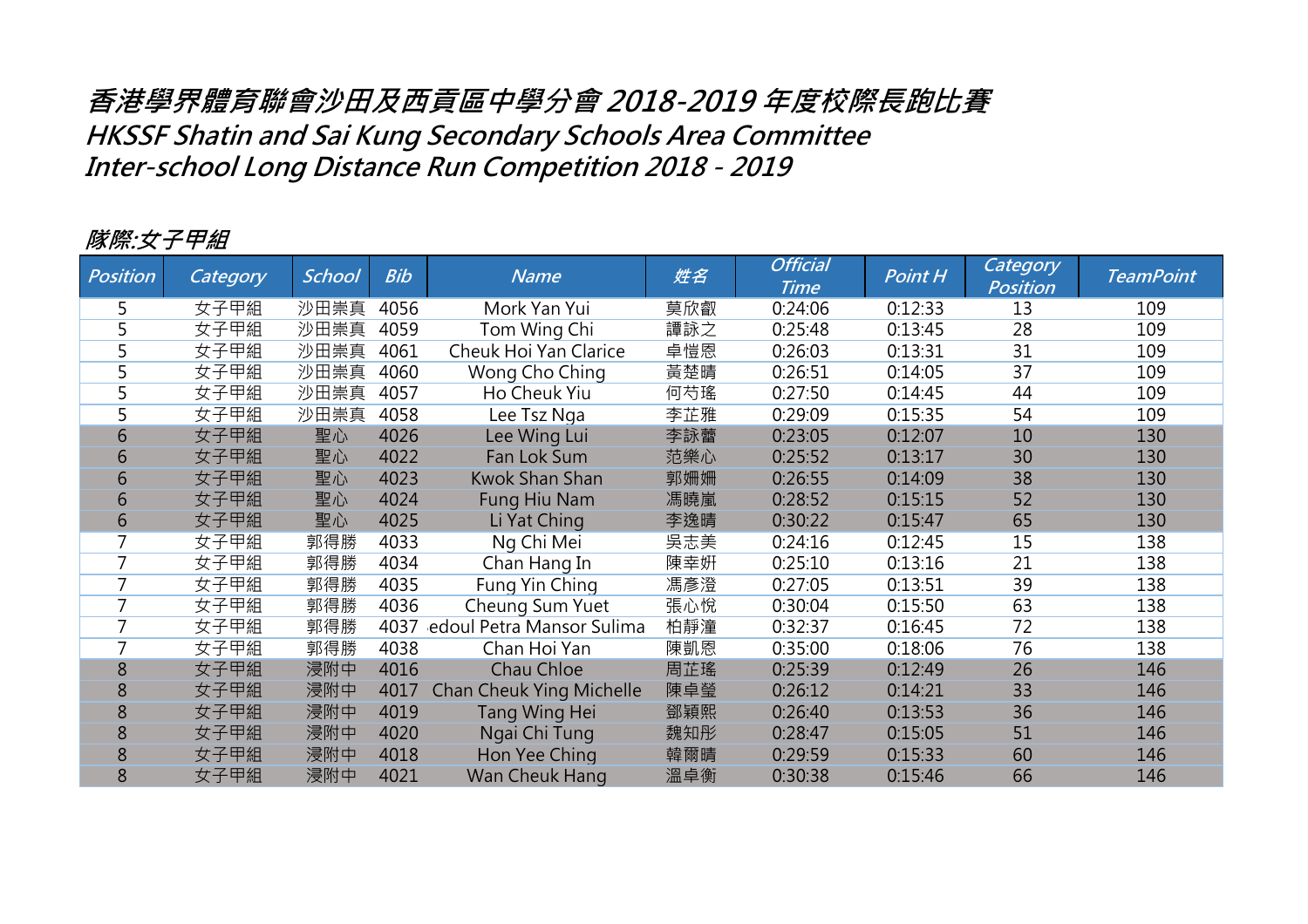#### 隊際:女子甲組

| Position | Category | School | <b>Bib</b> | <b>Name</b>           | 姓名  | <b>Official</b><br><b>Time</b> | Point H | Category<br><b>Position</b> | <b>TeamPoint</b> |
|----------|----------|--------|------------|-----------------------|-----|--------------------------------|---------|-----------------------------|------------------|
| 9        | 女子甲組     | 浸呂明才   | 4003       | Chau Tsz Ching Sylvia | 周子澄 | 0:26:27                        | 0:13:56 | 35                          | 174              |
| 9        | 女子甲組     | 浸呂明才   | 4001       | Chan Mei Yu           | 陳美如 | 0:27:42                        | 0:14:51 | 43                          | 174              |
| 9        | 女子甲組     | 浸呂明才   | 4002       | Au Tsz Yan            | 歐子慇 | 0:27:52                        | 0:13:58 | 46                          | 174              |
| 9        | 女子甲組     | 浸呂明才   | 4005       | Man Long Yan          | 文朗昕 | 0:28:15                        | 0:14:48 | 50                          | 174              |
| 9        | 女子甲組     | 浸呂明才   | 4006       | Chow Yee Ming         | 周依明 | 0:29:17                        | 0:14:36 | 56                          | 174              |
| 9        | 女子甲組     | 浸呂明才   | 4004       | Kam Yuen Wa           | 甘婉華 | 0:34:56                        | 0:18:38 | 75                          | 174              |
| 10       | 女子甲組     | 培僑     | 4045       | Ho Tsz Yau            | 何芷柔 | 0:25:48                        | 0:13:33 | 27                          | 175              |
| 10       | 女子甲組     | 培僑     | 4049       | Man Wai Yuk           | 文懷玉 | 0:27:12                        | 0:14:06 | 41                          | 175              |
| 10       | 女子甲組     | 培僑     | 4046       | Leung Hoi Ching       | 梁凱晴 | 0:28:15                        | 0:15:01 | 49                          | 175              |
| 10       | 女子甲組     | 培僑     | 4047       | Tan Sum Yi            | 陳心怡 | 0:29:47                        | 0:15:22 | 58                          | 175              |
| 11       | 女子甲組     | 曾肇添    | 4078       | Fung Sze Wan          | 馮思韻 | 0:25:17                        | 0:13:17 | 22                          | 200              |
| 11       | 女子甲組     | 曾肇添    | 4080       | Lau Heng Yee          | 劉幸宜 | 0:27:54                        | 0:14:29 | 47                          | 200              |
| 11       | 女子甲組     | 曾肇添    | 4077       | Chung Fong Sze        | 鍾紡偲 | 0:30:03                        | 0:15:47 | 61                          | 200              |
| 11       | 女子甲組     | 曾肇添    | 4079       | Lai Hei Lam           | 黎禧霖 | 0:31:37                        | 0:16:12 | 70                          | 200              |
| 11       | 女子甲組     | 曾肇添    | 4081       | Liu Man Ki            | 廖敏淇 | 0:33:54                        | 0:17:52 | 74                          | 200              |
| 12       | 女子甲組     | 沙田培英   | 4071       | Cheung Yan Yi         | 張欣怡 | 0:28:54                        | 0:14:41 | 53                          | 241              |
| 12       | 女子甲組     | 沙田培英   | 4068       | Yuen Sze Nga          | 阮思雅 | 0:29:51                        | 0:15:35 | 59                          | 241              |
| 12       | 女子甲組     | 沙田培英   | 4069       | Lam Ka Yi             | 林嘉怡 | 0:30:04                        | 0:15:19 | 62                          | 241              |
| 12       | 女子甲組     | 沙田培英   | 4072       | Fu Kai Yuk            | 傅佳鈺 | 0:30:48                        | 0:15:29 | 67                          | 241              |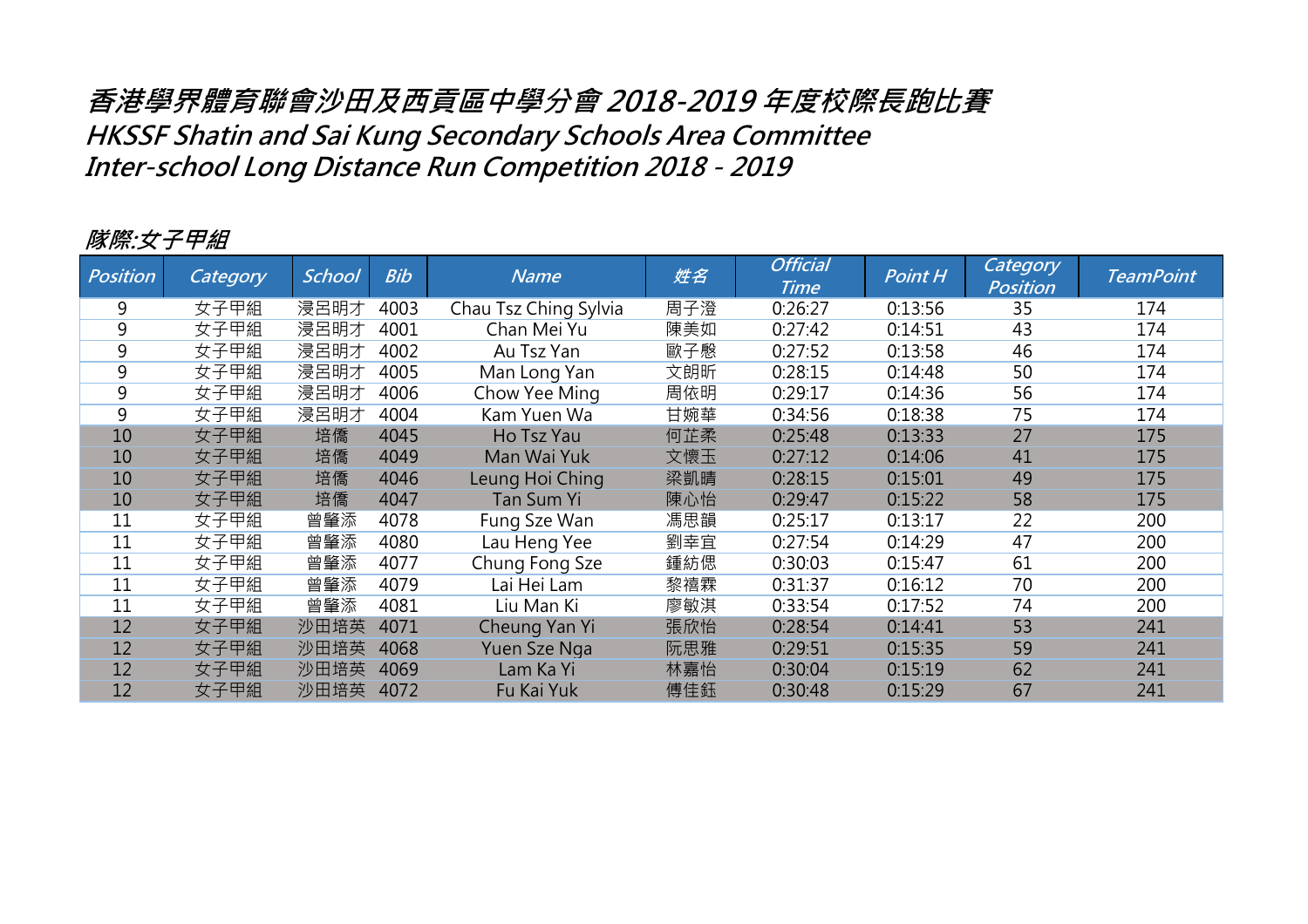| Position       | Category | School | <b>Bib</b> | <b>Name</b>           | 姓名  | <b>Official</b> | Point H | Category        | <b>TeamPoint</b> |
|----------------|----------|--------|------------|-----------------------|-----|-----------------|---------|-----------------|------------------|
|                |          |        |            |                       |     | <b>Time</b>     |         | <b>Position</b> |                  |
| 1              | 女子乙組     | 體藝     | 5044       | Lau Wing Yu           | 劉詠渝 | 0:20:30         | 0:10:49 |                 | 18               |
|                | 女子乙組     | 體藝     | 5047       | Woo Sweety            | 胡凱嵐 | 0:22:09         | 0:11:43 | 3               | 18               |
|                | 女子乙組     | 體藝     | 5046       | <b>Tsang Pak Tung</b> | 曾柏同 | 0:22:58         | 0:11:56 | 5               | 18               |
|                | 女子乙組     | 體藝     | 5049       | Wu Choi Yiu           | 胡彩瑤 | 0:23:17         | 0:12:49 | 9               | 18               |
|                | 女子乙組     | 體藝     | 5045       | Chong Hei Yu          | 莊僖瑜 | 0:24:35         | 0:12:56 | 21              | 18               |
|                | 女子乙組     | 體藝     | 5048       | Lau Sze Wan           | 劉思韵 | 0:26:08         | 0:13:32 | 32              | 18               |
| $\overline{2}$ | 女子乙組     | 陳楷     | 5080       | Chan Cheuk Yiu        | 陳焯瑤 | 0:22:59         | 0:12:52 | 6               | 57               |
| $\overline{2}$ | 女子乙組     | 陳楷     | 5079       | Ho Yuk Kwan           | 何昱鋆 | 0:23:08         | 0:12:53 |                 | 57               |
| $\overline{2}$ | 女子乙組     | 陳楷     | 5084       | Tam Wing Lam          | 譚穎琳 | 0:24:30         | 0:12:55 | 19              | 57               |
| $\overline{2}$ | 女子乙組     | 陳楷     | 5083       | Wong Ka Yan           | 王家茵 | 0:25:31         | 0:13:05 | 25              | 57               |
| $\overline{2}$ | 女子乙組     | 陳楷     | 5081       | Chan Yuen Lam         | 陳涴琳 | 0:30:09         | 0:15:27 | 77              | 57               |
| $\overline{2}$ | 女子乙組     | 陳楷     | 5082       | Cheung Lai Heung      | 張麗香 | 0:30:50         | 0:15:27 | 83              | 57               |
| 3              | 女子乙組     | 西貢崇真   | 5093       | Vastola Georgina Mai  |     | 0:22:09         | 0:11:38 | 4               | 88               |
| 3              | 女子乙組     | 西貢崇真   | 5094       | Ko Wing Ki            | 高咏淇 | 0:24:14         | 0:12:52 | 16              | 88               |
| 3              | 女子乙組     | 西貢崇真   | 5090       | Lam Wing Shan         | 林穎珊 | 0:25:37         | 0:13:46 | 26              | 88               |
| 3              | 女子乙組     | 西貢崇真   | 5091       | Chow Pui Ying         | 周佩英 | 0:26:39         | 0:14:05 | 42              | 88               |
| 3              | 女子乙組     | 西貢崇真   | 5092       | Fan Oi Chi            | 范愛智 | 0:27:40         | 0:14:36 | 55              | 88               |
| $\overline{4}$ | 女子乙組     | 林大輝    | 5050       | Yeung Yee Kiu         | 楊伊蕎 | 0:23:09         | 0:12:29 | 8               | 88               |
| 4              | 女子乙組     | 林大輝    | 5051       | Yiu Ko Hei            | 饒高熹 | 0:23:30         | 0:12:21 | 11              | 88               |
| $\overline{4}$ | 女子乙組     | 林大輝    | 5052       | Huang Tsz Yan         | 黃子恩 | 0:24:07         | 0:12:58 | 15              | 88               |
| $\overline{4}$ | 女子乙組     | 林大輝    | 5054       | Liu Chin              | 廖芊  | 0:27:37         | 0:14:32 | 54              | 88               |
| 4              | 女子乙組     | 林大輝    | 5055       | Wong Ho Chun          | 黃皓津 | 0:28:45         | 0:15:11 | 63              | 88               |
| 4              | 女子乙組     | 林大輝    | 5053       |                       | 羅伊洛 | 0:32:02         | 0:16:30 | 92              | 88               |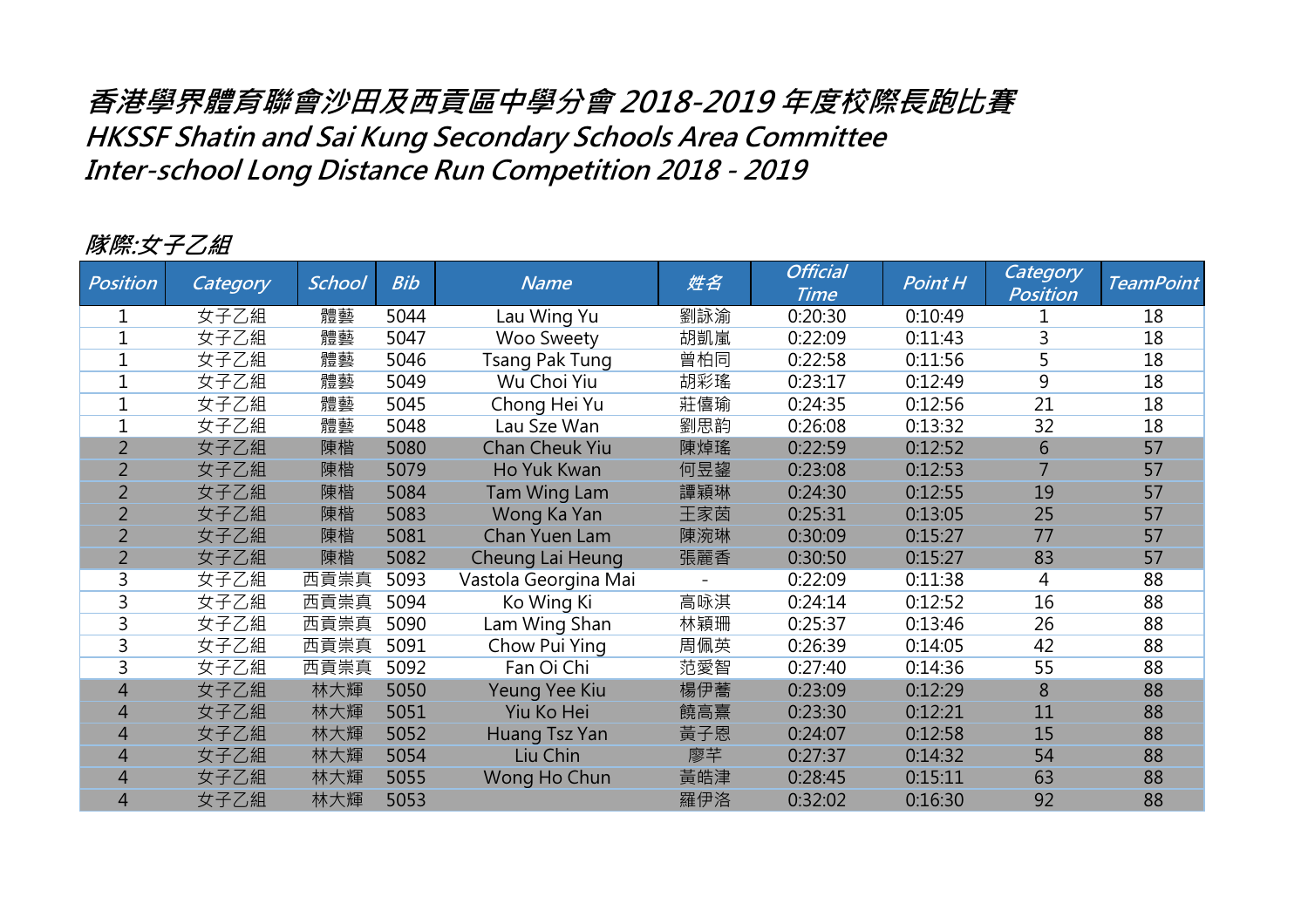| Position       | Category | School | <b>Bib</b> | <b>Name</b>             | 姓名  | <b>Official</b><br><b>Time</b> | Point H | Category<br><b>Position</b> | <b>TeamPoint</b> |
|----------------|----------|--------|------------|-------------------------|-----|--------------------------------|---------|-----------------------------|------------------|
| 5              | 女子乙組     | 聖心     | 5038       | Ma Yingyin              | 馬穎茵 | 0:21:05                        | 0:11:15 |                             | 103              |
| 5              | 女子乙組     | 聖心     | 5039       | Wu Ching                | 胡婧  | 0:25:41                        | 0:13:32 | 28                          | 103              |
| 5              | 女子乙組     | 聖心     | 5040       | Chan Wing Nam           | 陳頴楠 | 0:26:20                        | 0:13:34 | 34                          | 103              |
| 5              | 女子乙組     | 聖心     | 5041       | Wan Chung Yin           | 尹仲賢 | 0:26:30                        | 0:13:50 | 39                          | 103              |
| 5              | 女子乙組     | 聖心     | 5042       | <b>Kwok Ying Tung</b>   | 郭映彤 | 0:26:46                        | 0:13:41 | 43                          | 103              |
| 5              | 女子乙組     | 聖心     | 5043       | Lai Wing Yan            | 黎穎茵 | 0:33:00                        | 0:16:32 | 96                          | 103              |
| 6              | 女子乙組     | 浸呂明才   | 5001       | Chung Wai Yan           | 鍾維欣 | 0:23:18                        | 0:12:20 | 10                          | 104              |
| 6              | 女子乙組     | 浸呂明才   | 5003       | <b>Tau Yan Yau</b>      | 竇忻囿 | 0:24:00                        | 0:12:45 | 14                          | 104              |
| 6              | 女子乙組     | 浸呂明才   | 5002       | Tang Cheuk Yin Jennifer | 鄧綽然 | 0:25:50                        | 0:13:05 | 29                          | 104              |
| 6              | 女子乙組     | 浸呂明才   | 5005       | Lai Cheuk Yee           | 黎卓兒 | 0:27:26                        | 0:14:40 | 51                          | 104              |
| 6              | 女子乙組     | 浸呂明才   | 5004       | <b>Tse Yan Tsz</b>      | 謝恩慈 | 0:27:41                        | 0:14:00 | 56                          | 104              |
| 6              | 女子乙組     | 浸呂明才   | 5006       | Chan Hei Tung           | 陳僖彤 | 0:30:24                        | 0:15:49 | 78                          | 104              |
|                | 女子乙組     | 沙田崇真   | 5096       | Chan Yan Ching          | 陳恩晴 | 0:23:48                        | 0:12:27 | 13                          | 115              |
| 7              | 女子乙組     | 沙田崇真   | 5095       | Tai Cheuk Yui           | 戴卓睿 | 0:25:53                        | 0:13:26 | 30                          | 115              |
| 7              | 女子乙組     | 沙田崇真   | 5100       | Chan Wing Yan           | 陳穎恩 | 0:25:59                        | 0:13:46 | 31                          | 115              |
|                | 女子乙組     | 沙田崇真   | 5098       | Wong Hiu Lam            | 王曉琳 | 0:26:35                        | 0:13:48 | 41                          | 115              |
|                | 女子乙組     | 沙田崇真   | 5099       |                         | 馮婧瑤 | 0:26:53                        | 0:14:13 | 45                          | 115              |
| $\overline{7}$ | 女子乙組     | 沙田崇真   | 5097       |                         | 梁靜蕾 | 0:26:55                        | 0:14:12 | 46                          | 115              |
| 8              | 女子乙組     | 鄭榮之    | 5029       | Lam Hoi Ching           | 林凱晴 | 0:24:21                        | 0:12:48 | 18                          | 120              |
| 8              | 女子乙組     | 鄭榮之    | 5027       | Pang Long Ching         | 彭朗晴 | 0:24:34                        | 0:12:51 | 20                          | 120              |
| 8              | 女子乙組     | 鄭榮之    | 5024       | Li Wing Yi              | 李泳怡 | 0:26:30                        | 0:14:02 | 38                          | 120              |
| 8              | 女子乙組     | 鄭榮之    | 5028       | Au Tsz Yan              | 區芷茵 | 0:26:52                        | 0:14:07 | 44                          | 120              |
| 8              | 女子乙組     | 鄭榮之    | 5026       | Yeung Ching Shuen       | 楊靜璇 | 0:27:18                        | 0:14:06 | 50                          | 120              |
| 8              | 女子乙組     | 鄭榮之    | 5025       | Lee Chi Ching           | 李沚澄 | 0:29:58                        | 0:16:07 | 76                          | 120              |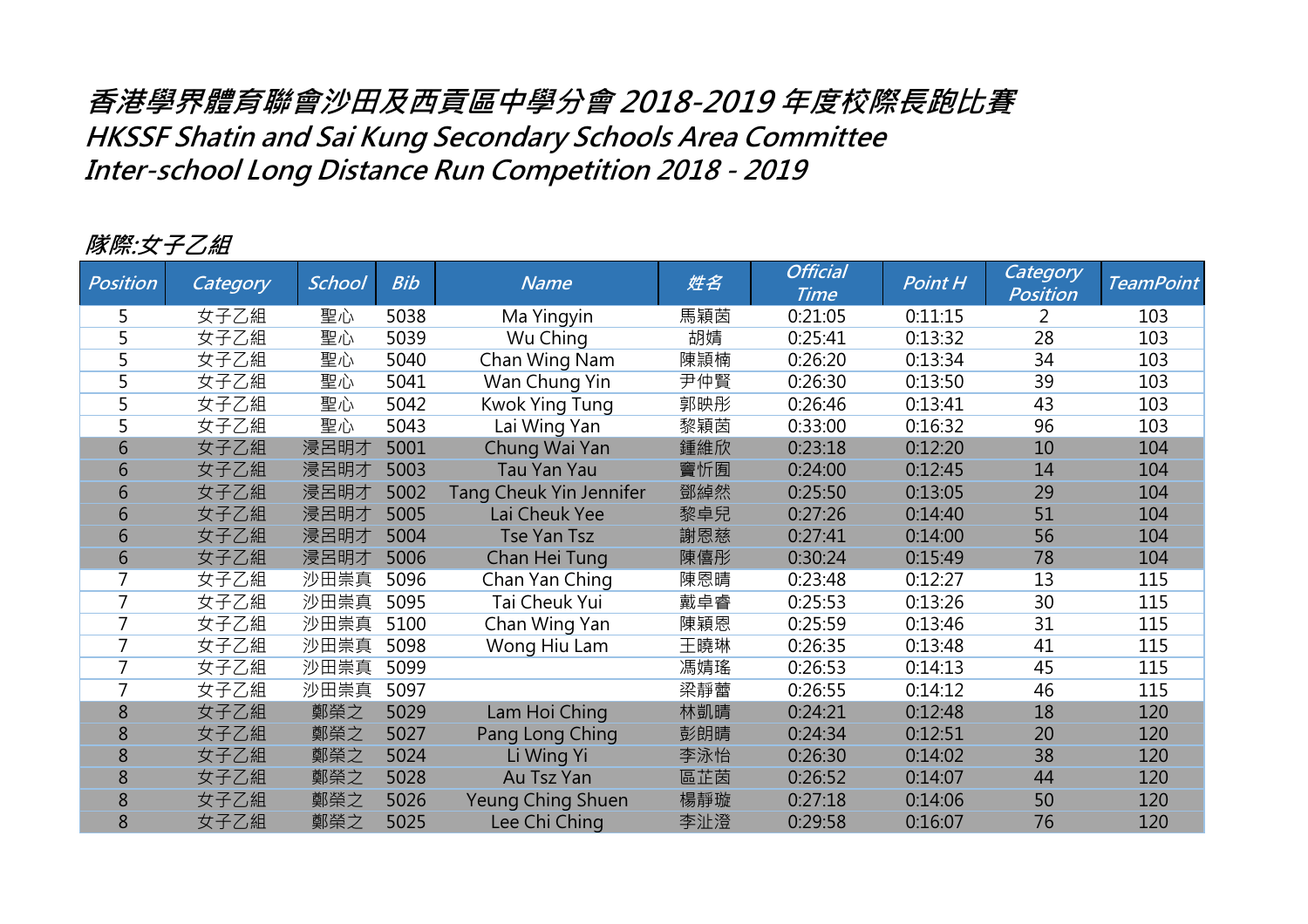| 培僑<br>蔡鈿洋<br>女子乙組<br>9<br>Tsoi Tin Yeung<br>0:25:05<br>0:13:06<br>5087              | 24<br>35 | 143<br>143 |
|-------------------------------------------------------------------------------------|----------|------------|
|                                                                                     |          |            |
| 培僑<br><b>Brothers Chloe Tahlia</b><br>灝頤<br>9<br>女子乙組<br>5086<br>0:26:22<br>0:13:59 |          |            |
| 培僑<br>Ngai Yan Ling<br>倪欣鈴<br>9<br>女子乙組<br>5085<br>0:26:30<br>0:14:07               | 37       | 143        |
| Chim Tsz Ching<br>女子乙組<br>培僑<br>詹芷晴<br>9<br>5089<br>0:14:07<br>0:26:55              | 47       | 143        |
| 9<br>女子乙組<br>培僑<br>Lam Tsz Kwan<br>林芷君<br>5088<br>0:27:00<br>0:14:07                | 48       | 143        |
| 馬崇真<br>Lee Yee Ting<br>女子乙組<br>李綺渟<br>10<br>5057<br>0:24:37<br>0:12:47              | 22       | 183        |
| 女子乙組<br>馬崇真<br>李芷惠<br>10<br>5056<br>Lee Tsz Wai<br>0:24:53<br>0:12:47               | 23       | 183        |
| <b>Wong Ying Ting</b><br>馬崇真<br>10<br>女子乙組<br>5059<br>王映婷<br>0:29:07<br>0:14:30     | 67       | 183        |
| Tse Ying Oi<br>馬崇真<br>謝應愛<br>10<br>女子乙組<br>5060<br>0:29:38<br>0:14:31               | 71       | 183        |
| Chen Ka Man<br>女子乙組<br>馬崇真<br>10<br>陳嘉敏<br>0:31:19<br>0:15:28<br>5061               | 86       | 183        |
| 浸附中<br>女子乙組<br>5033<br>Hong Ching<br>11<br>康晴<br>0:23:35<br>0:12:39                 | 12       | 200        |
| 浸附中<br>Sum Hiu Tung Natalie<br>岑曉桐<br>女子乙組<br>11<br>5032<br>0:25:38<br>0:14:11      | 27       | 200        |
| 浸附中<br>Chan Wing Yan Emily<br>女子乙組<br>陳穎恩<br>11<br>5034<br>0:30:40<br>0:15:22       | 80       | 200        |
| 浸附中<br>潘善淇<br>女子乙組<br>11<br>5037<br>Poon Sin Ki<br>0:30:40<br>0:15:19               | 81       | 200        |
| 女子乙組<br>基督<br>Tang Yuet Kiu Catalina<br>鄧悅翹<br>12<br>5018<br>0:24:19<br>0:12:36     | 17       | 201        |
| 基督<br>Luk Tsz Yau<br>12<br>女子乙組<br>陸芷悠<br>5020<br>0:27:34<br>0:14:51                | 52       | 201        |
| 基督<br>12<br>女子乙組<br>何芷蕎<br>5021<br>Ho Tsz Kiu<br>0:27:36<br>0:14:19                 | 53       | 201        |
| 基督<br>12<br>女子乙組<br>5019<br>Lam Yin Tung<br>林彥彤<br>0:30:31<br>0:15:34               | 79       | 201        |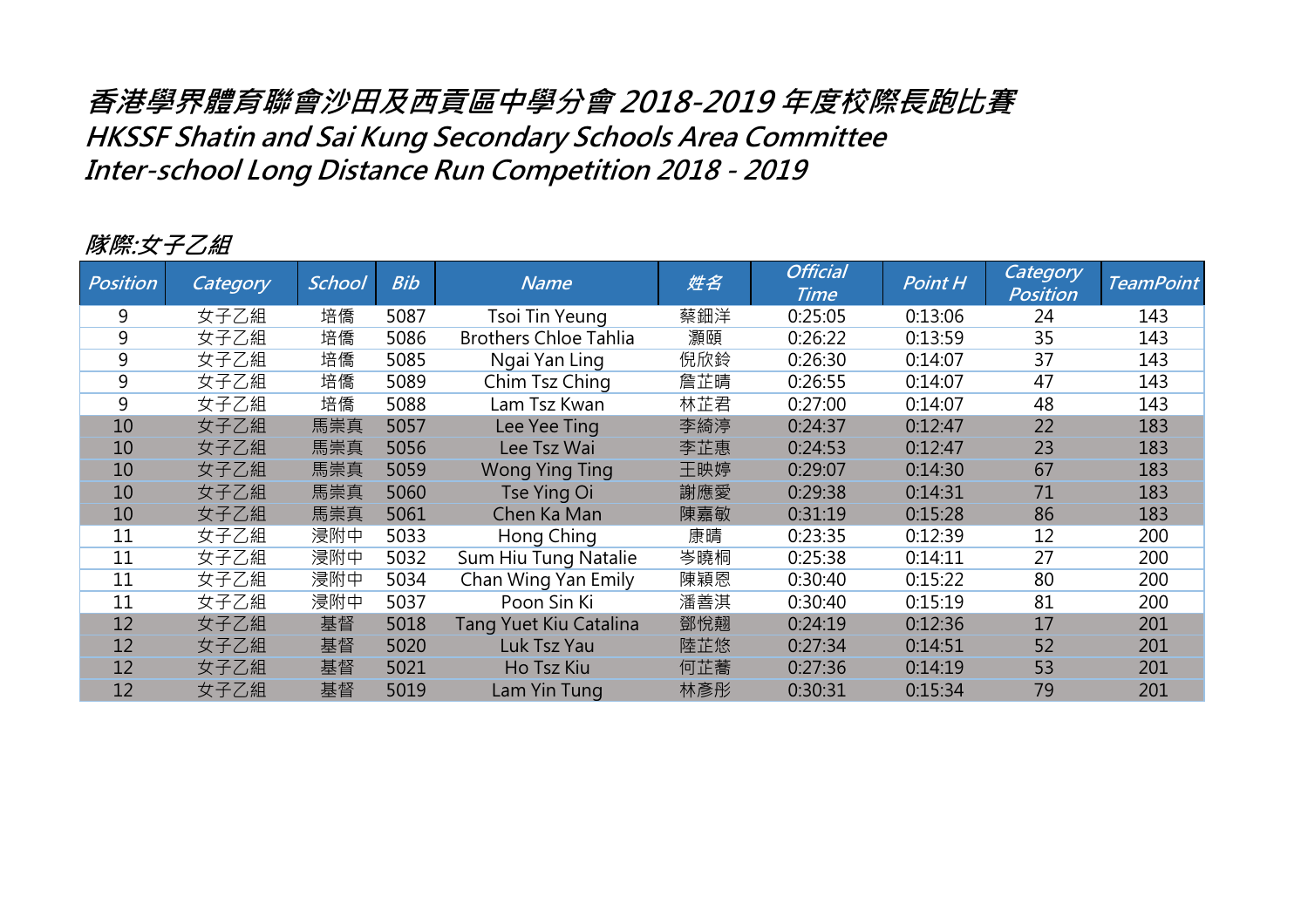| Position | Category | School | <b>Bib</b> | <b>Name</b>           | 姓名  | <b>Official</b><br><b>Time</b> | Point H | Category<br>Position | <b>TeamPoint</b> |
|----------|----------|--------|------------|-----------------------|-----|--------------------------------|---------|----------------------|------------------|
| 13       | 女子乙組     | 沙田培英   | 5106       | Lau Lok Yiu           | 劉樂瑤 | 0:26:29                        | 0:13:54 | 36                   | 223              |
| 13       | 女子乙組     | 沙田培英   | 5103       | Leung Sin Ki          | 梁善琪 | 0:28:10                        | 0:14:59 | 60                   | 223              |
| 13       | 女子乙組     | 沙田培英   | 5102       | Cheng Hoi Man Sandy   | 鄭凱文 | 0:28:30                        | 0:15:11 | 61                   | 223              |
| 13       | 女子乙組     | 沙田培英   | 5101       | Ng Tsz Lok Ashley     | 吳芷樂 | 0:29:07                        | 0:15:16 | 66                   | 223              |
| 13       | 女子乙組     | 沙田培英   | 5104       | Fong Pui Wan          | 方沛云 | 0:29:25                        | 0:15:16 | 68                   | 223              |
| 13       | 女子乙組     | 沙田培英   | 5105       | Chow Suet Ying        | 周雪凝 | 0:32:16                        | 0:16:10 | 93                   | 223              |
| 14       | 女子乙組     | 佛教覺光   | 5010       | Leung Wing Yan        | 梁詠恩 | 0:26:19                        | 0:13:56 | 33                   | 248              |
| 14       | 女子乙組     | 佛教覺光   | 5012       | <b>Tam Tsz Tung</b>   | 譚祉彤 | 0:28:39                        | 0:15:14 | 62                   | 248              |
| 14       | 女子乙組     | 佛教覺光   | 5008       | Wu Ka Lam             | 胡家琳 | 0:28:45                        | 0:15:18 | 64                   | 248              |
| 14       | 女子乙組     | 佛教覺光   | 5011       | Lam Hau Tung          | 林巧童 | 0:31:52                        | 0:15:46 | 89                   | 248              |
| 14       | 女子乙組     | 佛教覺光   | 5009       | Kwok Ka Ki            | 郭嘉琦 | 0:32:38                        | 0:18:06 | 94                   | 248              |
| 14       | 女子乙組     | 佛教覺光   | 5007       | Lo Lok Man            | 盧洛敏 | 0:34:27                        | 0:18:37 | 99                   | 248              |
| 15       | 女子乙組     | 林漢光    | 5070       | Lau Ka Yan            | 劉嘉欣 | 0:27:07                        | 0:14:10 | 49                   | 273              |
| 15       | 女子乙組     | 林漢光    | 5069       | Leung Pui Yiu         | 梁沛瑤 | 0:29:28                        | 0:15:29 | 69                   | 273              |
| 15       | 女子乙組     | 林漢光    | 5068       | Wong Tsz Wing         | 黃芷穎 | 0:29:50                        | 0:15:34 | 73                   | 273              |
| 15       | 女子乙組     | 林漢光    | 5073       | Yuen Sa Lun           | 袁莎倫 | 0:30:50                        | 0:15:33 | 82                   | 273              |
| 15       | 女子乙組     | 林漢光    | 5072       | Man Wai Yin           | 文慧研 | 0:31:02                        | 0:15:25 | 84                   | 273              |
| 15       | 女子乙組     | 林漢光    | 5071       | Lai Tsz To            | 賴芷陶 | 0:31:08                        | 0:15:38 | 85                   | 273              |
| 16       | 女子乙組     | 胡忠     | 5077       | Fung Kwan Ki          | 馮筠棋 | 0:27:48                        | 0:14:27 | 58                   | 309              |
| 16       | 女子乙組     | 胡忠     | 5074       | Tong Ho Yan           | 唐澔甄 | 0:28:48                        | 0:15:19 | 65                   | 309              |
| 16       | 女子乙組     | 胡忠     | 5076       | Chio Yi Lan           | 仇藝嵐 | 0:32:00                        | 0:16:00 | 91                   | 309              |
| 16       | 女子乙組     | 胡忠     | 5075       | Chui Wing Ming        | 徐泳明 | 0:32:41                        | 0:17:10 | 95                   | 309              |
| 16       | 女子乙組     | 胡忠     | 5078       | <b>Yip Ching Tung</b> | 葉靜童 | 0:33:11                        | 0:17:02 | 97                   | 309              |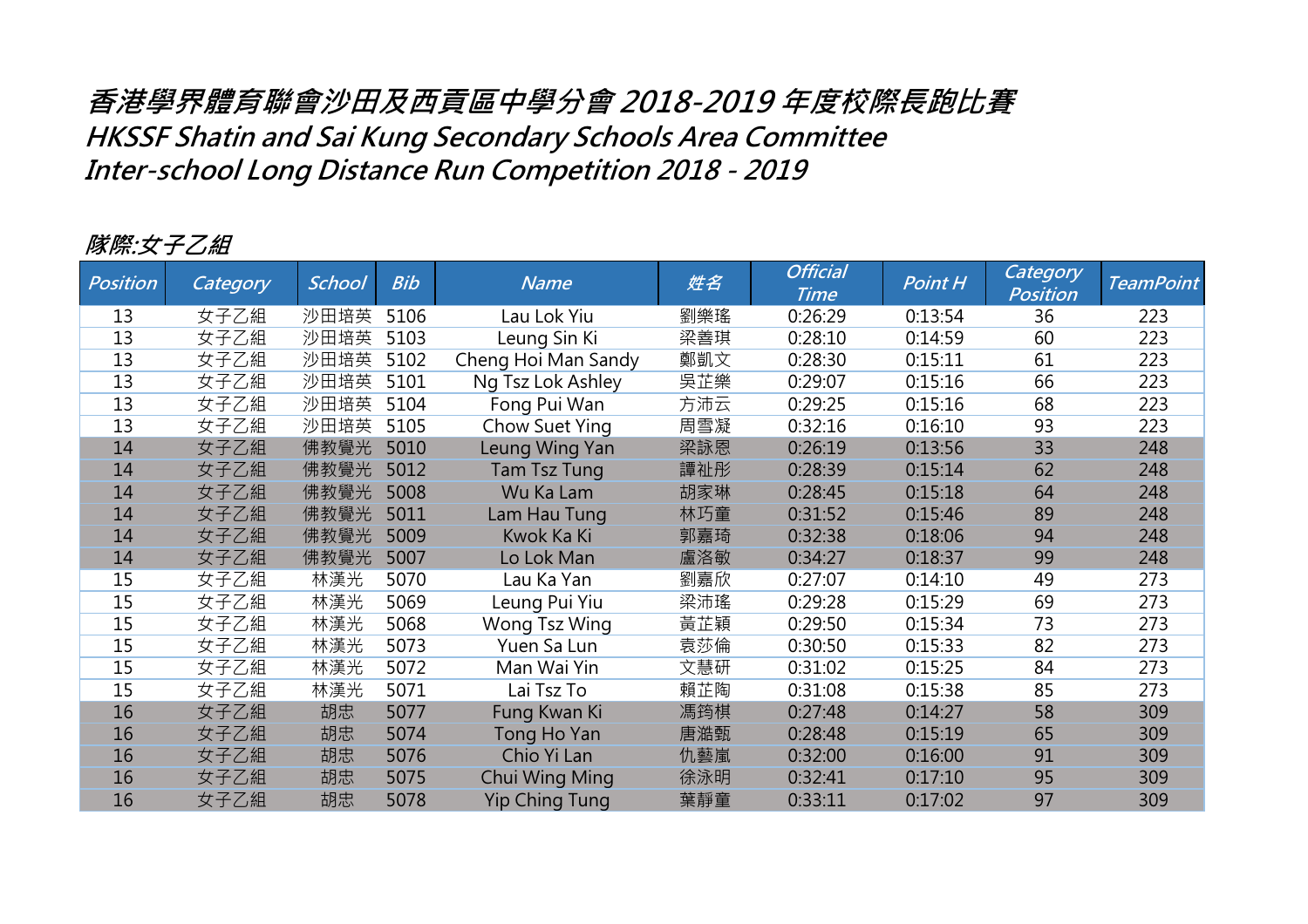| Position | Category | School | <b>Bib</b> | <b>Name</b>          | 姓名  | <b>Official</b><br><b>Time</b> | Point H | <b>Category</b><br><b>Position</b> | <b>TeamPoint</b> |
|----------|----------|--------|------------|----------------------|-----|--------------------------------|---------|------------------------------------|------------------|
|          | 女子乙組     | 青年會    | 5013       | Wong Sze Ching Venus | 黃詩晴 | 0:27:47                        | 0:14:33 | 57                                 | 327              |
|          | 女子乙組     | 青年會    | 5014       | Cheng Sheung Foon    | 鄭嫦寬 | 0:29:39                        | 0:15:38 | 72                                 | 327              |
| 17       | 女子乙組     | 青年會    | 5016       | Yuen Kwan Sin Eunice | 袁筠善 | 0:33:44                        | 0:18:29 | 98                                 | 327              |
|          | 女子乙組     | 青年會    | 5015       | Cheung Chin Man      | 張芊汶 | 0:38:08                        | 0:20:15 | 100                                | 327              |
|          |          |        |            |                      |     |                                |         |                                    |                  |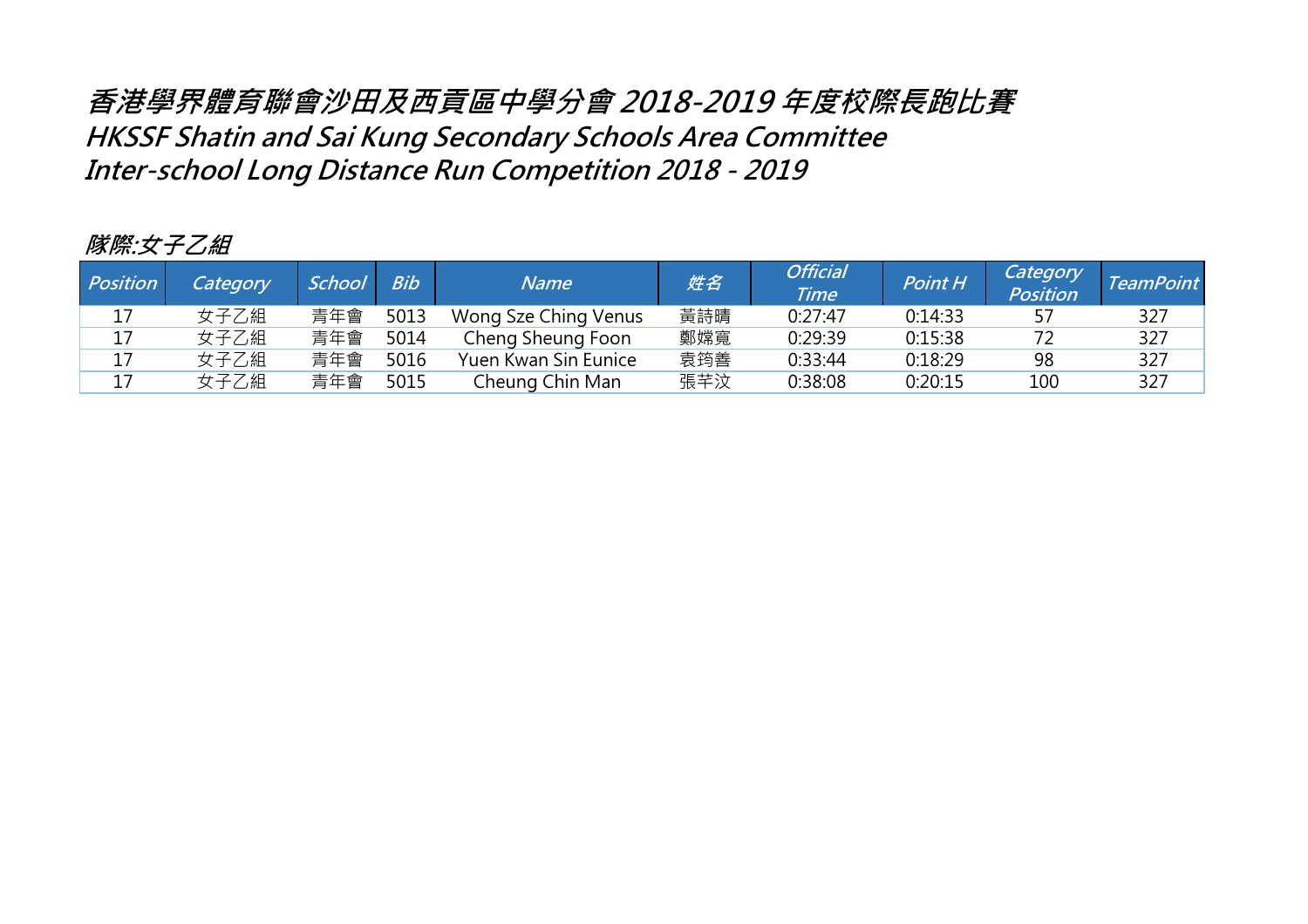| Position       | Category | School | <b>Bib</b> | <b>Name</b>                     | 姓名  | <b>Official</b><br><b>Time</b> | Point H | Category<br><b>Position</b> | <b>TeamPoint</b> |
|----------------|----------|--------|------------|---------------------------------|-----|--------------------------------|---------|-----------------------------|------------------|
| 1              | 女子丙組     | 體藝     | 6056       | Kok Pak Ying                    | 郭柏瑩 | 0:22:47                        | 0:12:22 |                             | 42               |
|                | 女子丙組     | 體藝     | 6054       | Chan Chun Man                   | 陳頌文 | 0:23:32                        | 0:12:56 | 8                           | 42               |
|                | 女子丙組     | 體藝     |            | 6055 Darkins Francesca Ying Hei | 影曦  | 0:24:01                        | 0:12:47 | 12                          | 42               |
| $\mathbf{1}$   | 女子丙組     | 體藝     | 6058       | Cheng Wai Yan                   | 鄭慧恩 | 0:24:26                        | 0:13:16 | $\overline{17}$             | 42               |
| 1              | 女子丙組     | 體藝     | 6057       | <b>Wong Hillary</b>             | 黃心怡 | 0:24:55                        | 0:13:55 | 22                          | 42               |
|                | 女子丙組     | 體藝     | 6059       | Man Hoi Ying                    | 文凱瑩 | 0:25:37                        | 0:13:56 | 36                          | 42               |
| $\overline{2}$ | 女子丙組     | 林大輝    | 6066       | Chu Wing Yan                    | 朱詠恩 | 0:20:23                        | 0:10:49 |                             | 53               |
| $\overline{2}$ | 女子丙組     | 林大輝    | 6068       | Lau Oi Yin                      | 劉璦賢 | 0:23:01                        | 0:12:26 |                             | 53               |
| $\overline{2}$ | 女子丙組     | 林大輝    | 6067       | Yung Hiu Yau                    | 翁曉柔 | 0:24:30                        | 0:13:37 | 19                          | 53               |
| 2              | 女子丙組     | 林大輝    | 6070       | Chui Chi Yau Jeanne             | 崔志游 | 0:25:05                        | 0:13:49 | 26                          | 53               |
| $\overline{2}$ | 女子丙組     | 林大輝    | 6069       | Li Hau Yi                       | 李巧怡 | 0:25:09                        | 0:13:44 | 27                          | 53               |
| $\overline{2}$ | 女子丙組     | 林大輝    | 6071       | Shek Yat Sum                    | 石一心 | 0:26:50                        | 0:14:22 | 54                          | 53               |
| 3              | 女子丙組     | 聖心     | 6049       | Tsang Hoi Ying                  | 曾凱瑩 | 0:22:13                        | 0:11:58 | 2                           | 65               |
| 3              | 女子丙組     | 聖心     | 6052       | Mak Nga Man                     | 麥雅雯 | 0:24:11                        | 0:12:44 | 14                          | 65               |
| 3              | 女子丙組     | 聖心     | 6051       | Chan Wing Yu                    | 陳穎瑜 | 0:24:21                        | 0:12:51 | 16                          | 65               |
| $\mathsf{3}$   | 女子丙組     | 聖心     | 6050       | Chow Long Yi                    | 周朗怡 | 0:25:26                        | 0:13:26 | 33                          | 65               |
| 3              | 女子丙組     | 聖心     | 6053       | Wu Tsz Ching                    | 胡旨呈 | 0:30:22                        | 0:16:25 | 95                          | 65               |
| $\overline{4}$ | 女子丙組     | 鄭榮之    | 6034       | Lee Nim Yan                     | 李念恩 | 0:22:51                        | 0:12:25 | 6                           | 105              |
| 4              | 女子丙組     | 鄭榮之    | 6036       | Chan Shuk Ham                   | 陳淑涵 | 0:24:35                        | 0:13:08 | 20                          | 105              |
| $\overline{4}$ | 女子丙組     | 鄭榮之    | 6033       | Sung Lok Yan                    | 宋樂欣 | 0:25:21                        | 0:13:32 | 31                          | 105              |
| $\overline{4}$ | 女子丙組     | 鄭榮之    | 6038       | Lai Wai Yuen                    | 黎慧源 | 0:26:39                        | 0:14:44 | 48                          | 105              |
| $\overline{4}$ | 女子丙組     | 鄭榮之    | 6037       | Zhuang Ngon Wing                | 莊岸穎 | 0:27:00                        | 0:14:49 | 57                          | 105              |
| $\overline{4}$ | 女子丙組     | 鄭榮之    | 6035       | Tam Wing Hei                    | 譚穎曦 | 0:27:16                        | 0:14:14 | 62                          | 105              |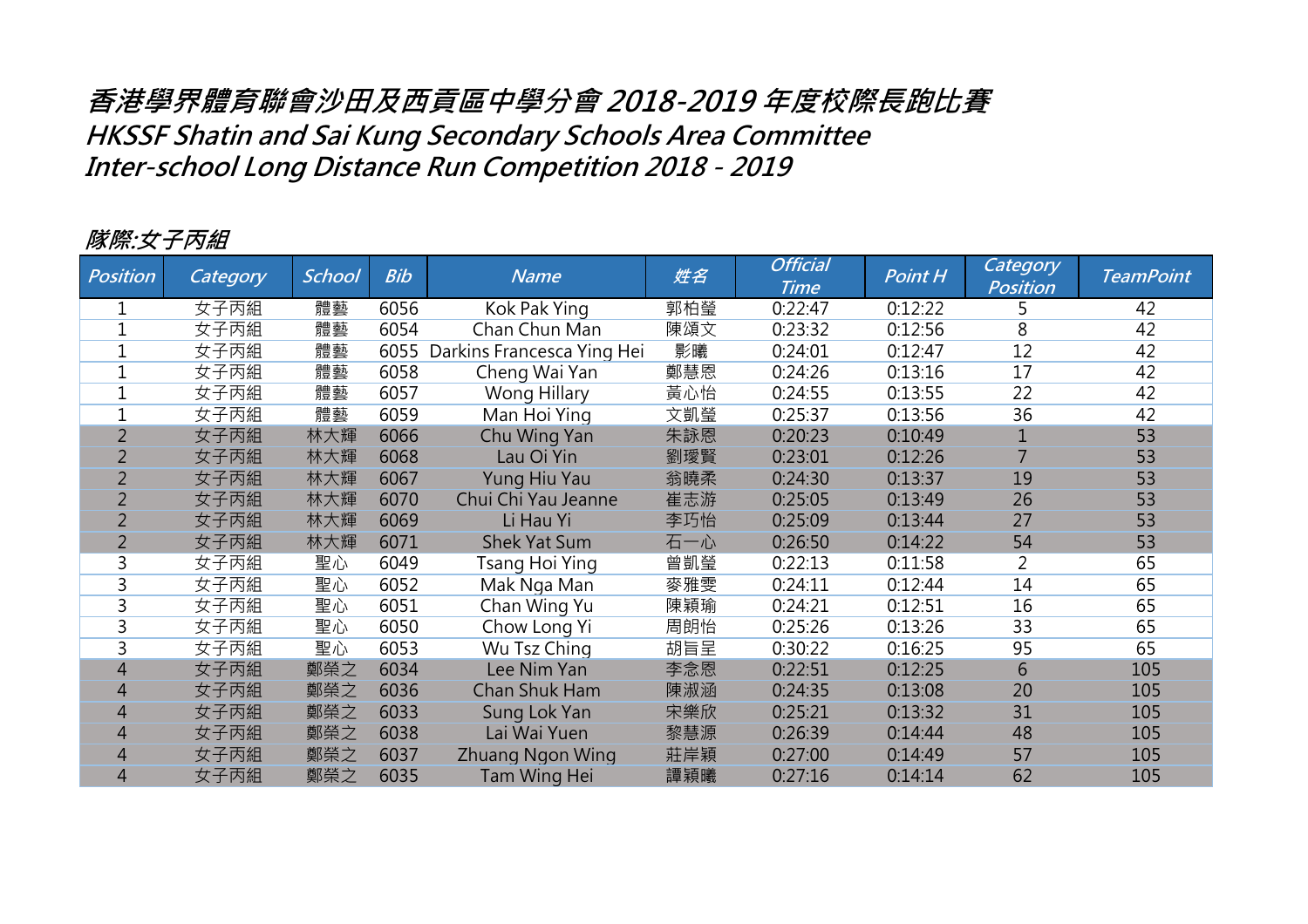|                |          |        | <b>Bib</b> |                      |     | <b>Official</b> | Point H | Category        | <b>TeamPoint</b> |
|----------------|----------|--------|------------|----------------------|-----|-----------------|---------|-----------------|------------------|
| Position       | Category | School |            | <b>Name</b>          | 姓名  | <b>Time</b>     |         | <b>Position</b> |                  |
| 5              | 女子丙組     | 沙田崇真   | 6124       | Ho Chek Kei Kelly    | 何卓錡 | 0:23:32         | 0:12:29 | 9               | 108              |
| 5              | 女子丙組     | 沙田崇真   | 6123       | Kwok Yin Ting        | 郭妍亭 | 0:25:02         | 0:13:22 | 24              | 108              |
| 5              | 女子丙組     | 沙田崇真   | 6122       | Au Long Yan          | 區朗忻 | 0:25:25         | 0:13:35 | 32              | 108              |
| 5              | 女子丙組     | 沙田崇真   | 6125       | Yuen Ka Hei          | 袁嘉希 | 0:26:24         | 0:13:51 | 43              | 108              |
| 5              | 女子丙組     | 沙田崇真   | 6121       | Kwok Hau Ching Leora | 郭巧晴 | 0:26:26         | 0:13:51 | 44              | 108              |
| $\overline{5}$ | 女子丙組     | 沙田崇真   | 6120       | Wong Lai Hei         |     | 0:27:56         | 0:14:43 | $\overline{72}$ | 108              |
| 6              | 女子丙組     | 浸附中    | 6046       | Wong Wun Yiu         | 黃煥堯 | 0:22:45         | 0:12:17 | $\overline{4}$  | 108              |
| 6              | 女子丙組     | 浸附中    | 6048       | Hung Fu Kei          | 洪富淇 | 0:23:53         | 0:12:50 | 11              | 108              |
| 6              | 女子丙組     | 浸附中    | 6043       | So Chuk Toon Natalie | 蘇芍潼 | 0:26:32         | 0:13:47 | 46              | 108              |
| 6              | 女子丙組     | 浸附中    | 6044       | Cheng Tsz Ting       | 鄭芷婷 | 0:26:36         | 0:13:36 | 47              | 108              |
| 6              | 女子丙組     | 浸附中    | 6045       | Tsui Wai Yin         | 徐慧然 | 0:26:44         | 0:13:59 | 50              | 108              |
|                | 女子丙組     | 培僑     | 6109       | Yim Tsoi Yu          | 嚴寀瑜 | 0:24:12         | 0:12:40 | 15              | 124              |
| $\overline{7}$ | 女子丙組     | 培僑     | 6108       | <b>Tse Huette</b>    | 謝灝妤 | 0:24:27         | 0:12:50 | 18              | 124              |
| $\overline{7}$ | 女子丙組     | 培僑     | 6113       | Tai Sin Hang         | 戴倩衡 | 0:26:01         | 0:13:41 | 40              | 124              |
| $\overline{7}$ | 女子丙組     | 培僑     | 6110       | Chan Lok K Kate      | 陳樂希 | 0:26:46         | 0:13:56 | 51              | 124              |
| 7              | 女子丙組     | 培僑     | 6112       | Chong Ka Ying        | 莊珈瑩 | 0:28:07         | 0:14:57 | 75              | 124              |
| 8              | 女子丙組     | 郭得勝    | 6060       | Chau Hei Yu          | 周晞雩 | 0:24:43         | 0:13:00 | 21              | 171              |
| 8              | 女子丙組     | 郭得勝    | 6061       | Lo Yin Tung Yani     | 盧彥彤 | 0:25:15         | 0:13:32 | 28              | 171              |
| 8              | 女子丙組     | 郭得勝    | 6065       | Chan Hiu Ying        | 陳曉盈 | 0:26:50         | 0:13:55 | 55              | 171              |
| 8              | 女子丙組     | 郭得勝    | 6063       | Wong Yuet Yan        | 黃玥昕 | 0:27:25         | 0:14:21 | 67              | 171              |
| 8              | 女子丙組     | 郭得勝    | 6064       | Choi Wun Chi         | 蔡煥芝 | 0:28:31         | 0:14:58 | 82              | 171              |
| 8              | 女子丙組     | 郭得勝    | 6062       | <b>Tam Man Yin</b>   | 譚敏妍 | 0:30:38         | 0:15:44 | 97              | 171              |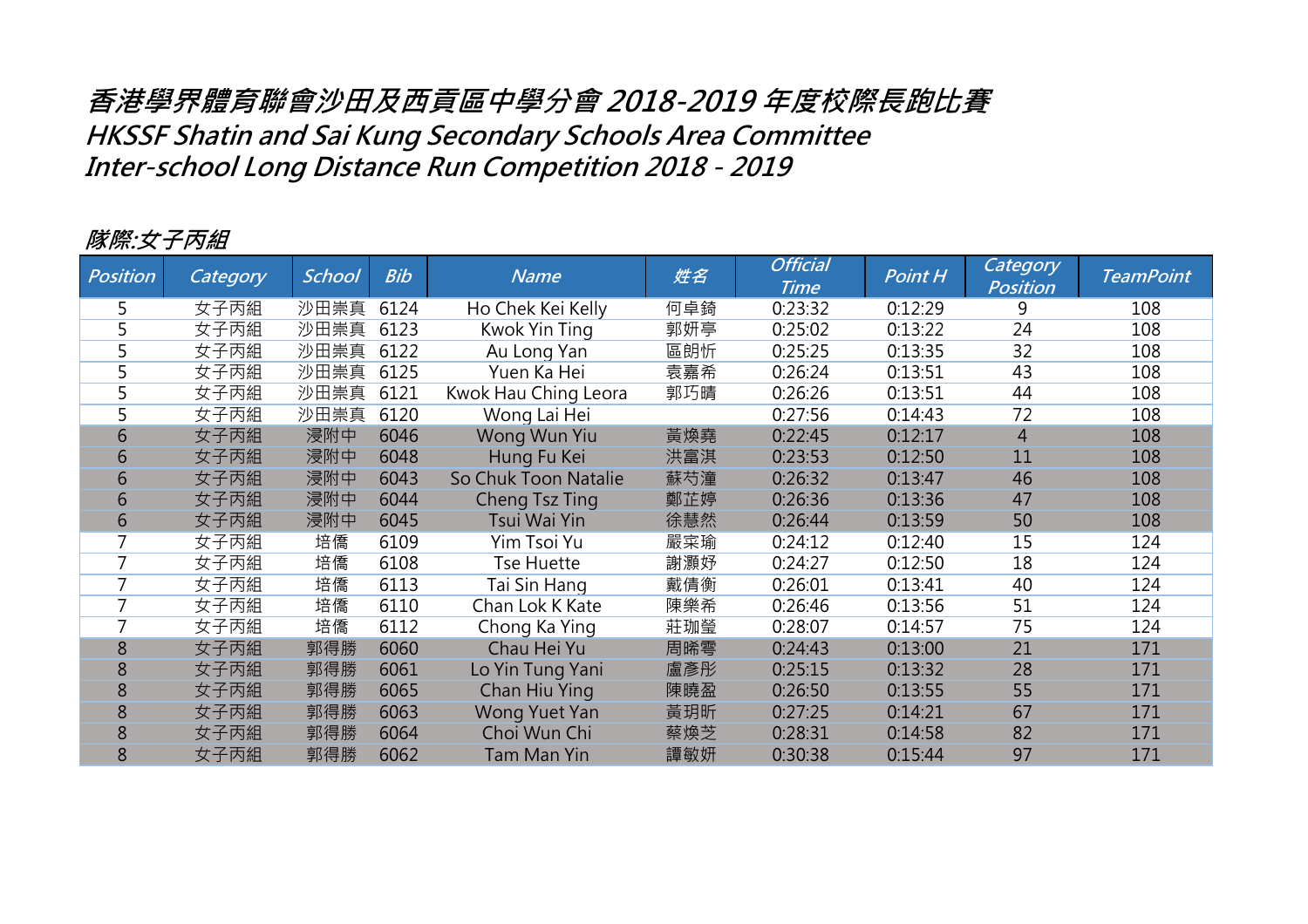| Position | Category | School | <b>Bib</b> | <b>Name</b>                 | 姓名  | <b>Official</b> | Point H | Category | <b>TeamPoint</b> |
|----------|----------|--------|------------|-----------------------------|-----|-----------------|---------|----------|------------------|
|          |          |        |            |                             |     | <b>Time</b>     |         | Position |                  |
| 9        | 女子丙組     | 沙田官中   | 6131       | Lee Ching Ka                | 利晴珈 | 0:25:51         | 0:13:47 | 39       | 209              |
| 9        | 女子丙組     | 沙田官中   | 6129       | Fung Hiu Nam                | 馮曉楠 | 0:26:48         | 0:14:03 | 52       | 209              |
| 9        | 女子丙組     | 沙田官中   | 6128       | Wong Mei Ki                 | 黃美琪 | 0:26:49         | 0:13:58 | 53       | 209              |
| 9        | 女子丙組     | 沙田官中   | 6130       | Choi Lok Ching              | 蔡樂晴 | 0:27:23         | 0:13:47 | 65       | 209              |
| 9        | 女子丙組     | 沙田官中   | 6127       | Chan Yin Lam                | 陳彥霖 | 0:28:45         | 0:15:19 | 84       | 209              |
| 9        | 女子丙組     | 沙田官中   | 6126       | Kan Lok Ching Cammy         | 簡樂晴 | 0:28:54         | 0:15:17 | 85       | 209              |
| 10       | 女子丙組     | 浸呂明才   | 6001       | Lau Yin Ue                  | 劉彥妤 | 0:24:56         | 0:13:05 | 23       | 215              |
| 10       | 女子丙組     | 浸呂明才   | 6005       |                             | 吳蕃祺 | 0:27:02         | 0:14:24 | 59       | 215              |
| 10       | 女子丙組     | 浸呂明才   | 6004       | Ho Pan Ching                | 何盼呈 | 0:27:07         | 0:14:23 | 60       | 215              |
| 10       | 女子丙組     | 浸呂明才   | 6002       | Chan Ava                    | 陳雅菲 | 0:28:04         | 0:14:25 | 73       | 215              |
| 10       | 女子丙組     | 浸呂明才   | 6006       | Lee Hoi Lam                 | 李凱琳 | 0:28:28         | 0:14:26 | 80       | 215              |
| 11       | 女子丙組     | 鄭植之    | 6009       | Ma Lok Yan                  | 馬濼殷 | 0:23:35         | 0:12:24 | 10       | 221              |
| 11       | 女子丙組     | 鄭植之    | 6010       | Leung Lai Ying              | 梁荔瑩 | 0:26:12         | 0:13:54 | 41       | 221              |
| 11       | 女子丙組     | 鄭植之    | 6011       | Cai Yu Ting                 | 蔡俞婷 | 0:28:12         | 0:14:55 | 78       | 221              |
| 11       | 女子丙組     | 鄭植之    | 6012       | Lam Yan Hei                 | 林欣希 | 0:29:55         | 0:14:51 | 92       | 221              |
| 11       | 女子丙組     | 鄭植之    | 6014       | Chan Hei Tung Ruth          | 陳晞桐 | 0:30:40         | 0:15:14 | 98       | 221              |
| 11       | 女子丙組     | 鄭植之    | 6013       | Lau Cheuk Yiu               | 劉綽瑤 | 0:31:54         | 0:16:52 | 109      | 221              |
| 12       | 女子丙組     | 馬崇真    | 6087       | Yuen Jolie Hei Laam         | 袁熙嵐 | 0:25:19         | 0:13:29 | 30       | 240              |
| 12       | 女子丙組     | 馬崇真    | 6084       | Wong Yi Lok                 | 黃漪洛 | 0:27:16         | 0:14:01 | 61       | 240              |
| 12       | 女子丙組     | 馬崇真    | 6085       | <b>Kwok Yunn Chee Grace</b> | 郭恩慈 | 0:27:39         | 0:14:47 | 70       | 240              |
| 12       | 女子丙組     | 馬崇真    | 6088       | Lam Wai Nam                 | 林蔚男 | 0:28:24         | 0:14:50 | 79       | 240              |
| 12       | 女子丙組     | 馬崇真    | 6089       | Lui Nga Ching               | 雷雅晴 | 0:31:49         | 0:16:45 | 108      | 240              |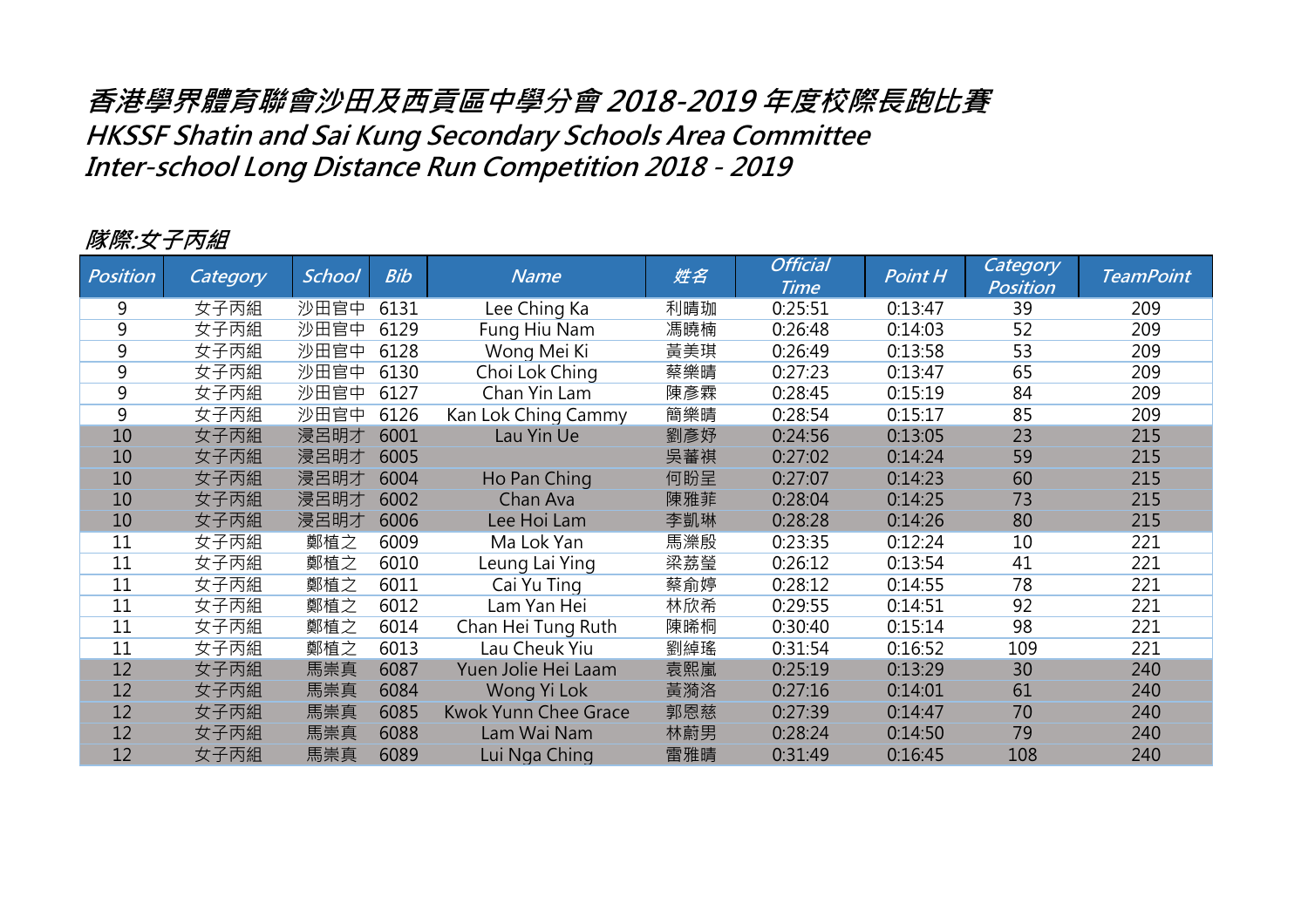| Position | Category | School | <b>Bib</b> | <b>Name</b>                 | 姓名  | <b>Official</b> | Point H | Category        | <b>TeamPoint</b> |
|----------|----------|--------|------------|-----------------------------|-----|-----------------|---------|-----------------|------------------|
|          |          |        |            |                             |     | <b>Time</b>     |         | <b>Position</b> |                  |
| 13       | 女子丙組     | 聖若瑟    | 6082       | Huang Ting Ting             | 黃婷婷 | 0:26:28         | 0:13:32 | 45              | 245              |
| 13       | 女子丙組     | 聖若瑟    | 6080       | Fok Shun Yan                | 霍信恩 | 0:27:01         | 0:13:55 | 58              | 245              |
| 13       | 女子丙組     | 聖若瑟    | 6081       | Leung Hing Wai              | 梁馨蔚 | 0:27:27         | 0:14:19 | 68              | 245              |
| 13       | 女子丙組     | 聖若瑟    | 6079       | Chan Sze Wing               | 陳思穎 | 0:28:05         | 0:14:55 | 74              | 245              |
| 13       | 女子丙組     | 聖若瑟    | 6078       | Cheung Wai Ki               | 張煒淇 | 0:28:34         | 0:14:50 | 83              | 245              |
| 13       | 女子丙組     | 聖若瑟    | 6083       | Chan Yuen Kiu               | 陳苑蕎 | 0:30:56         | 0:15:57 | 101             | 245              |
| 14       | 女子丙組     | 青年會    | 6017       | Ng Wai Ling                 | 吳譿棱 | 0:25:49         | 0:13:27 | 38              | 258              |
| 14       | 女子丙組     | 青年會    | 6016       | Kong Heng Tsin              | 鄺幸千 | 0:27:21         | 0:14:13 | 64              | 258              |
| 14       | 女子丙組     | 青年會    | 6020       | Zhang Chu Yu                | 張楚渝 | 0:27:24         | 0:14:14 | 66              | 258              |
| 14       | 女子丙組     | 青年會    | 6015       | <b>Tan Nim Chun</b>         | 譚念津 | 0:29:42         | 0:14:46 | 90              | 258              |
| 14       | 女子丙組     | 青年會    | 6018       | <b>Tsang Sze Nga Hayley</b> | 曾詩雅 | 0:30:23         | 0:15:29 | 96              | 258              |
| 14       | 女子丙組     | 青年會    | 6019       | Lee Hiu Yu                  | 李曉宇 | 0:38:06         | 0:19:14 | 126             | 258              |
| 15       | 女子丙組     | 陳楷     | 6107       | Chan Lok Ching Ishon        | 陳樂晴 | 0:26:40         | 0:14:30 | 49              | 281              |
| 15       | 女子丙組     | 陳楷     | 6106       | Liu Hok Ying                | 廖學凝 | 0:27:18         | 0:14:34 | 63              | 281              |
| 15       | 女子丙組     | 陳楷     | 6104       | Lau Pak Tung Coco           | 劉柏彤 | 0:27:28         | 0:14:36 | 69              | 281              |
| 15       | 女子丙組     | 陳楷     | 6105       | Lee Cloris                  | 李曉樺 | 0:30:56         | 0:15:18 | 100             | 281              |
| 15       | 女子丙組     | 陳楷     | 6103       | Lau Tsz Yau                 | 劉祉攸 | 0:31:28         | 0:16:06 | 104             | 281              |
| 16       | 女子丙組     | 西貢崇真   | 6118       | Ng Wing Laam                | 吳詠嵐 | 0:25:03         | 0:13:13 | 25              | 290              |
| 16       | 女子丙組     | 西貢崇真   | 6114       | <b>Cheung Hing Ying</b>     | 張馨璒 | 0:28:30         | 0:15:09 | 81              | 290              |
| 16       | 女子丙組     | 西貢崇真   | 6117       | Lam Yui Ying                | 林蕊營 | 0:29:51         | 0:15:17 | 91              | 290              |
| 16       | 女子丙組     | 西貢崇真   | 6119       | Ma Tsz Ki                   | 馬芷淇 | 0:30:09         | 0:15:29 | 93              | 290              |
| 16       | 女子丙組     | 西貢崇真   | 6115       | Hung Ching                  | 孔菁  | 0:30:58         | 0:16:40 | 102             | 290              |
| 16       | 女子丙組     | 西貢崇真   | 6116       | Lam Wing Yee                | 林泳儀 | 0:31:34         | 0:16:30 | 106             | 290              |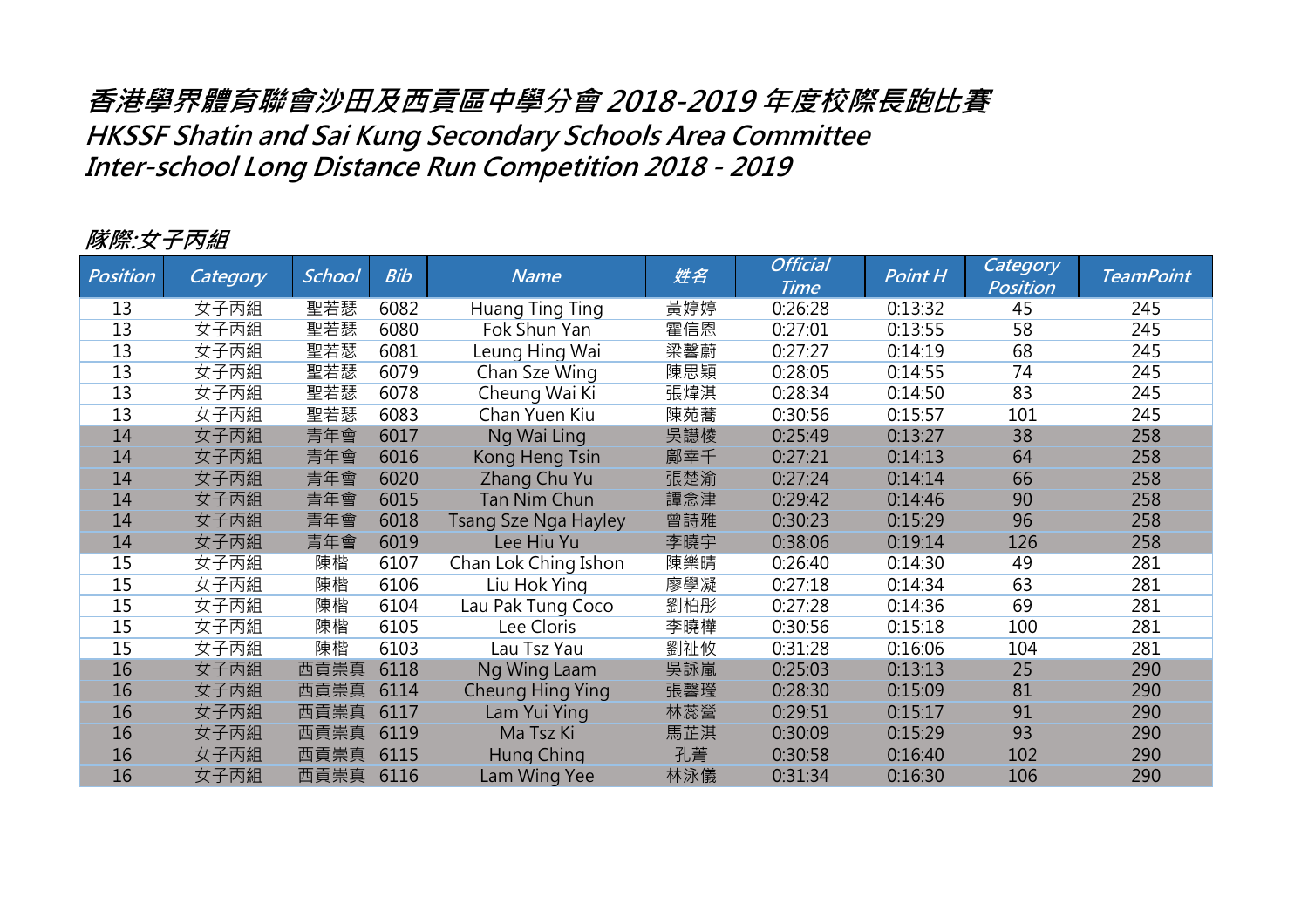| Position |          | School | <b>Bib</b> | <b>Name</b>         | 姓名  | <b>Official</b> | Point H | Category        | <b>TeamPoint</b> |
|----------|----------|--------|------------|---------------------|-----|-----------------|---------|-----------------|------------------|
|          | Category |        |            |                     |     | <b>Time</b>     |         | <b>Position</b> |                  |
| 17       | 女子丙組     | 楊葛小琳   | 6073       | Lau Man Ki          | 劉敏淇 | 0:24:03         | 0:12:40 | 13              | 306              |
| 17       | 女子丙組     | 楊葛小琳   | 6076       | Tso Tsz Yung        | 曹芷榕 | 0:29:11         | 0:15:03 | 88              | 306              |
| 17       | 女子丙組     | 楊葛小琳   | 6077       | Cheung Hiu Kwan     | 張曉筠 | 0:30:18         | 0:15:10 | 94              | 306              |
| 17       | 女子丙組     | 楊葛小琳   | 6072       | Cheung Tsz Yun      | 張芷恩 | 0:32:03         | 0:17:13 | 111             | 306              |
| 17       | 女子丙組     | 楊葛小琳   | 6074       | Leung Yi Man Eman   | 梁懿汶 | 0:38:48         | 0:19:35 | 127             | 306              |
| 18       | 女子丙組     | 五育     | 6090       | Chui Tsz Ching      | 崔子晴 | 0:25:17         | 0:13:50 | 29              | 315              |
| 18       | 女子丙組     | 五育     | 6091       | Chan Ka Yee         | 陳嘉儀 | 0:28:09         | 0:14:56 | 77              | 315              |
| 18       | 女子丙組     | 五育     | 6093       | Pang Wing Tung      | 彭詠桐 | 0:30:51         | 0:15:59 | 99              | 315              |
| 18       | 女子丙組     | 五育     | 6092       | Tan Wing Hei        | 陳穎希 | 0:32:00         | 0:16:44 | 110             | 315              |
| 19       | 女子丙組     | 潮州會館   | 6021       | Li Lee              | 李莉  | 0:25:29         | 0:13:34 | 34              | 323              |
| 19       | 女子丙組     | 潮州會館   | 6023       | Wang Lok Yan        | 王樂欣 | 0:28:07         | 0:14:48 | 76              | 323              |
| 19       | 女子丙組     | 潮州會館   | 6025       | Poon Hoi Yan        | 潘海欣 | 0:29:18         | 0:15:53 | 89              | 323              |
| 19       | 女子丙組     | 潮州會館   | 6024       | Woo Man Hei         | 胡汶希 | 0:37:51         | 0:20:36 | 124             | 323              |
| 19       | 女子丙組     | 潮州會館   | 6026       | Lai Hiu Yan         | 賴曉欣 | 0:37:56         | 0:20:36 | 125             | 323              |
| 19       | 女子丙組     | 潮州會館   | 6022       | Chong Man Ki        | 莊敏琪 | 0:41:17         | 0:21:23 | 130             | 323              |
| 20       | 女子丙組     | 林漢光    | 6097       | Lee Tsz Yau         | 李芷悠 | 0:26:17         | 0:13:46 | 42              | 346              |
| 20       | 女子丙組     | 林漢光    | 6099       | <b>Tse Hang Yee</b> | 謝幸兒 | 0:29:07         | 0:14:58 | 86              | 346              |
| 20       | 女子丙組     | 林漢光    | 6100       | Liu Ming Yan        | 廖明殷 | 0:31:16         | 0:16:09 | 103             | 346              |
| 20       | 女子丙組     | 林漢光    | 6101       | Lee Yat Yin         | 李日妍 | 0:33:23         | 0:17:23 | 115             | 346              |
| 20       | 女子丙組     | 林漢光    | 6096       | Li Chik Ki          | 李植琪 | 0:35:13         | 0:18:35 | 116             | 346              |
| 20       | 女子丙組     | 林漢光    | 6098       | Yu Ting Yan         | 余廷欣 | 0:35:34         | 0:18:42 | 119             | 346              |